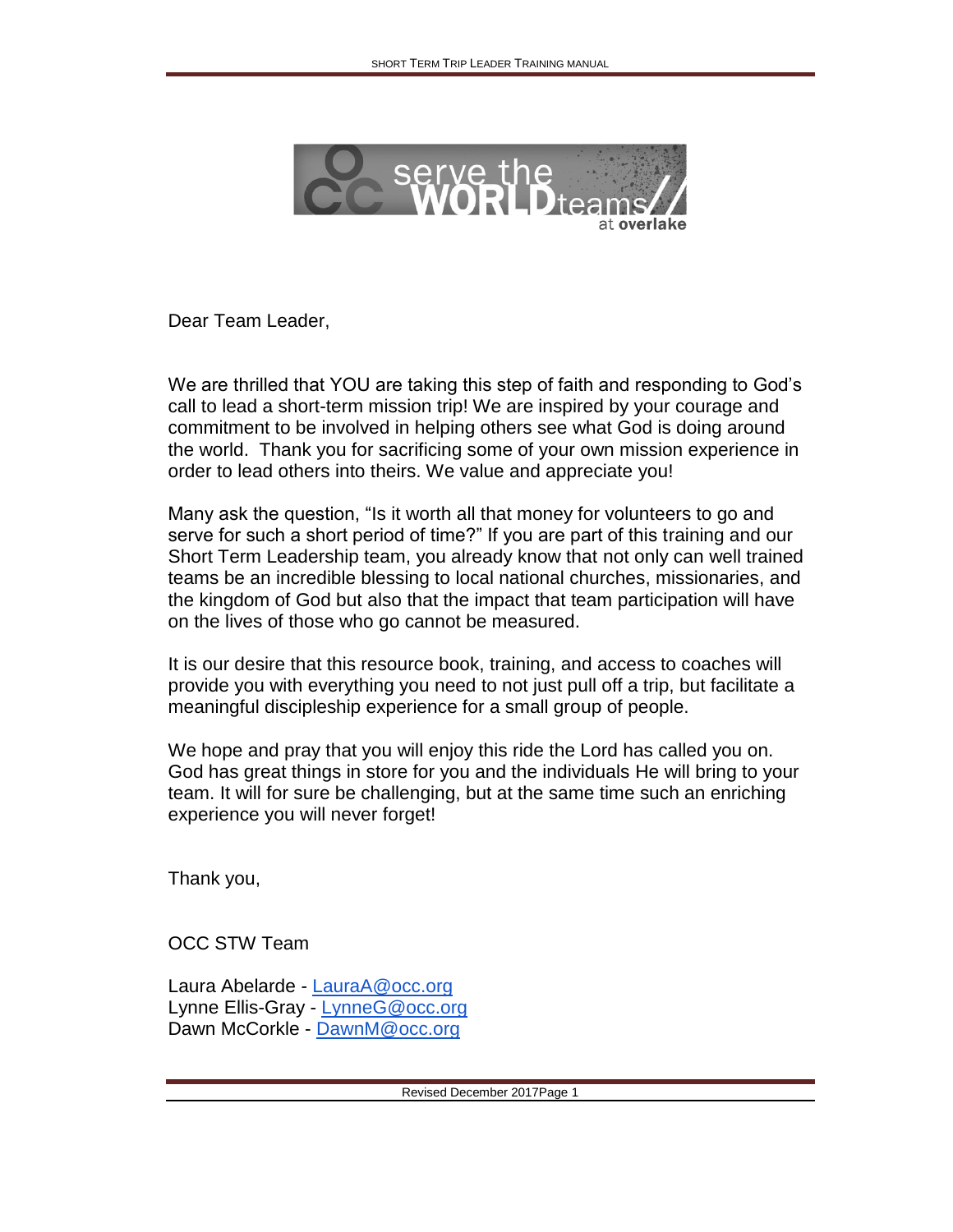This material has been developed and edited over a decade of mobilizing short term teams and by a variety of people. Content contribution includes work from the IMB Macedonia Project Training, World Servants Pre-Field Orientation, STEM Team Leader Training and resources developed by team leaders. Where original and complete work is used, it is noted. Nothing included is "copy-righted". Feel free to copy and change this information for mobilization purposes in your ministry context, NOT for any financial gain in selling of this resource. We labor together to see God's kingdom come...on earth! Serve the World Ministries, 2018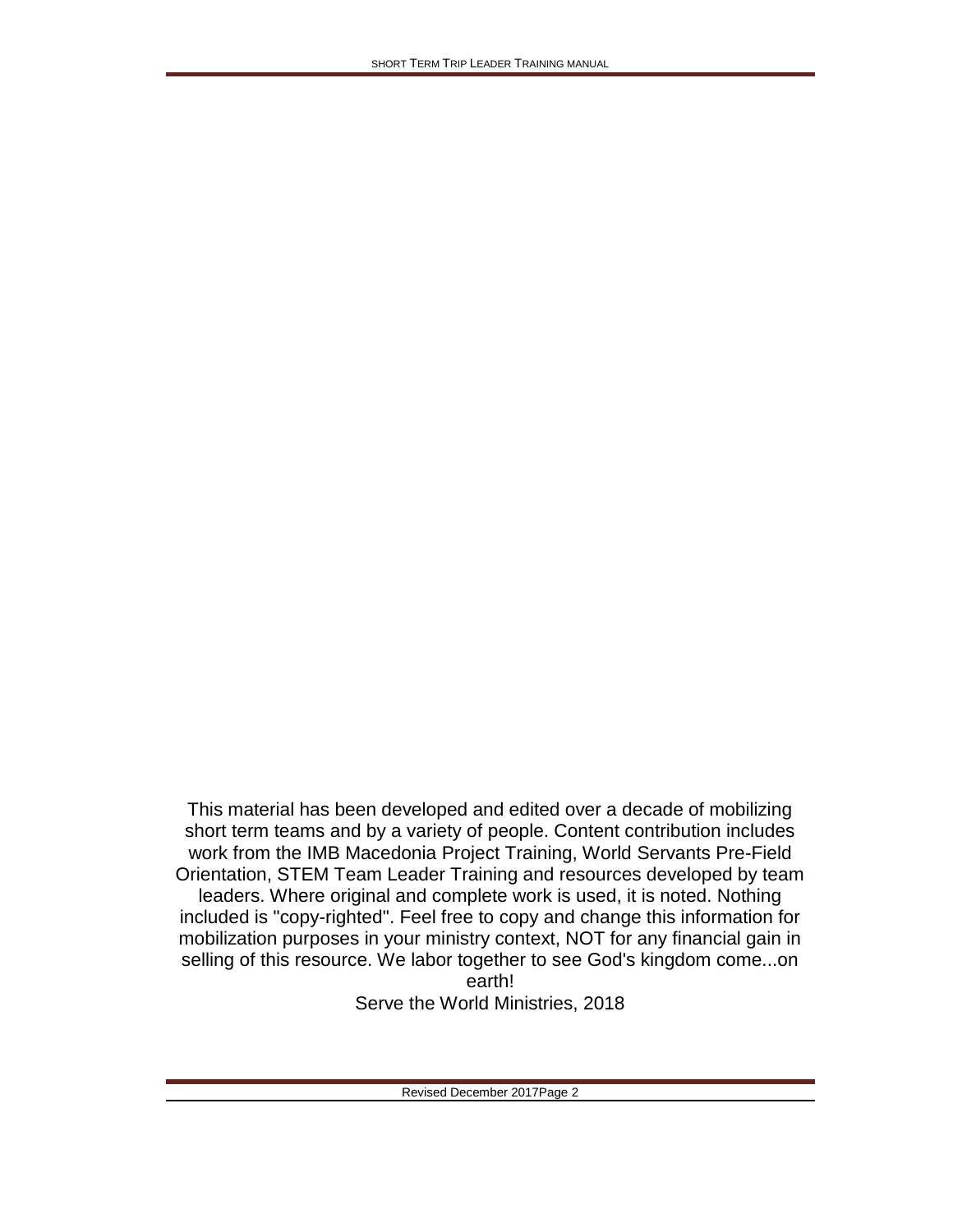#### **WHY WE SEND SHORT-TERM MISSION TEAMS**

There are two overarching themes as to why we send teams out…

#### **Sending an effective team blesses our field partners.**

The purposes of the trip are crafted through many conversations that STW Staff are having with the field and their needs for that particular time. We always strive to be value added to the field. We want a quality group of people, well trained and prepared to be learners of culture and servants to the work.

#### **Short term mission teams develop people in their spiritual journey.**

We believe the process of preparing for, going on, and returning from a short term team can provide a catalytic experience for people to **LIVE THE CALL** and **MULTIPLY DISCIPLES**. These are huge spiritual "wins" for Serve the World at Overlake. Our job is to facilitate a team through a process that provides for spiritual growth and impact in many areas of life.

### **HOW TO BECOME AN EFFECTIVE TEAM LEADER?**

We believe in You! You may feel called to the place you are going or to the particular project your team will be involved with or perhaps your "call" came in the form of a challenge from one of our staff. Regardless of what drew you here, we do believe in YOU to shepherd a group of people to prepare, go, impact, and return with purpose. The following are a few things that we believe will make you more effective as a leader:

#### **1) Prepare Yourself Spiritually**

As you jump into logistics and training, don't forget about letting God impact you in the process. Allowing God to break your heart for the things that break His will help you effectively lead with passion. It's hard to take people somewhere spiritually where you haven't already gone. Because you are facilitating this experience, allow God to touch your heart before you even leave.

Consider journaling your response to these and similar questions:

- What do you want to see happen in the lives of your team members?
- In what deeper ways does God want to develop your faith?
- What are the issues facing the people to whom you are ministering and do you really care about their plight?
- How might God want to stretch your worldview?
- What are the fears that you need to give to the Lord?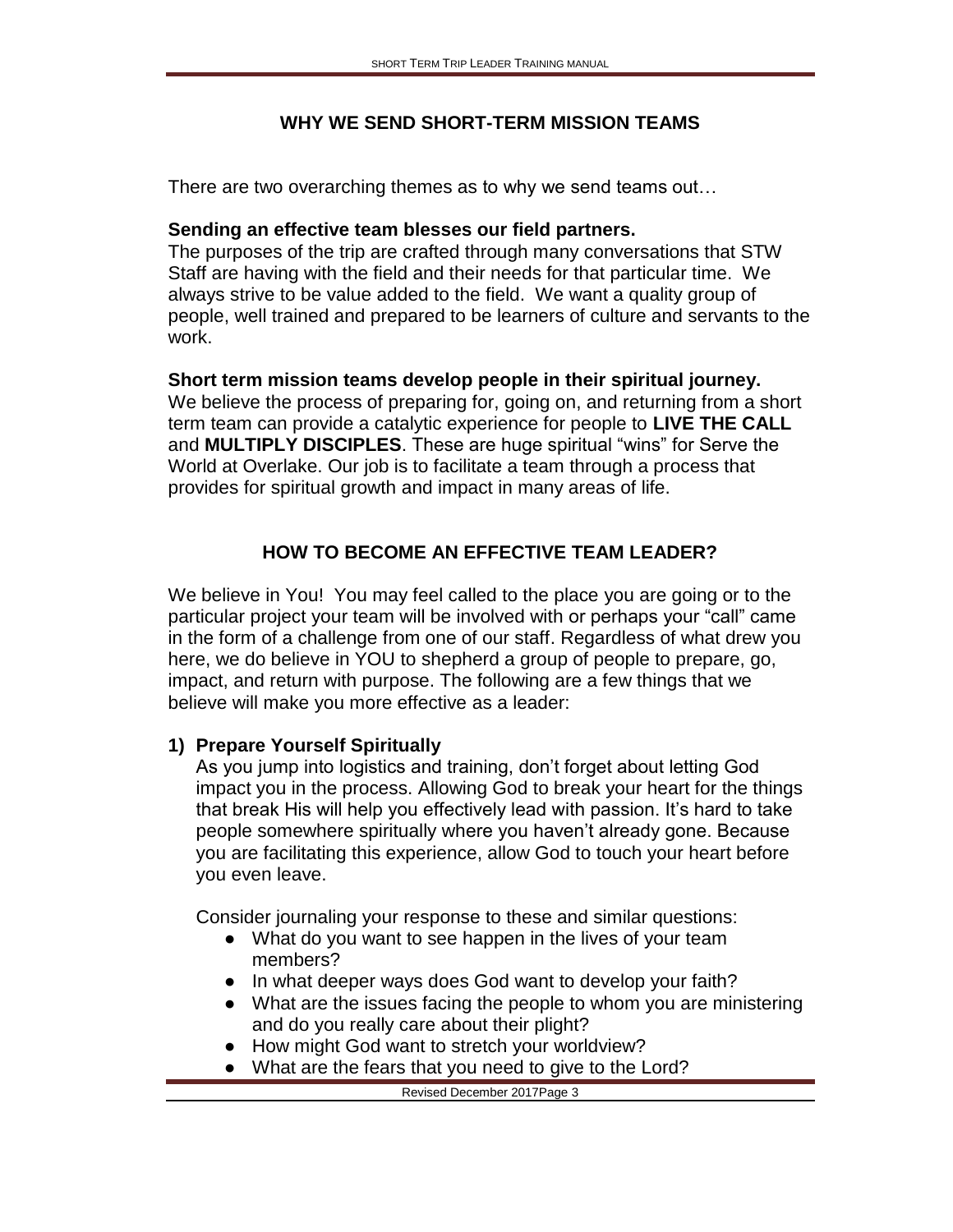Spend time praying for vision:

- Vision for yourself: How can you grow personally during this trip?
- Vision for the team: What can be accomplished as a team?
- Vision for each team member: What can God do in each one's life? How do I help them grow and/or change their worldview?
- Vision for ministry: How can God use this experience to enhance the life of our ministry?

# **2) Develop Your Leadership Skills**

God can use everyone with a willing heart to lead or co-lead a short term mission trip. Core competencies we would recommend you develop are:

- Spiritual Maturity Continue growing in your relationship with Jesus. A leader with maturity can help team members process new or different cross-cultural Christian experiences (i.e. different form of worship) that may be confusing.
- Emotional Maturity Continue growing in your emotional maturity including anger management, self –esteem, and capacity for making decisions.
- Cross-Cultural Experience and Sensitivity Continue growing in your cultural sensitivities. Create a deeper understanding of the impact (both positive and negative) that bringing a team into another culture can have.
- Leadership and/or Organizational Skills Continue to develop your ability to motivate, organize people, and lead people.

# **3) Shepherd Your Team Spiritually**

Remember that one of the biggest roles you can play as a leader is to disciple your team. If this is not your strength, recruit (or at let us add for you) a co-leader who can take this on. Every member is on a spiritual journey that begins with team prep, going and returning. It's not just about the 2 weeks overseas. Do care for your team members, listen, and offer guidance as they process their experiences.

# **4) Spend time getting to know team members**

The largest load of getting a team out the door is actually knowing your team members. The more you create space for people to share at training meetings, the better you can build a stronger sense of "team". Spending the time reading people's applications (we require that ALL team members fill out applications), and having coffee with anyone who might have some potential problems will save your HOURS of headache before and during the trip.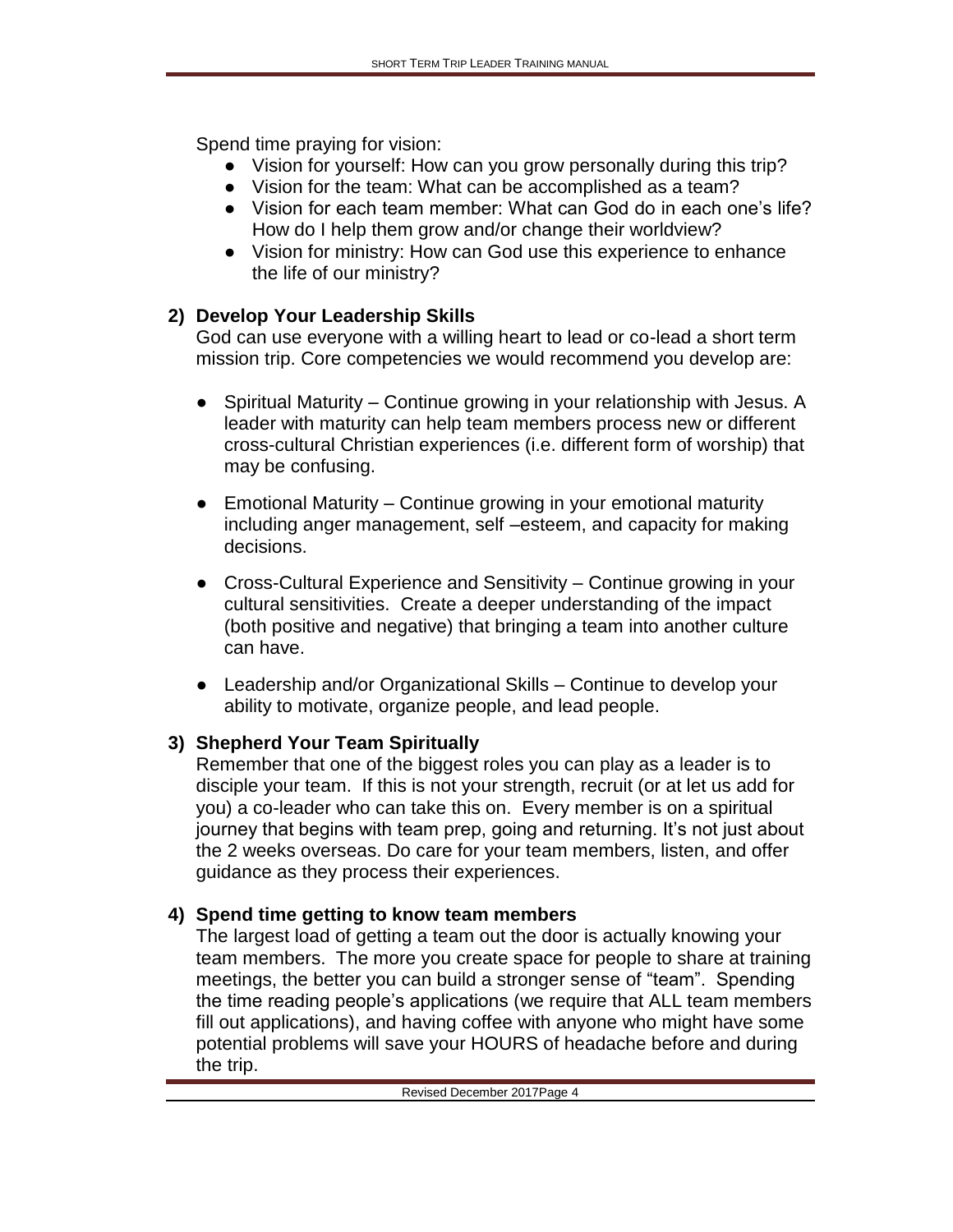#### **5) Develop Leaders on Your Team**

Another key piece of your trip experience is developing other leadership within your group. Even if it is a team of five, identify a co-leader or other areas where people can grow in responsibility. Potential leaders need to be trusted with significant responsibility. Whether you are taking 5 or 50 your trip will rise and fall on the preparation of the leadership. You will be so blessed by how people will rise to the occasion when given responsibility for ministry on an outreach experience.

Some tips for developing leaders:

- Recruit people who have specific skills you need for the team. For example, building and organizing are wonderful gifts that may engage new people.
- Communicate clear expectations. Put on paper (or use the resource provided – see Mission Trip Training Guide) the core elements that you expect from leaders. Also encourage these leaders to model a servant-spirit, such as giving up their seat, eating last, not ordering people to do things for them, etc.
- Use people that show both spiritual and emotional health. Even seemingly spiritual people can break down emotionally when they experience a new culture. You don't want any current emotional crises to impact the trip.
- Delegate one key aspect of the trip. Give away the control of finances, gear and set-up, ministry coordination, caravan coordination, prayer ministry leadership, or logistical support. If you view yourself as the orchestra conductor, having support from within the orchestra takes away the pressure of having to handle all the details. Your "musical score" is the trip planning and execution which will help you effectively "conduct" the various parts to produce a great symphony.
- Give them resources in advance to develop their heart for missions or following God. It may be a movie recommendation, a book to read or a website to view. Help them grow in their worldview, too.
- Ask them how they are doing during the process. Are they struggling to connect to others at the training meetings? Give them tips for asking questions. Do they have specific fears about the trip? Talk through those fears with them.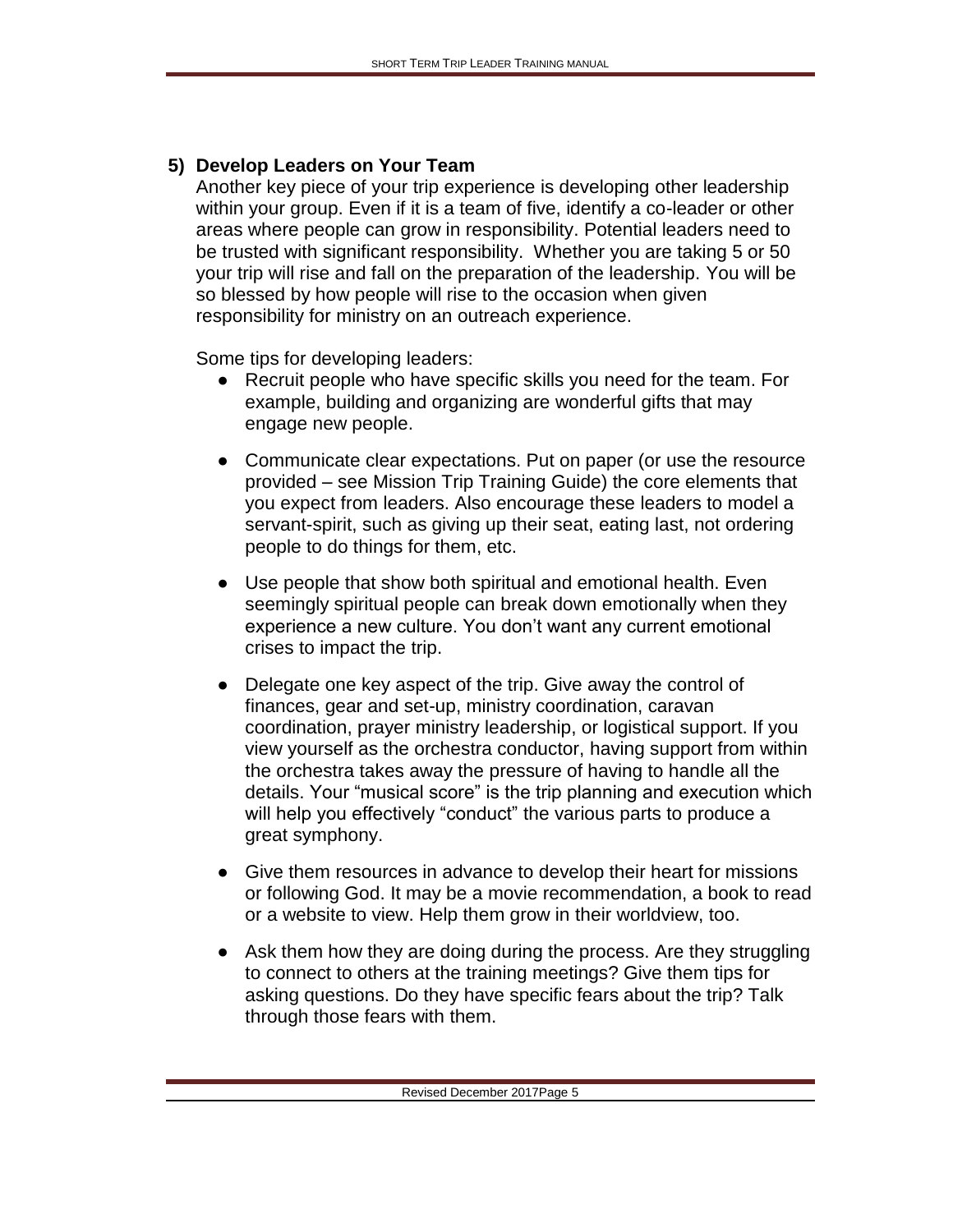● Remind them that they may be sacrificing parts of their mission experience to facilitate for others. When you have significant leadership on the trip, you will probably be more focused on the participants than on your own experience. Thank them for that sacrifice.

#### **6) Delegate Tasks**

Allow everyone on the team to be part of the planning process, not just leaders. All people are necessary. Delegate prayer and devotions, money management, team communication, social media, specific ministry projects, etc. Allow individual's passions and giftings emerge and grow to love each other. This is a clear expression of the Body of Christ.

#### **7) Don't Give Up!**

Leadership can be very lonely. You will have struggles, frustrations, trials and tensions but you will also encounter some of the most rewarding, dynamic and exciting moments in your ministry. We applaud your step of faith in just holding this resource in your hands. We pray that you would be strengthened and encouraged to plunge into God's great story across your street or around your world!

#### **8) PRAY**

Continually pray for your team members and the trip. A trip bathed in prayer is by far the most powerful and effective.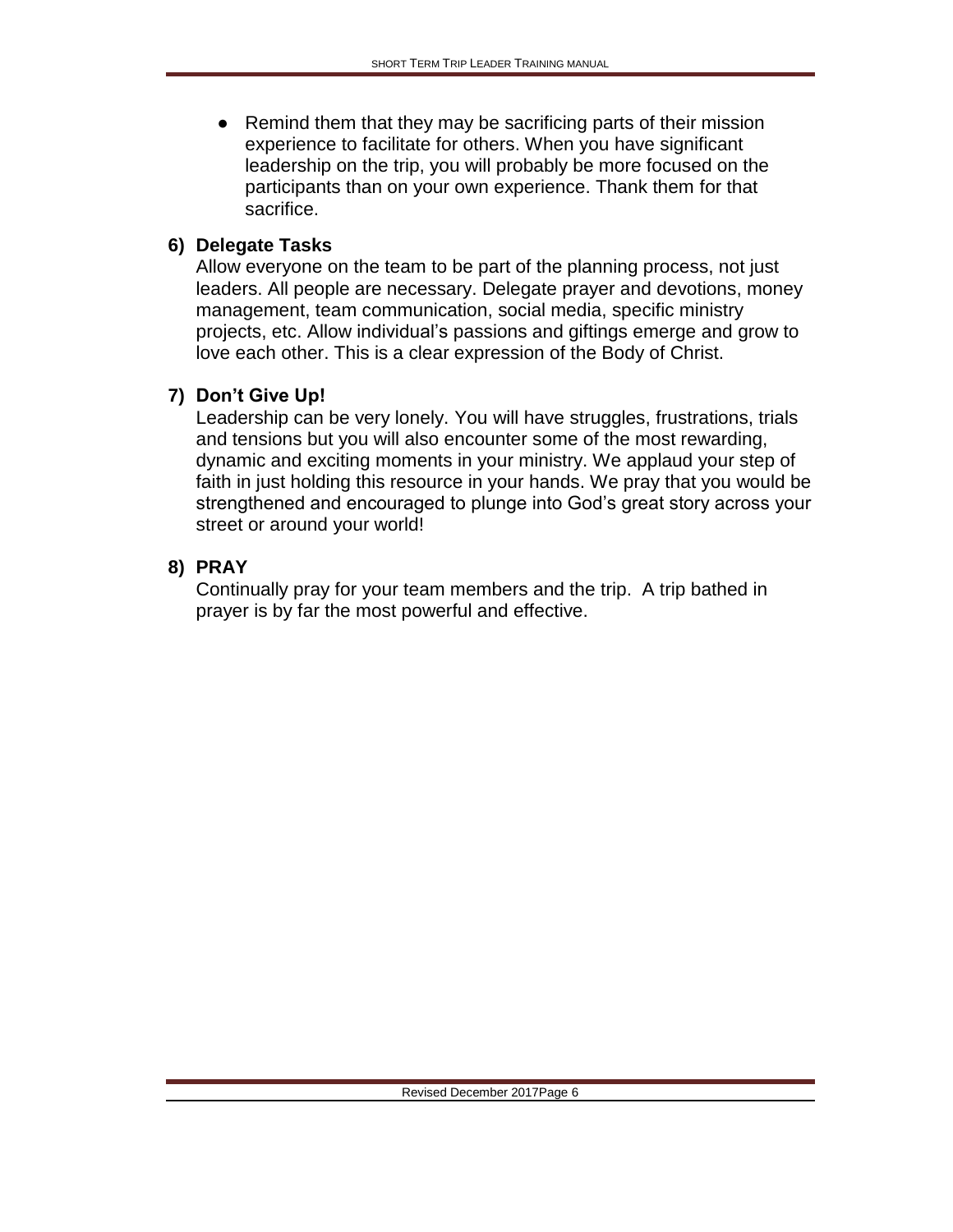### **OVERVIEW OF LEADER'S PROCESS**

## **1) Commit**

Work with staff leadership to pick a trip location and project. Our focus is on activities related to our initiatives and projects with OCC supported partners.

**2) Develop Your "Trip Info Sheet" & "Budget Worksheet"** (found online) The Trip Info Sheet should contain all the details of when, where, and what the trip includes and will be used by you in recruiting team members and providing them with information. The Budget Worksheet helps you determine what the estimated cost will be for the trip.

## **3) Get Familiar with the Field Partner and Project**

If you are new to leading or this is a new location, reach out and get to know one of the key partners, go to their website for more information and history on the ministry, and learn more about specific needs of that region/issue. Talk to one of the STW coaches for specific information.

## **4) Recruit 5 – 8 People for Your Team**

You are the leader of this trip, so it is up to you to recruit your team. Inviting people you know is most effective. The STW team will be advertising and directing interested people your way also.

## **5) Hold an Informational Meeting**

This meeting is designed to give all the details of the trip and answer questions that people may have. It is also a time to discuss requirements to be a participant such as training meetings and schedules of when money is due. You may need to hold more than one informational meeting.

## **6) Encourage People to Fill Out an Application**

As you and the STW team generate contacts of people interested, give them the "Trip Info Sheet" and encourage them to complete the application form available on the website under the Team Participant button. Applications will be submitted directly to the STW team and we will forward a copy to you. Ask for a preliminary commitment of a \$200 deposit toward the trip with the submission of their application.

# **7) Review Applications & Register Team**

Get to know your team by reviewing their applications. Assess appropriateness of individuals for your trip or project. For questionable situations, please feel free to ask the STW team for help. You will also need to register your team online. A registration form can be found online under Short Term Teams-Leader's tab.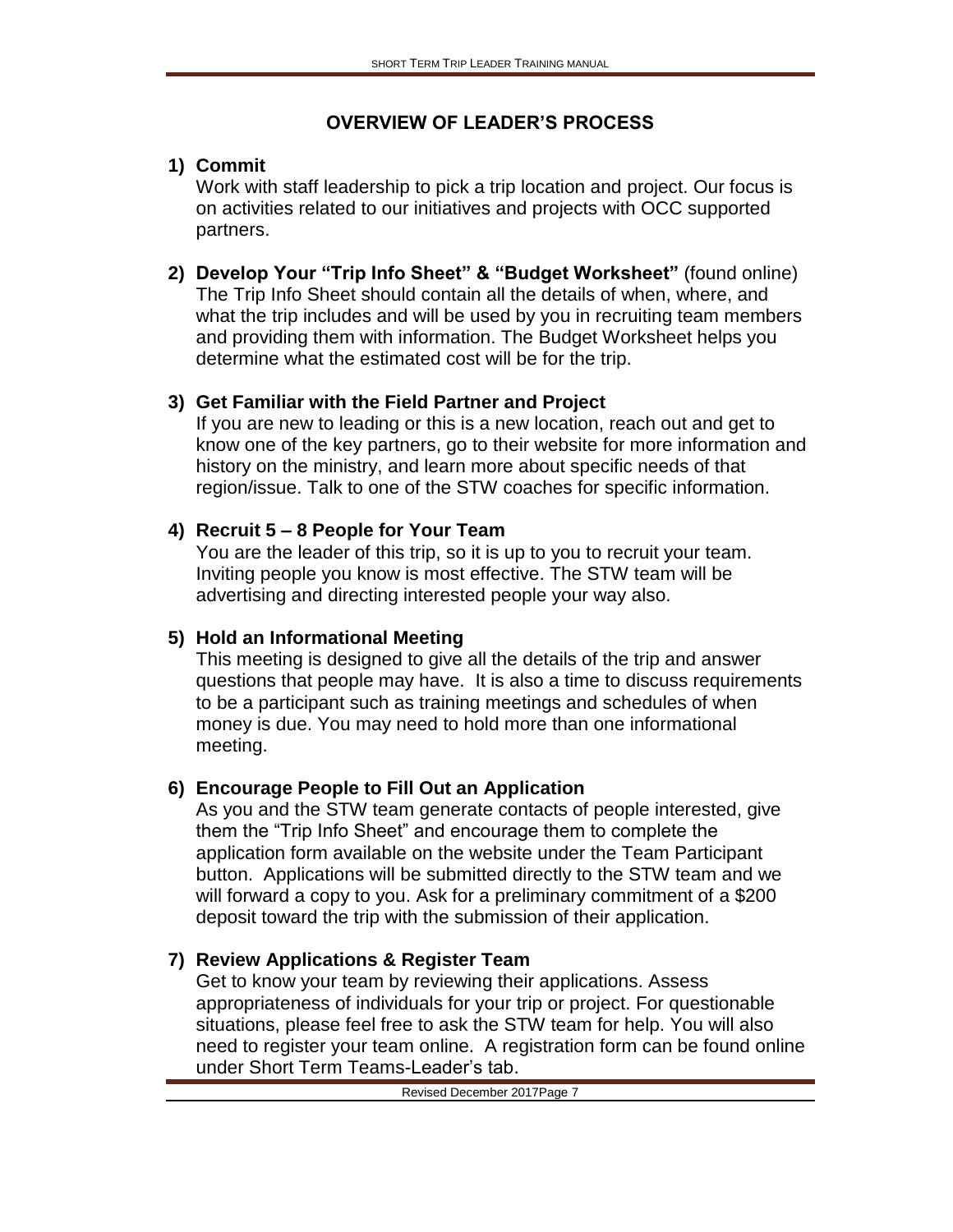## **8) Hold Training Meetings & Guide Support Raising**

Begin holding team training meetings & guide people through the support raising process. The Mission Trip Training Journal has specific guidelines for preparing your team and what to do during these meetings. Emphasis will be placed on support raising and cross-cultural and spiritual preparation. Your team will jointly do country-specific research and ministry planning.

Don't be discouraged with people who come and go in the first meeting or two. This is an exploratory process for many people. However, it is important to define your team by the  $2<sup>nd</sup>$  or  $3<sup>rd</sup>$  meeting as it can be detrimental to team unity to add people at the last minute. It could jeopardize the team and the project.

### **9) Plan Out the Logistics**

Start planning for your ministry, transportation, flights, lodging, meals, etc. Begin collecting necessary paperwork from team members as outlined in your Document Checklist. Determine what tasks can be delegated to other team members.

## **10)Coordinate with STW Administration**

We can give you help on:

- o Getting necessary information and forms online
- o Resourcing you with training materials
- o Processing money and doing check requests
- o Purchasing medical insurance
- o Purchasing tickets for the travel itinerary you have searched/chosen
- o General questions

# **11) Stay in Contact With a STW Coach**

We are your fan, cheerleader, and coach. We are happy to encourage, give advice and problem solve through the trip prep process. We desire to stay in the loop of communication so that we can best serve you and also protect our field partnerships. Most of all, we want to pray for and support you!

## **12) Make Final Preparations**

Make sure that all necessary paperwork has been turned into STW by team members. Use the Document Checklist to help guide you. Build a Team Notebook of important documents you need to bring with you. This will be important information for you to have with you on the trip. Make sure you have left emergency contact numbers and also make sure you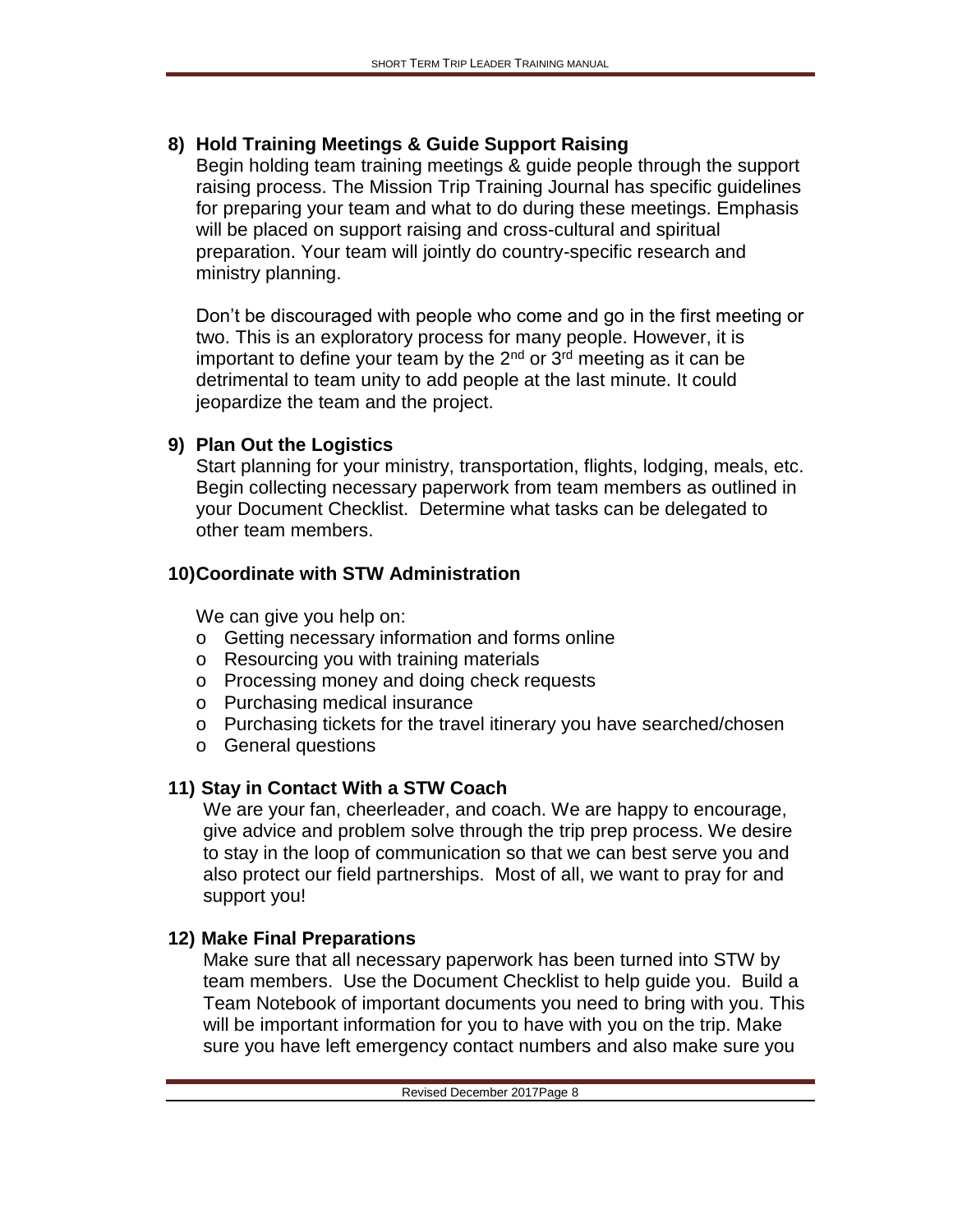have requested your cash advance for the trip at least 2 weeks in advance.

#### **13) Commissioning Prayer and Prayer Covering**

We want every team prayed for and commissioned before you leave on your trip. We encourage Life Groups to pray over members going out. We also will coordinate a prayer time led by an elder and STW leader between services prior to your trip leaving. Delegate and use the prayer guide template (found online) to create a specific prayer guide for your trip.

### **14) GO!**

### **15) Return Home and Follow-Up**

Encourage your team members to send report letters to friends who prayed and financially supported them. Turn in accounting of money and receipts to office. Someone from the staff or STW leadership will plan a debrief time with you in your leadership experience. Seek to bring resolution to any difficult situations or relationships you may have experienced on the trip.

### **16) Plan a Reunion**

It is very important for the follow-up of your team to plan a trip reunion. Invite family, friends, interested people and supporters for a time of sharing pictures and stories. Best to happen in homes, but for large teams, you are welcome to book a room at the church.

## **17) Disciple Your Team for Ongoing Involvement**

Remember your ministry does not end just because you left the country. Ask the challenging questions of "What's next for you?" and encourage ongoing involvement here locally. Make sure all team members are connected to Life Groups and committed to growing. Identify those who would make good potential team leaders and let STW staff know.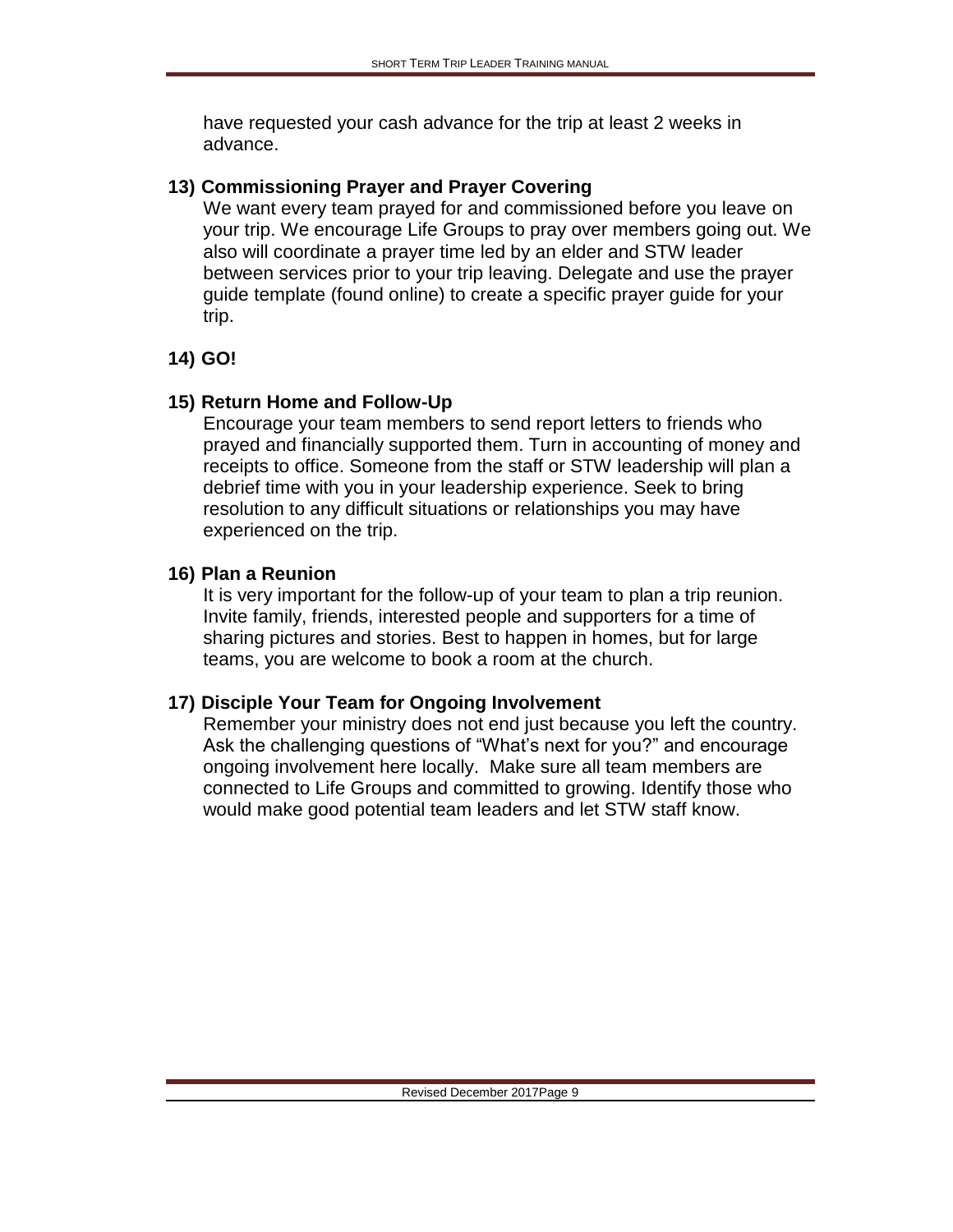## **PROMOTING YOUR TRIP AND RECRUITING YOUR TEAM**

### **1) Put an info packet together**

A template for this can be found online in the Team Leader's section. This should include the dates and information about where and what you will be doing. Communicate as many specifics as you can, but be sensitive not to overwhelm people with too much information. It is very important to make information available and accessible in various forms.

### **2) Use the Power of "The Ask!"**

Your strongest tool is to directly ask people to go. However—**and this is important**—make sure you ask at least six months in advance. Pulling a first time mission trip together in three months or less will not yield the volume or the effectiveness you hope for. Ask some of your solid lay leaders serving in other ministries to directly ask some others to consider participating. They will feel special that you approached them.

### **3) Use Media to Advertise**

Nothing stirs the human heart like a good video clip or film. If your partnering agency doesn't have media resources, there are plenty of appropriately rated movies out there that depict human suffering. Even your local library might have some short clips or longer features that will build compassion in people's hearts. Be sure to advertise a few months prior to your cut-off date.

## **4) Hold an Informational Meeting**

It is important to hold 1 or 2 informational meetings as well as ongoing conversations with interested potential team members. Encourage people to fill out an application. Make sure they know how to access all the needed forms online. Post things on the internet, email a link to the Short Term Trip Application to different families that you know.

## **5) Continue to Follow-Up**

As you continue to talk with people and after informational meetings, keep following up with people. Ask: "Where are you on a scale of 1 to 10? What is your hesitation with going?" If they are in the 5 and above range, have them show up to meetings and start support-raising.

## **6) Get to know Potential Team Members**

The application is a great opportunity for you to get to know your potential team members better. It is also a great way to communicate that this is a unique experience that must be taken seriously. It should give you better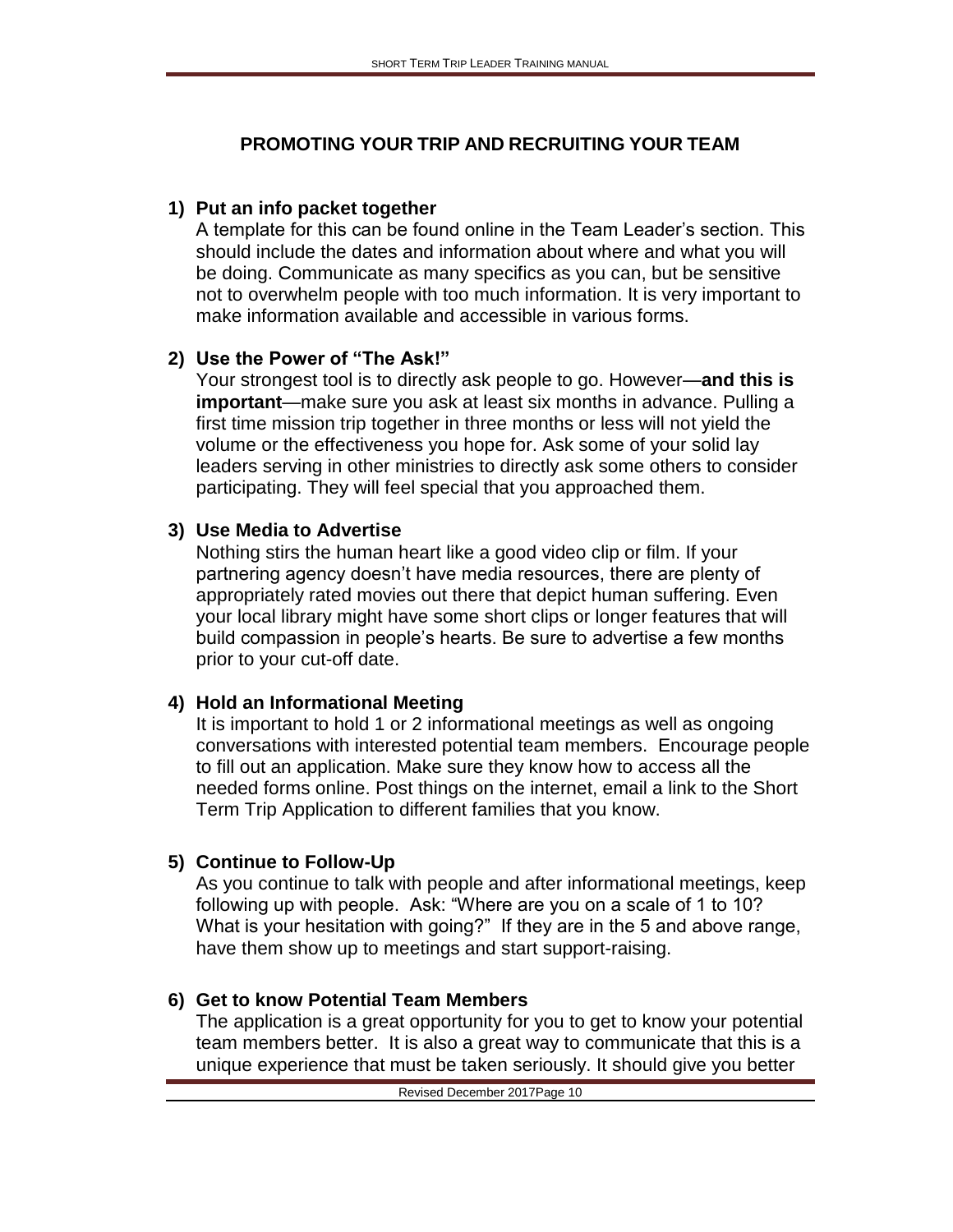insight into how people see themselves spiritually and relationally. If you do not know some of your participants well, set aside time to meet with them. Or if you have plans to break your large team into smaller teams, have that small group leader meet with potential team members. Use these questions to better get to know them:

- ❑ Tell me about yourself, your family, work, etc.
- ❑ How did you become a Christian?
- ❑ How would you share your faith with someone?
- ❑ Why do you want to go on this short-term mission trip?
- ❑ What do you hope to gain from going on this trip?
- ❑ How do you think God may want to use you?
- ❑ How do you feel about raising support? Do you need help with ideas?
- ❑ What other concerns do you have? (Use this information as a chance to encourage the participant.)
- ❑ Do you have any health problems?
- ❑ Address any areas of concern.

#### **Tips for Recruitment:**

#### **1. Carefully Select Your Team**

If this is the first international trip you are leading, leave the problem children at home. Sure, there are many people whose lives were changed from partier to Jesus-freak through going to another place in the world; but it took concentrated relationship, conversation and confrontation when the issues arose on the trips. It takes a little experience, much prayer and a lot of grace to help maneuver those individuals through a trip like this. Listen to God's Spirit and go with your gut when considering them.

A liberal filter may be:

- Use the application. It will be a natural screening process. Have potential participants put down a financial deposit when they submit the application.
- **Require attendance at training meetings** and participation in a small group for the duration of preparation. This may provide the needed structure to help people get over some discipline issues before they go.
- Have hard conversations with people that have caused issues at events in the past. Unless you see a change in their attitude and behavior well before your trip, do not take them.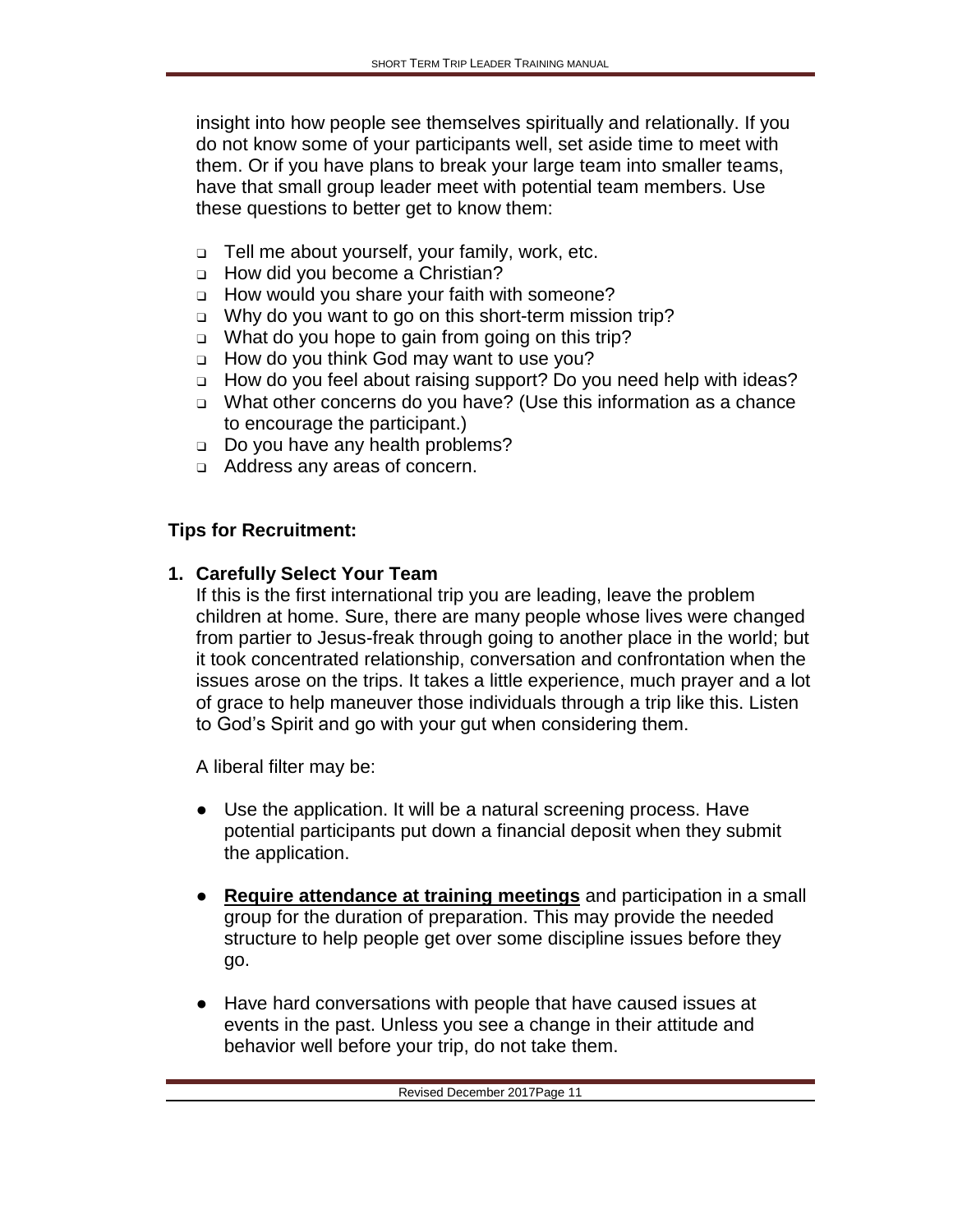- Make it clear that there is no substance use/abuse on the trip (tobacco, alcohol, drugs, etc.). Fear of nicotine fits may cause someone to remove themselves.
- Check your gut. If you are having red flags (or even yellow), talk it through with someone else before allowing that person to commit to the trip.

#### **What about Non-Believers?**

Not-yet-believers can serve their world in wonderful ways. I'm an advocate of taking seekers on mission trips. You have to do your homework though. If you do not know these people, you have to get to know them and hear their story. If they are antagonistic toward Christianity, this will probably not be a great experience for them. For those that are neutral or positive to Christ, I would require their participation at training meetings and in a small group. If they are willing to participate at this level, take them! God is doing something in their heart and this trip may encourage them to step across the line of faith in Jesus. Culturally, people in our communities are placing increasing value on serving locally and globally. If we're open to it, it wouldn't be surprising to see more and more youth come to Christ as a result of a mission trip experience.

#### **2. Use Your Connections to Recruit Others**

Past team members are a valuable resource in engaging new people and/or referring others to the team. Relationship will be a powerful component for this entire experience.

#### **3. Get People to Engage Quickly**

Give individuals something to do right away that will get them engaged and excited about going. Ask them to "lead" some aspect of the trip, such as putting packets together, ministry preparation, etc. This will quickly build ownership for the trip.

#### **4. Help Breakdown Common Stereotypes**

You will hear phrases like:

"I'm not good enough."

"Can God use me?"

"I can't raise the money."

"What if something happens?"

"I don't have the gift of missions."

"My family is freaked out about me going."

"I don't like tacos. They give me gas."

How you respond to these statements or questions will influence their next step. Smile. Tell them you understand, then share your enthusiasm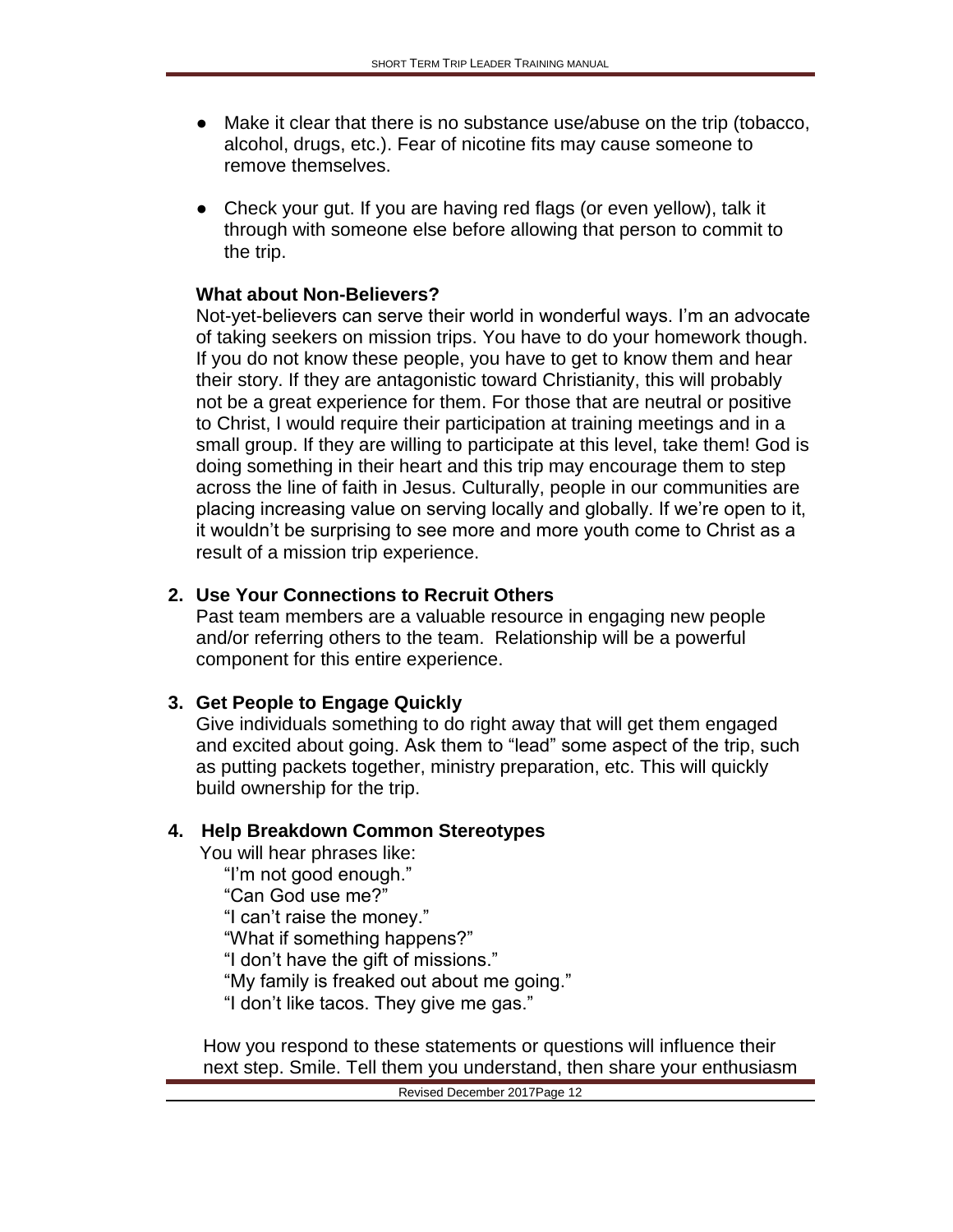for the opportunity, and end with "and I just think God has something really special in store for you." This is not spiritual manipulation since scripture does promise a reward for stewarding our time, talents, and treasures on behalf of the Kingdom. Detailed answers to some of these questions can be found in the back of this section.

## **5. Recognize and Attend to People's Concerns**

There are many aspects of international travel that may frighten a handful of potential participants. Some of the common fears and misconceptions include:

- Fear of getting sick or injured in a strange place
- Fear of not understanding the local language
- Fear of discomfort, disease, and difficult circumstances
- Fear of not having a place to go to the bathroom (I'm not making this up.)

All these concerns are legitimate and need to be addressed. With reassuring words and an encouraging challenge to step out in faith, God will use this process to stretch people's vision and hearts. As you talk with people about their fears or misconceptions, educate them on the most important attitudes of all: a servant's spirit and flexibility. This will be invaluable as you recruit.

## **6. Watch for Red Flags**

- **Medical Problems:** Will a person with special medical needs create difficulties on the team or field? Would you need to make special provisions for the person? Issues may include dietary restrictions, physical limitations and necessary medications.
- **Wrong Motivations:** Does the application indicate that the person is motivated by reasons that conflict with the team's goals? For example, is the person looking to escape some major problem at home (e.g., broken relationship, death in family)? Is the person going because he or she wants to be with someone who is on the team? Is he or she just looking for an opportunity to travel?
- **Financial Difficulties:** Is this person doing her part in raising support?
- **Negative Attitude:** Is their attitude toward life consistently negative? What has been your experience with him/her in the past?
- **Emotional or Psychological Difficulties:** If a person has recently shown symptoms of suicidal or harmful thoughts or actions, get them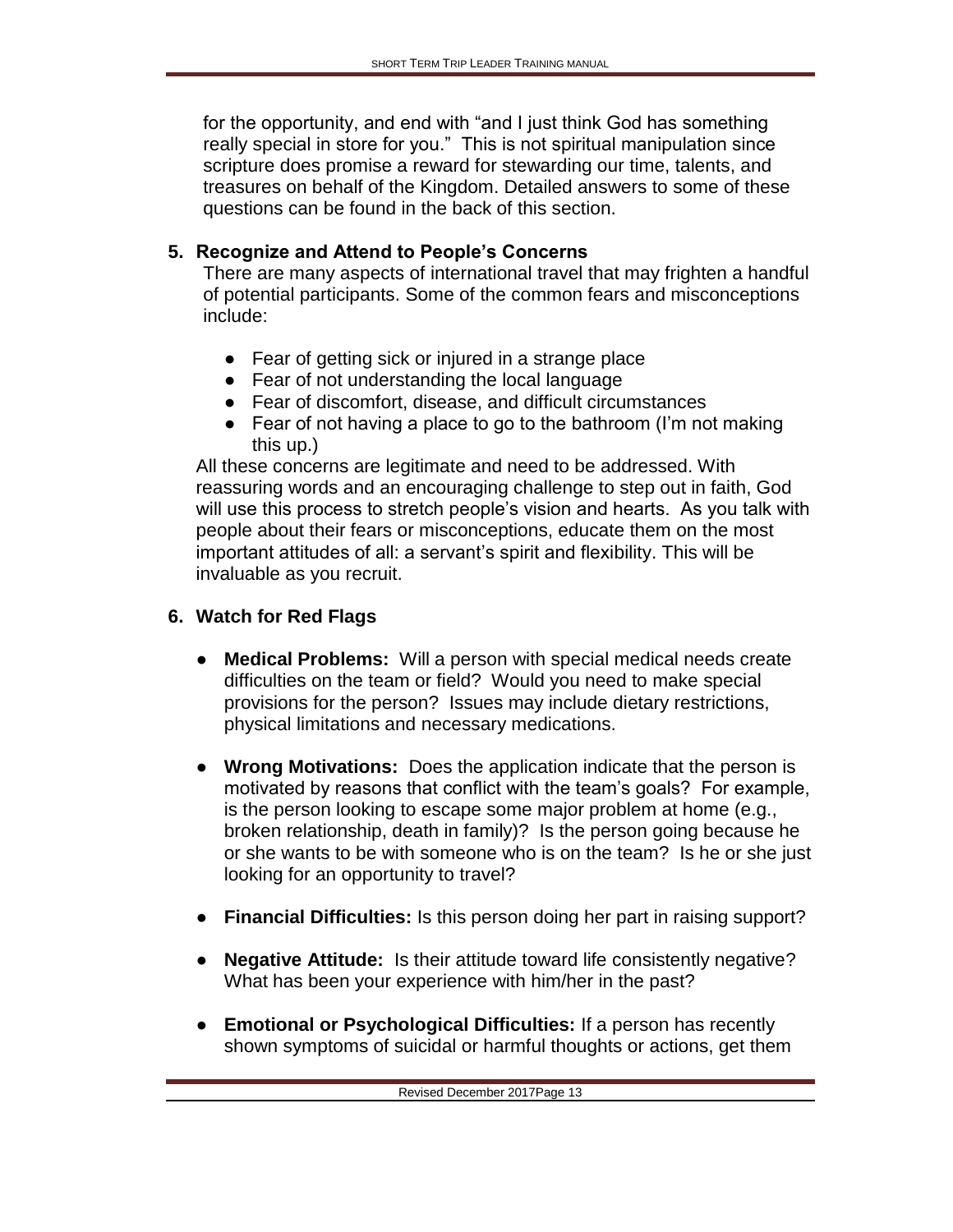help immediately. Taking them into a cross-cultural situation will only magnify the behavior, not correct it.

#### **7. Keep Them Accountable**

As you train and work through the process, you (or your other delegated leader) will need to continually ask people how they are doing with their preparation for the trip. If you see folks lagging behind in raising support, you need to ask them how many letters they sent out and when they sent them. These are those beautiful coaching/discipleship moments you've been longing for. Refer people to the checklist you gave them that shows all they need to do.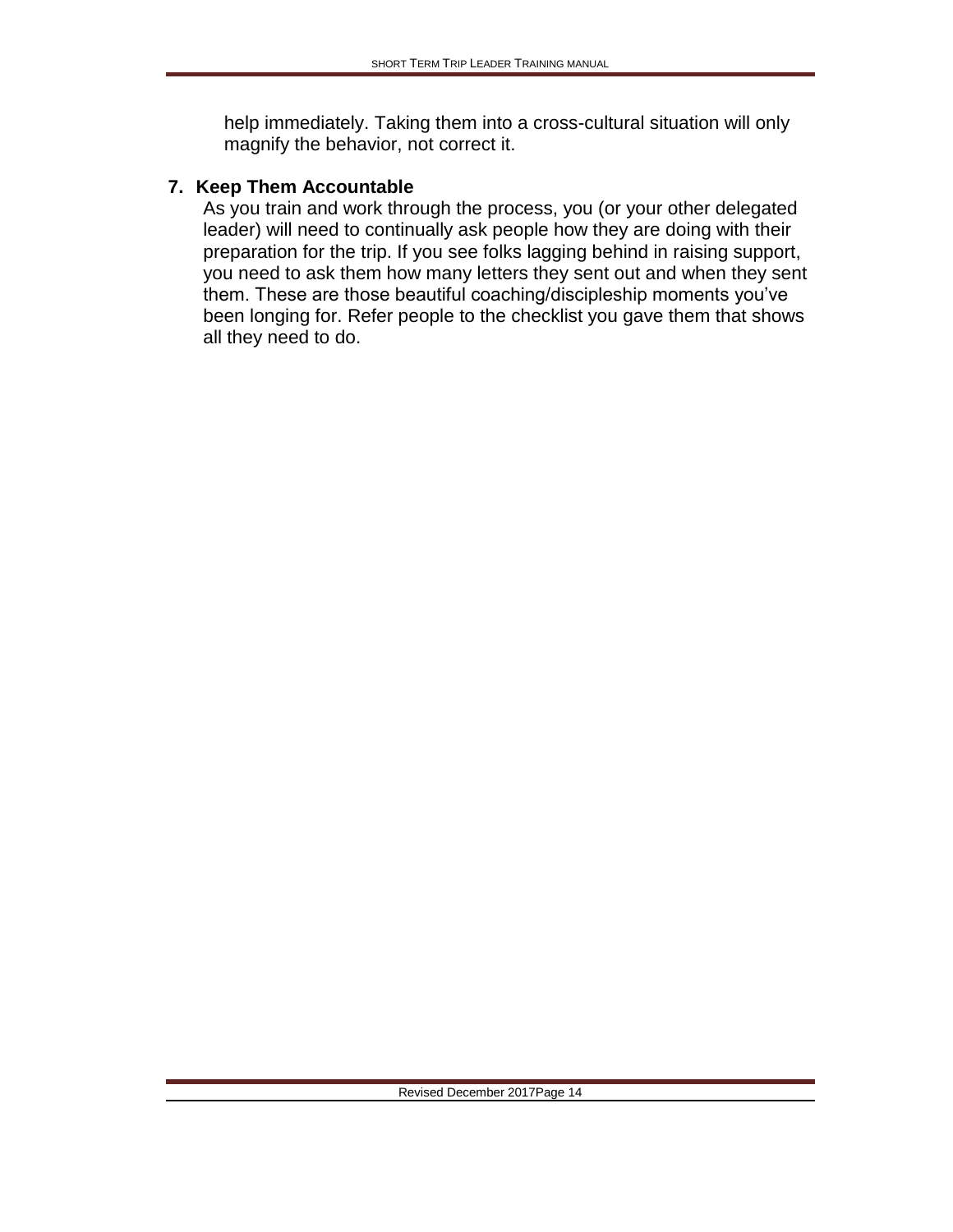### **DO THE LOGISTICS**

A short-term mission trip should provide an experience that will offer meaningful service or ministry. It should help the missionary, nationals, or agency extend the vision as well as provide a good glimpse at mission work, introduce other cultures/lifestyles and ultimately CHANGE LIVES. The goal is to see participants engage with their world, not merely be travelers. Give attention to planning the logistics so that you are available to people while on the field. Keep in mind that there will always be "surprises" that will stretch and mold the team, but good planning makes a difference!

The first resource is the month-by-month Trip Planning Guideline that will be your security blanket if you start feeling overwhelmed by the details. Once you've completed the checklist for that period of time, you can breathe till the next timetable shows up. The second, goes into more detail on some of the various tasks in the Trip Planning Guide.

#### **Note on the Importance of Delegation**

Leadership isn't about control, but engaging and empowering others in a cooperative manner to achieve your team's goal. It should be a core value of any short-term trip leader to give away responsibilities. This will solidify team members' personal and interactive investments and build and stretch the individual in new ways. Some suggestions for team delegations before and during the trip:

- Administrative details collect paperwork, remind people of deadlines, assist in flights, lodging, etc.
- Finances assist with support raising management and/or hold cash and reconcile receipts during trip
- $\bullet$  Scheduler responsible for the schedule on the field and moving people from place to place
- Devotional Coordinator- responsible to organize who is leading devotions which day and coordinating worship
- Materials Coordinator order and organize materials for ministry project
- Prayer Prompter keep team mindful and initiate prayer walks during the trip
- Ministry Coordinator coordinates the ministry project, schedule, and who is doing what and when.
- $\bullet$  Photographer/recorder keep account of activities and complete trip report on returning, etc.
- Social Media Coordinator Responsible for posting pictures and updates on the team's Facebook page as well as STW FB & Instagram account.
- Videographer shoot and edit video for return reunion gathering (and possibly to show team supporters)

Revised December 2017Page 15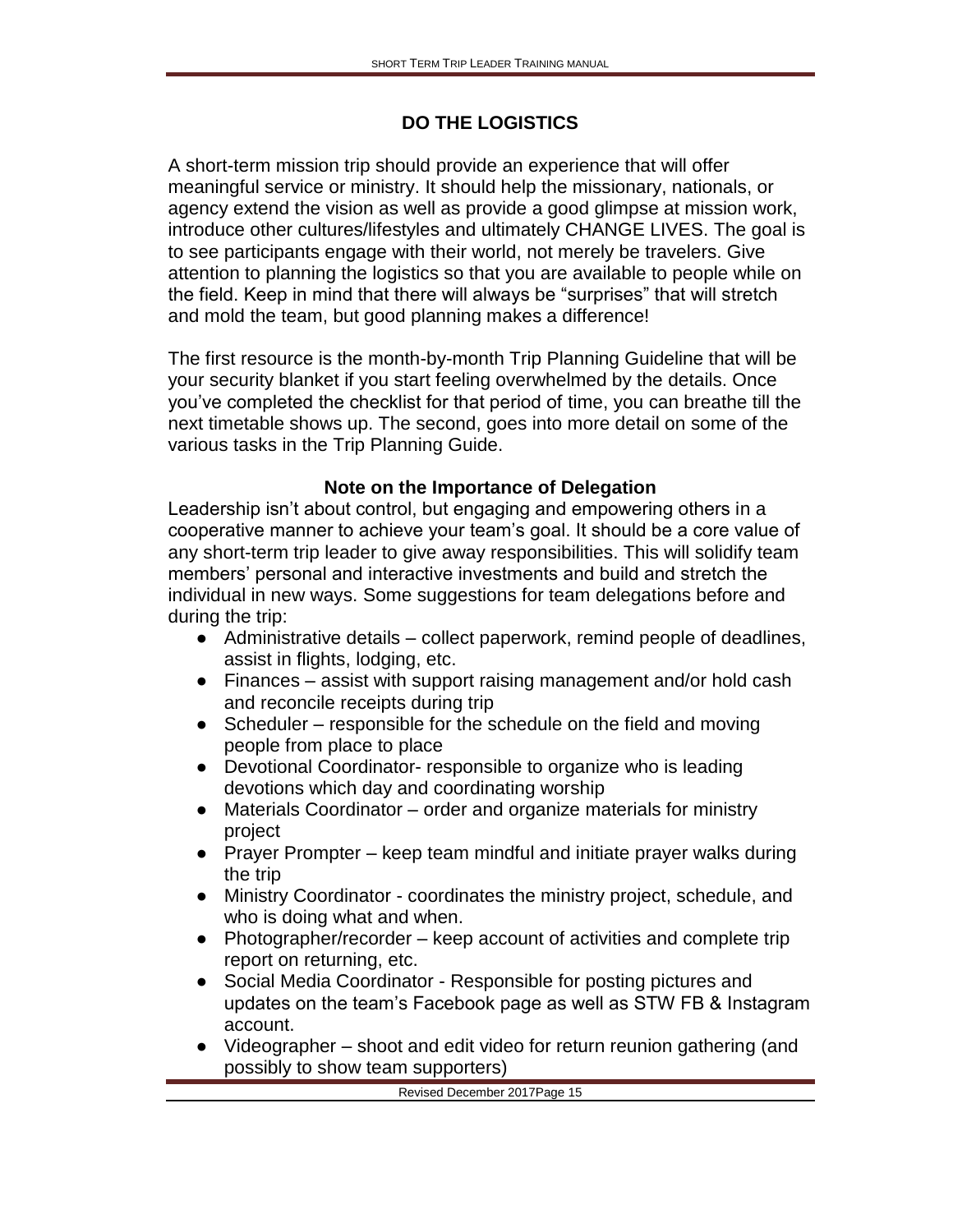#### **TRIP PLANNING TIMELINE**

We realize there are differences in leadership and organizational styles. This Timeline is an optimal pace in which to bring together a team. We would encourage you not to be so loose that it creates chaos, but not to be too rigid, that it does not allow for divine interruptions. Keep plotting through it. Once you've completed the list for the given time-frame, take a breath and thank Jesus that He is in control of this trip.

TRIP: \_\_\_\_\_\_\_\_\_\_\_\_\_\_\_\_\_\_\_\_\_\_\_\_\_\_\_\_\_\_\_\_\_\_\_\_\_\_\_\_\_\_\_\_\_\_

DATES: \_\_\_\_\_\_\_\_\_\_\_\_\_\_\_\_\_\_\_\_\_\_\_\_\_\_\_\_\_\_\_\_\_\_\_\_\_\_\_\_\_\_\_\_

### **6+ MONTHS BEFORE**

- o Spend ½ day solo reflecting on the leadership aspect of this trip
- o Connect with one of the STW coaches for more information.
- o Contact agency or field partner to establish relationship and gather information they provide on logistics, ministry planning and documentation.
- o Email a "save the date" to potential members you would like to invite.
- o Recruit key friends, skilled people, or co-leaders through conversation.
- o Ask 3-5 people to be your personal intercessors as a leader.

#### **5 MONTHS BEFORE**

- o Keep talking and inviting people to consider your trip.
- o Create a preliminary team budget using the Budget Worksheet.
- o Create a Trip Info Sheet on the trip with who, what, where, when, and cost per person for the trip.
- o Hold an information meeting.
- o Ask people to fill out applications online.
- o Hand out Mission Trip Training Guides to committed participants.
- o Stay in contact with the STW Team with any new information. Email: LauraA@occ.org
- o Continue intermittent contact with field partners to develop your relationship, but be careful not to be too needy on them at this point.
- o Create schedule/plans for
	- Applications due and cut-off date
	- Training Meetings (need to meet at least 6 times)
	- Payment schedules
	- Reunion Party
- o Confirm documentation needs for travel (passports and visas) and inoculation needs by browsing www.cdc.gov.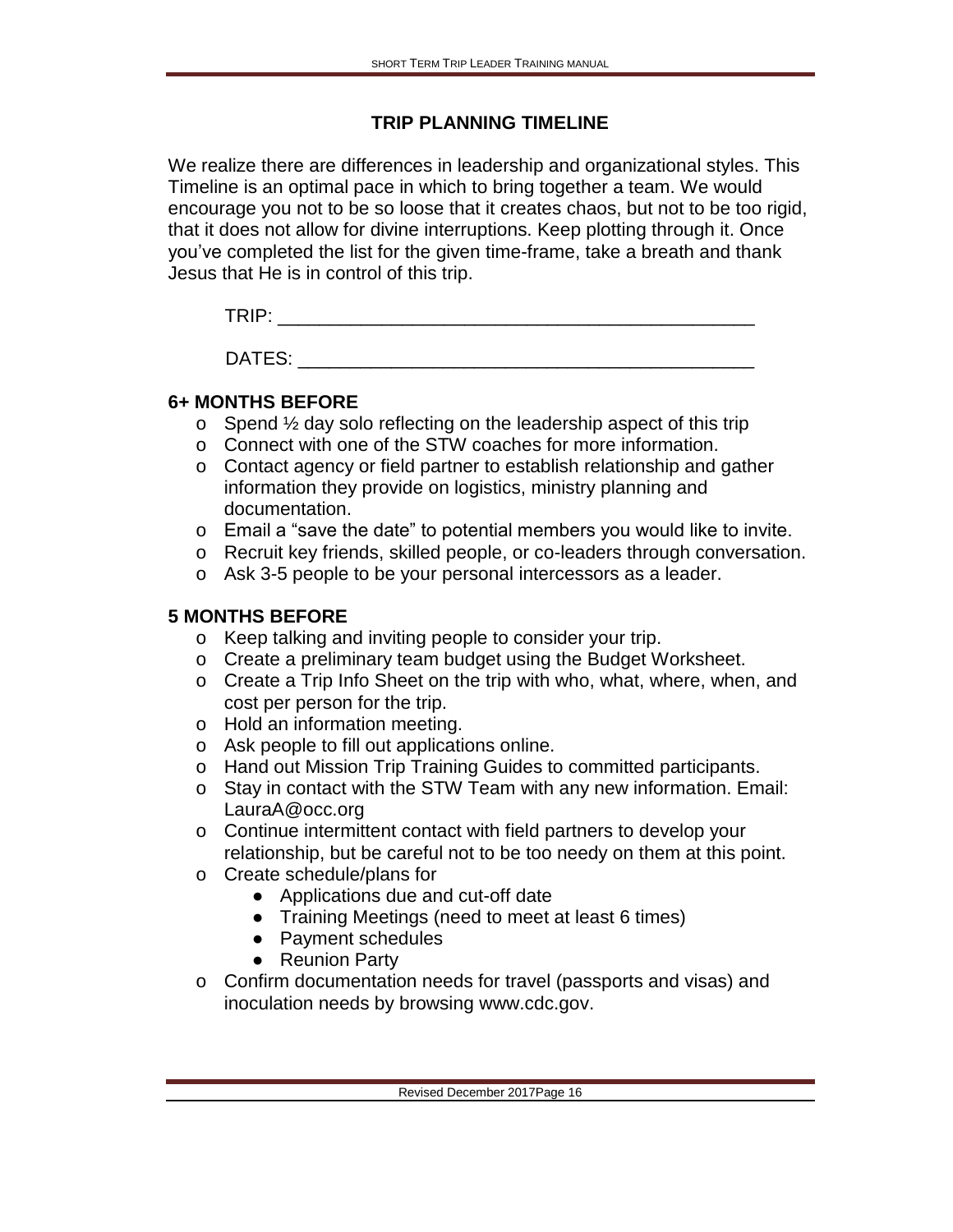#### **4 MONTHS BEFORE**

- o Register team online (link can be found in Team Leader's section).
- o Hold first training meeting (or repeat an info meeting).
- o Select team participants and deal with those who aren't a good fit for this specific trip. Ask a STW Coach for help if needed.
- o Meet with any participants one on one whom you do not know.
- o Collect deposits and make sure all applications have been sent to you.
- o Have team apply for passports if they don't have.
- o Confirm trip focus and ministry needs with field partners.
- o Create a preliminary schedule/itinerary for the trip.
- o Begin team fundraising events (including personal prayer and support letters).

#### **3 MONTHS BEFORE**

- o Confirm that all participants have passports and apply for visas (recommend that you do this as a group).
- o Confirm that all participants have begun or completed necessary inoculations and scheduled any appointments with doctors/dentists.
- o Continue team support-raising.
- o Hold Training Meeting # 2
- o Delegate trip responsibilities to team members.
- o Encourage team members to submit all necessary documents to the STW team (copies of passports/visas, Medical Consent, Release of Liability, and Discipline Agreement).

#### **2 MONTHS BEFORE**

- o Reconfirm project, team size, and lodging/transportation with field partner.
- o Purchase and ship project materials if applicable. (Your team can also check a  $2^{nd}$  bag for ministry supplies that you take as a team).
- o Second funding deadline (50% of total to cover airline tickets).
- o Book airline tickets.
- o Hold Training Meetings 3 & 4.
- o Order printed materials, supplies, etc. related to your ministry project.
- o Follow up on required documents needed for STW

#### **1 MONTH BEFORE**

- o Hold Training Meetings 5 & 6.
- o Pick a Sunday for Team Commissioning with your STW Coach.
- o Distribute in-country emergency contact phone numbers and final itinerary to team members (guide online in Team Leader's section)
- o Edit prayer guide template and distribute to team (template online in Team Leader's Section). Confirm prayer support of 5-7 people for each participant.
- o Complete support raising (100% in by 2 weeks before leaving).

#### Revised December 2017Page 17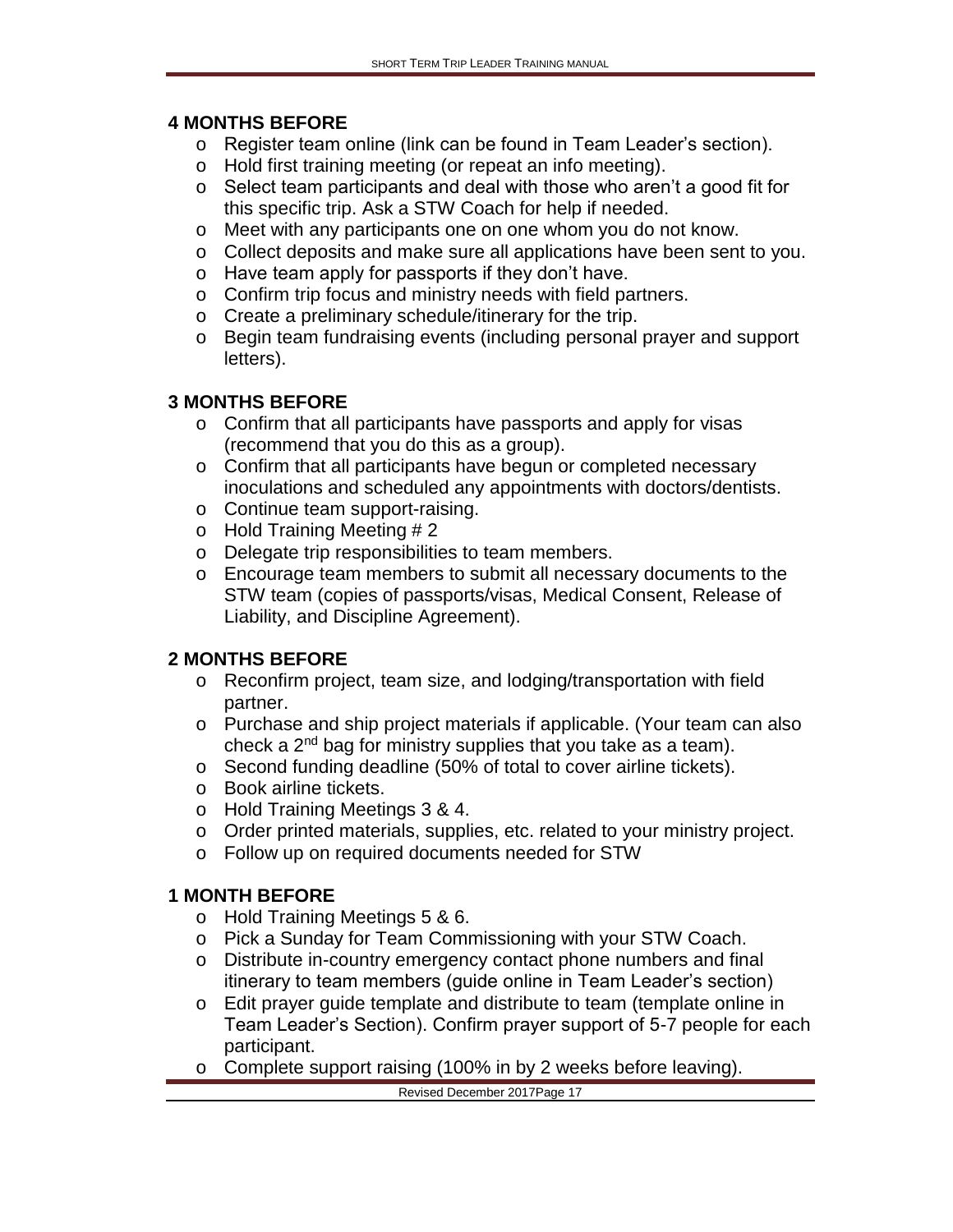- o Work with STW Office to get medical insurance for all team members.
- o Email a check request to  $Lizw@occ.org$  for team cash advance. (This is for cash needed in country to cover remaining expenses)
- o Have each participant sign and turn in Release and Team Covenant.
- o Confirm and collect any forms still not turned in.

## **2 WEEKS BEFORE**

- o Make prayer a personal priority over travel details.
- o Be prepared for a few more emails and phone calls than usual
- o Final funding deadline for any late support raisers.
- o Divide and hand-out ministry supplies for team members to pack.
- o Pick up & pack Mission Trip Devotional Books from the STW office (1 for each team member)
- o Create team and logistics notebook (copy to take and copy to leave with church contact person). Notebook contents:
	- Copy of itinerary and field emergency contact information
	- Copy of tickets and itinerary
	- Copy of passport and visa page for each participant
	- Consent for treatment and international travel (original go with you, copies stay)
	- Emergency contact information for each participant.
- o Pick up and sign for cash advance. Take to bank to cash.
- o Set time and place for meeting/departure.
- o Organize transportation to and from the airport.
- o Hold Optional Final Gathering Dessert and Commissioning Night with family and supporters.
- o Participate in your Sunday prayer commissioning.

## **DAY OF DEPARTURE**

- o Be sure all team members and luggage are at the airport ready for check-in at least three hours (for international) or two hours (for domestic) before departure.
- o Confirm all luggage has ID both inside and outside.
- o Pray together.
- o Keep any students or kids with you and under tight supervision on the front side of getting to the gate. Keep an eye on first time international travelers.
- o Buy everyone a bottle of water to drink at the airport.

# **FIRST DAY ON THE FIELD**

- o Remind team not to drink tap water or use to brush teeth.
- o Have orientation time with local personnel.
- o Establish daily schedule including individual devotions and team debriefs.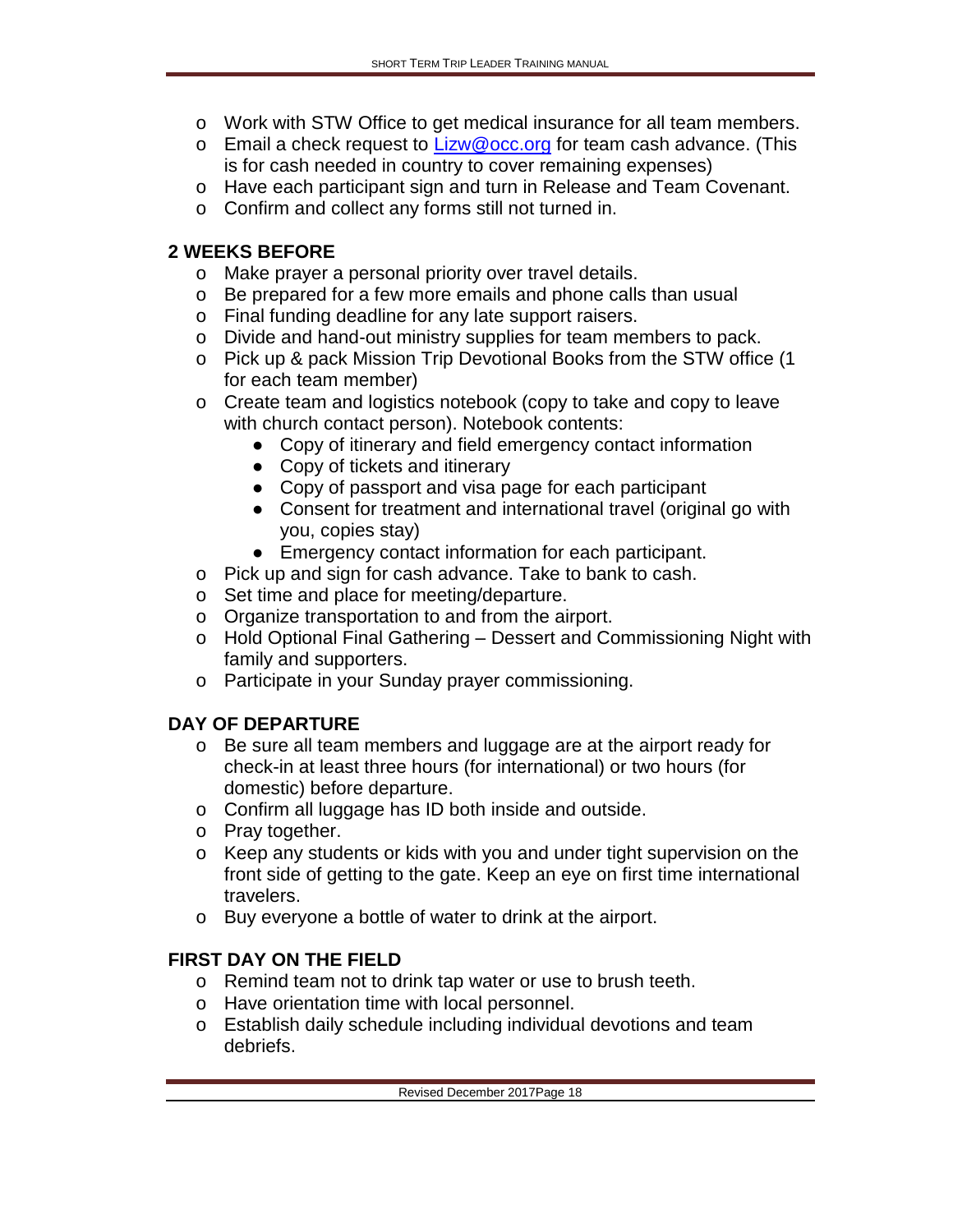#### **DURING THE TRIP**

- o Hold team devotions and worship every morning.
- o Hold team debrief sessions every evening.
- o Work and serve hard.
- o Watch out for culture shock.
- o Seek individual conversations with each team member.
- o Ask individuals to share their story with the team.
- o Get to know nationals and missionaries.
- o Keep track of all expenses and gather receipts where possible.

## **LAST DAY TOGETHER ON THE FIELD**

- o Debrief and play together.
- o Challenge participants to make the experience a part of their lives.
- o Reconfirm transportation and departure flight in advance.

#### **1 WEEK AFTER RETURNING**

- o Email team reminding them of the normal experience of trip let-down and that you will be together soon at the reunion.
- o Have a cleaning party to clean, pack and put away any supplies used and returned.

### **2 – 3 WEEKS AFTER RETURNING**

- o Write up trip report to send to STW Staff and your own personal supporters.
- o Turn in receipts and Cash Advance Worksheet to finance department.
- o Turn in some key stories and pictures from your team experience.
- o Hold a Reunion Celebration with team, family and supporters.
- o Write thank you notes to host organization and/or national workers.
- o Remind team members to send a trip report and pictures to their supporters.
- o Take an extra personal day off to reflect, rest and renew your own heart.
- o Launch a 4-week Post-Trip Debrief Group. (Resource available for that).

#### **1 MONTH AFTER RETURNING**

- o Debrief with STW Leadership.
- o Strategize for greater mission investment.
- o Follow-up with individual team members on personal next steps.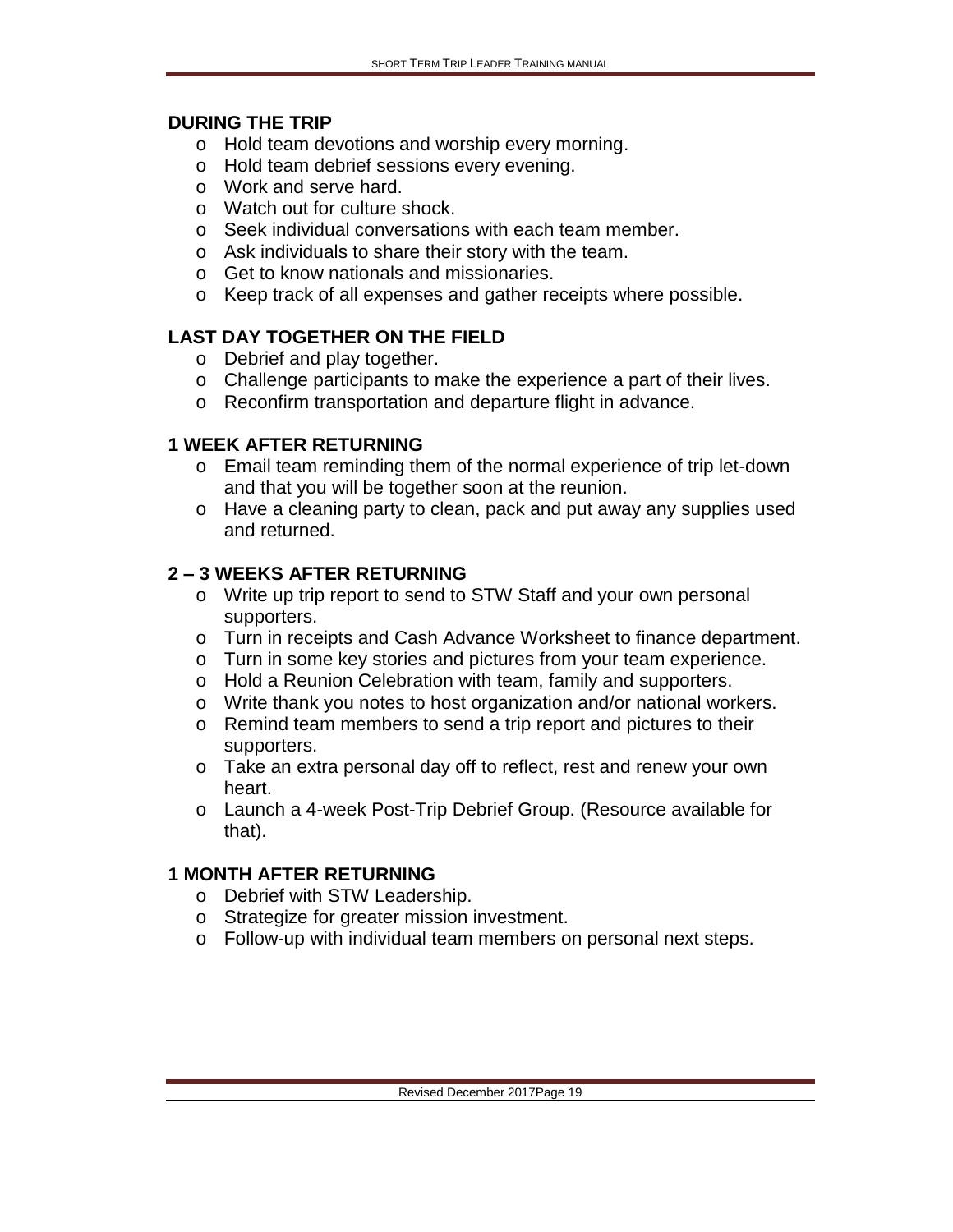## **A CLOSER LOOK AT LOGISTICAL DETAILS**

### **Flights**

- o Use a travel agent to book tickets. It is worth the extra \$10 per ticket fee for someone else to wrangle the best deals and carry the weight of searching. The STW team can help with booking through a travel agent.
- o Pay the extra cost on tickets to get the flexibility of the change option. You will ALWAYS have people drop out and then you are stuck with a \$1200 ticket.
- o Make sure the money is in to cover cost of ticket before purchasing tickets for anyone. STW cannot pay for the tickets of people who decide to drop out.
- o Get frequent flier information.
- o Establish an itinerary of in-country flights before solidifying dates. Many developing countries may only have 1-2 flights per week.
- o Find out luggage size and weight limits for international air travel.
- o Suggest that each traveler bring only one suitcase and one carry-on no matter how long the trip. You can provide members with an additional piece of luggage, if needed, containing food, tools, or literature.

#### **Passports and Visas**

- o Find out what passports, visas, or tourist cards are needed. Is a letter of recommendation, invitation, or guarantee needed?
- o Put the passport pressure on people. Set an early deadline for having this information returned to you. Passport applications are available at the Post Office or online. Make sure people check their passport expiration date. **A passport cannot be less than 6 months to expiration on day of travel.**
- o When a birth certificate is required, get an official copy with a raised seal from the Department of Vital Statistics in the state of your birth.
- o If country visas are required, do it as a group and build the cost into the team budget. You will need everyone's passport, visa application, and two more passport pictures for the visa.
- o Make multiple copies of passport and visa pages to bring with you and submit to STW.

## **Required Documents**

A Document Checklist can be found online in Team Leader Section.

- o **Please submit the following documents to the Serve the World team:**
	- Team Registration Form
	- Trip Info Sheet
	- Mission Trip Applications for each team member
	- Copy of Medical Consent for each team member
	- Release of Liability for each team member
	- Discipline Agreement for each team member

Revised December 2017Page 20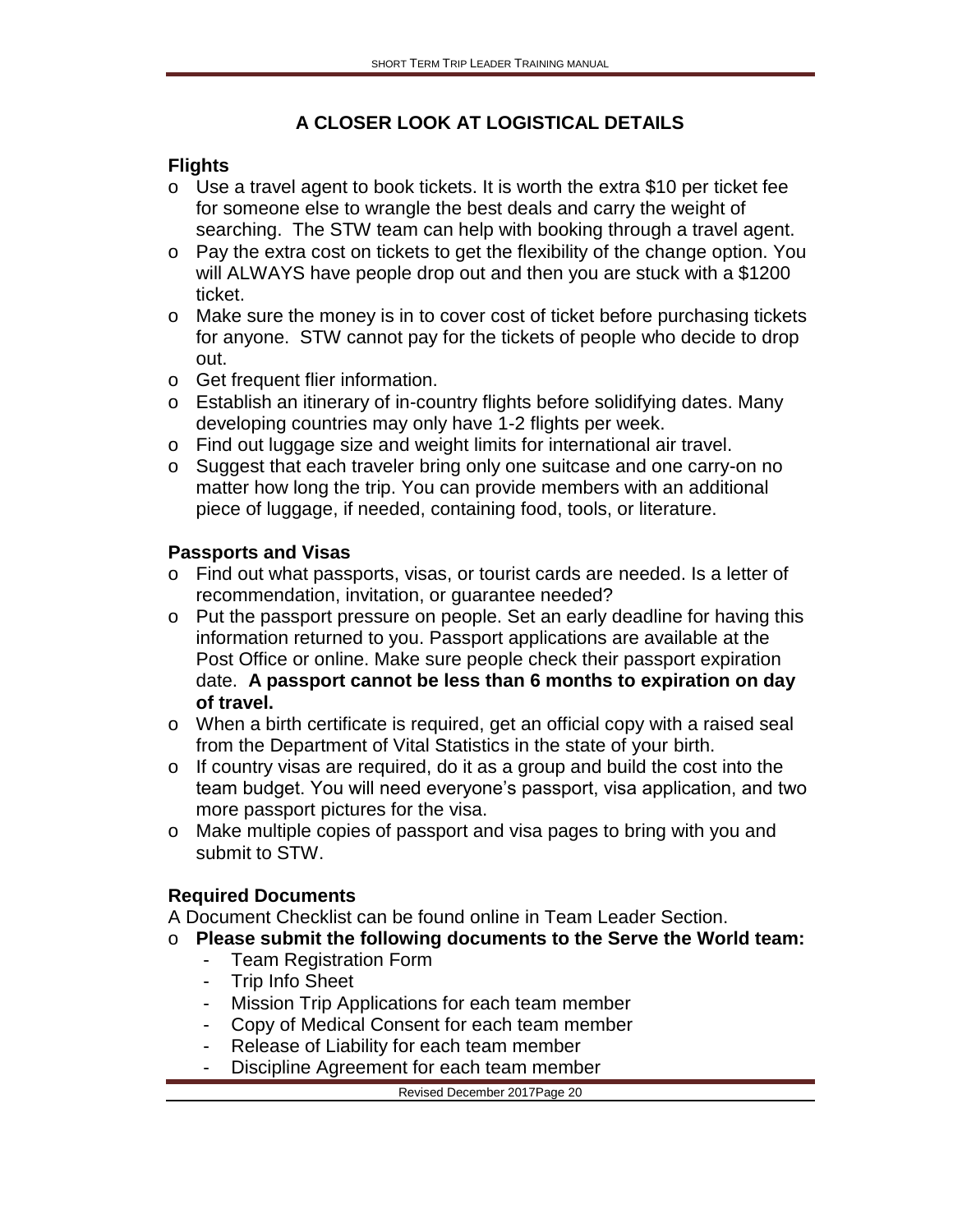- Copies of all Passports & Visas for each team member
- Copy of Contact information, Hotel Information & Itinerary (Also be be given out to family members)
- Copy of all E-tickets & Hotel Information
- Signed Team Covenant

### o **Please bring the following documents with you on the trip:**

- Original Medical Consent for each team member
- Copy of Trip Medical Insurance for all team members
- Copies of all Passports & Visas for each team member
- Copy of Contact information, Hotel Information & Itinerary
- E-tickets
- Signed Team Covenant (gives you a platform for confronting any negative behavior).
- Cash Advance Worksheet

## o **Possible Additional Needed Documents**

- Notarized Minor Consent to Travel Form -Some countries require this for minors to travel internationally (even with one parent).
- Vehicle Permission Form When taking borrowed vehicles across a border, have a notarized letter from the owner stating that each driver (by name) is allowed to drive the vehicle (license and vehicle ID number) into the country.
- Accident Insurance near the border that will be valid in the other country if necessary. Make sure you have the registration papers, too.

## **Transportation**

- o Establish ground transportation. Are there shuttles at the airport?
- o Does the ministry partner arrange transportation to the ministry project destination daily? Assess your needs and ministry project. Check into renting a van and driver for the week instead of public transportation.
- o Be sure to have adequate room for all the people, luggage and equipment. Confirm and reconfirm these arrangements.

#### **Meals and Water**

- o Determine who will plan menus, do shopping, pack supplies, and cook.
- o Encourage team members to pack snack-foods, but not fill a suitcase.
- o Training on food and water should include health and safety tips. Drink only bottled or boiled water, only eat that which is cooked or can be peeled. No fresh vegetables or fruits where skin is edible.
- o Ask the host or have a plan to purchase bottled water at the airport on arrival. Tell team to save some for brushing their teeth that night.

# **Lodging**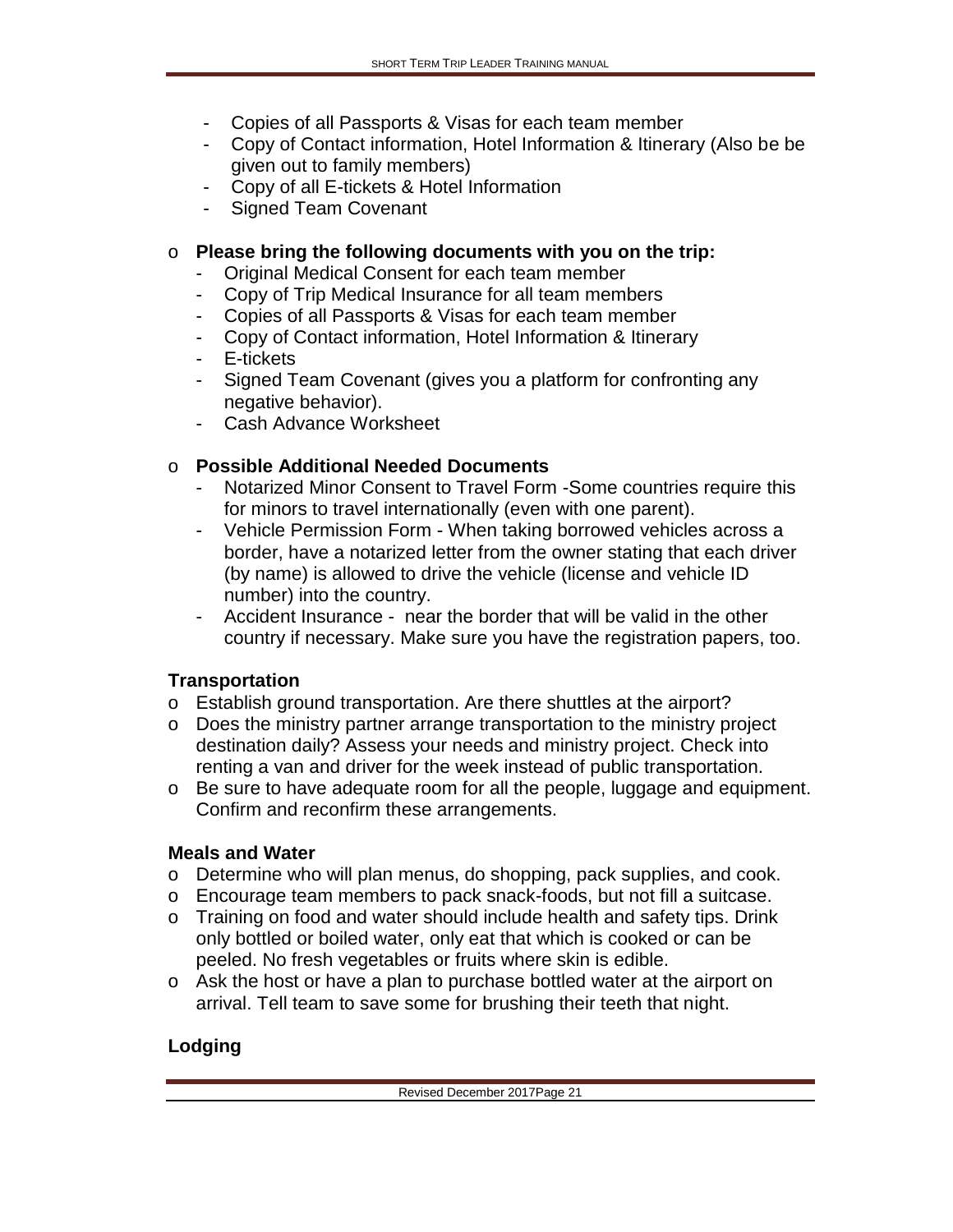- o Make hotel and dorm reservations in advance and reconfirm several times. Get information on conditions that would be out of the ordinary (shared bathrooms, no linens/bedding, etc.).
- o Confirm method of payment allowed.
- o Allow the team to form roommates before you leave. Be flexible with this process. In larger groups, assigning may be necessary.
- o Provide hotel name, address, phone number and any other lodging contact information for family and friends. You will also put this in a folder with the flight information and itinerary for your church contact person.

#### **Medical**

- o What inoculations are required and/or suggested? Get information through your travel agent or www.cdc.gov.
- o A Serve the World staff member will obtain your medical insurance for each team member before you leave on your trip.
- o Medical insurance is non-negotiable. Our insurance will cover emergency medical, evacuation, and kidnapping negotiating.

#### **Devotional & Debrief Times**

- o Coordinate who is going to lead devotions on which day
- o Coordinate who will be in charge of leading worship during those times.
- o Are song books needed for worship? A speaker? Playlist?
- o When will debrief times be held, who will lead?

#### **Ministry Project**

- o Understand your project (i.e. building houses, training, community outreach, cultural exchange, etc.).
- o Designate a point person to put the ministry agenda and resource needs list together. It would be ideal for that person to be part of the training and even go on the trip to run the ministry project.
- o Partnering with a local national church to do children's outreach with a VBS type program is a fantastic trip experience for family teams and can make an impact in that community.
- o If you are building or doing a labor work project, find someone who has experience in that field. It releases you to focus on facilitating and discipling your team through this experience.
- o Your team training should equip every person to share their faith story and pray out loud in small groups. Even on work teams, you will probably be visiting a national church where you will be asked to preach and team members to share testimonies.
- o Ask your field partner about the need for interpreters. It is helpful if you can recruit someone from your community who speaks the language, even from another church. This will expand your mission movement by connecting locally with ethnic churches. Look for opportunities to create partnerships after the trip is completed.

#### Revised December 2017Page 22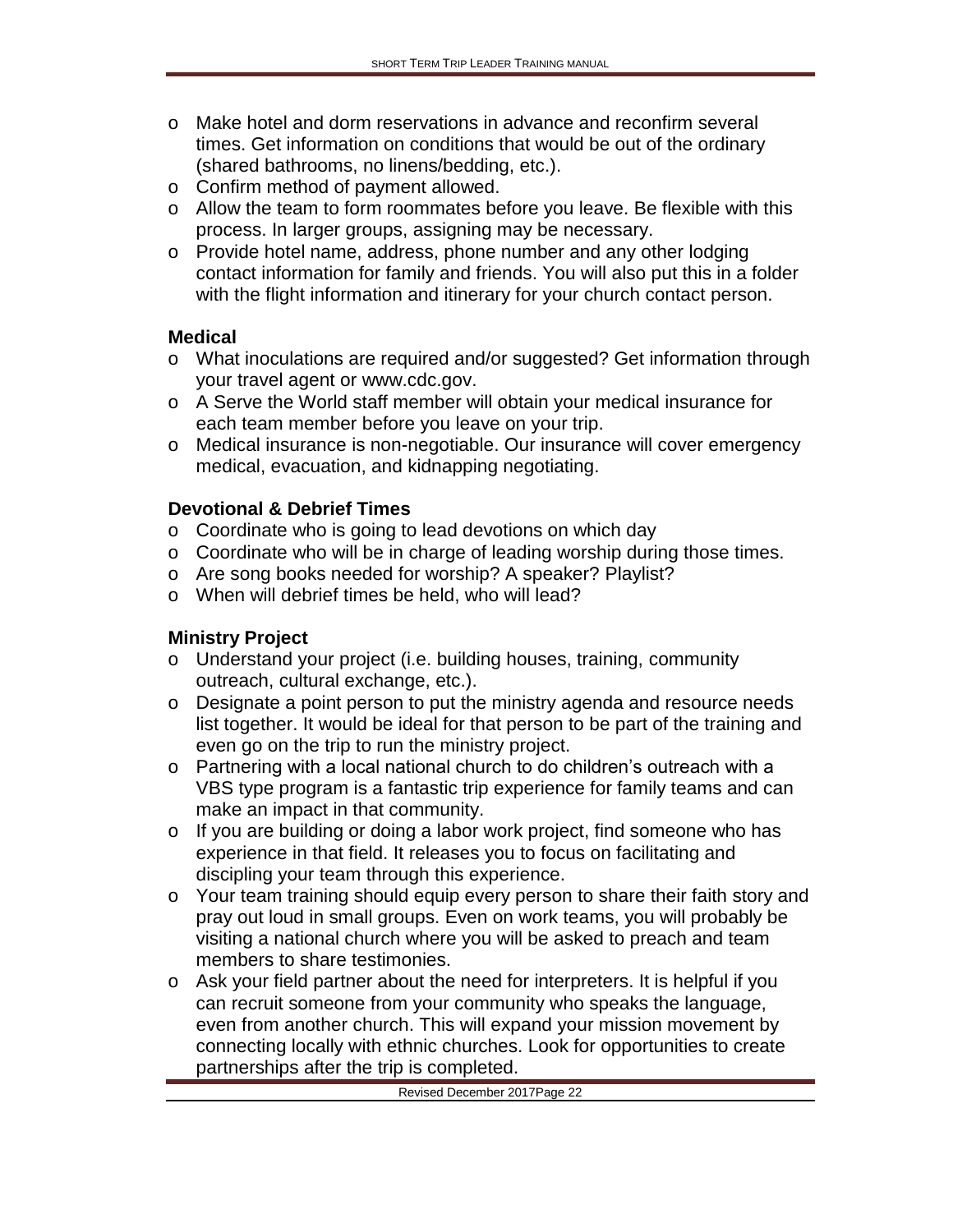### **TEAM FINANCES**

## **1) Set Your Budget**

Fill out a Budget Worksheet (sample included) to determine the expenses of a trip. A two-week low-end international trip is typically \$750 plus airfare. Extra expenses may include in-country travel, interpreters, ministry project money, or a fee to the sending organization. **Please allow room in your budget for unexpected expenses. STW is not obligated to cover extra expenses beyond what was raised.** 

## **2) Set & Enforce Payment Deadlines**

You need to plan the deadlines so that you have enough to cover airfare when you purchase tickets and enough to cover your cash advance prior to leaving.

The following are suggested payment deadlines:

- \$200 non-refundable deposit given with application
- 50% of funds due 2 months before trip departure to cover airfare
- 100% of funds due 2 weeks before trip departure

# **3) Monitor Support Raising**

Keep a close eye on your team in their support raising efforts.. Ask specific questions to keep them moving along:

- How many letters have you sent out?
- What are you feeling led by God to do?
- Have you had any follow-up conversations?
- How much of your own personal money are you prepared to contribute?
- Do you need some ideas on support raising?

# **4) Submit Team Money**

Collect checks from team members at each team meeting and turn them into the finance office or delegate someone on your team to be in charge of this. Checks are posted to the trip account every Wednesday. You should be getting an updated report every week as money is coming in.

# **5) Request Cash Advance**

Please request money to be used in-country **no later than 2 weeks before trip departure, preferably 3 weeks before.** The week prior to leaving get your checks off to the organization and your cash advance into the bank. Unless you have lots of cash to cover your cash advance, you will need to give your bank a couple of days before they allow you access to those funds.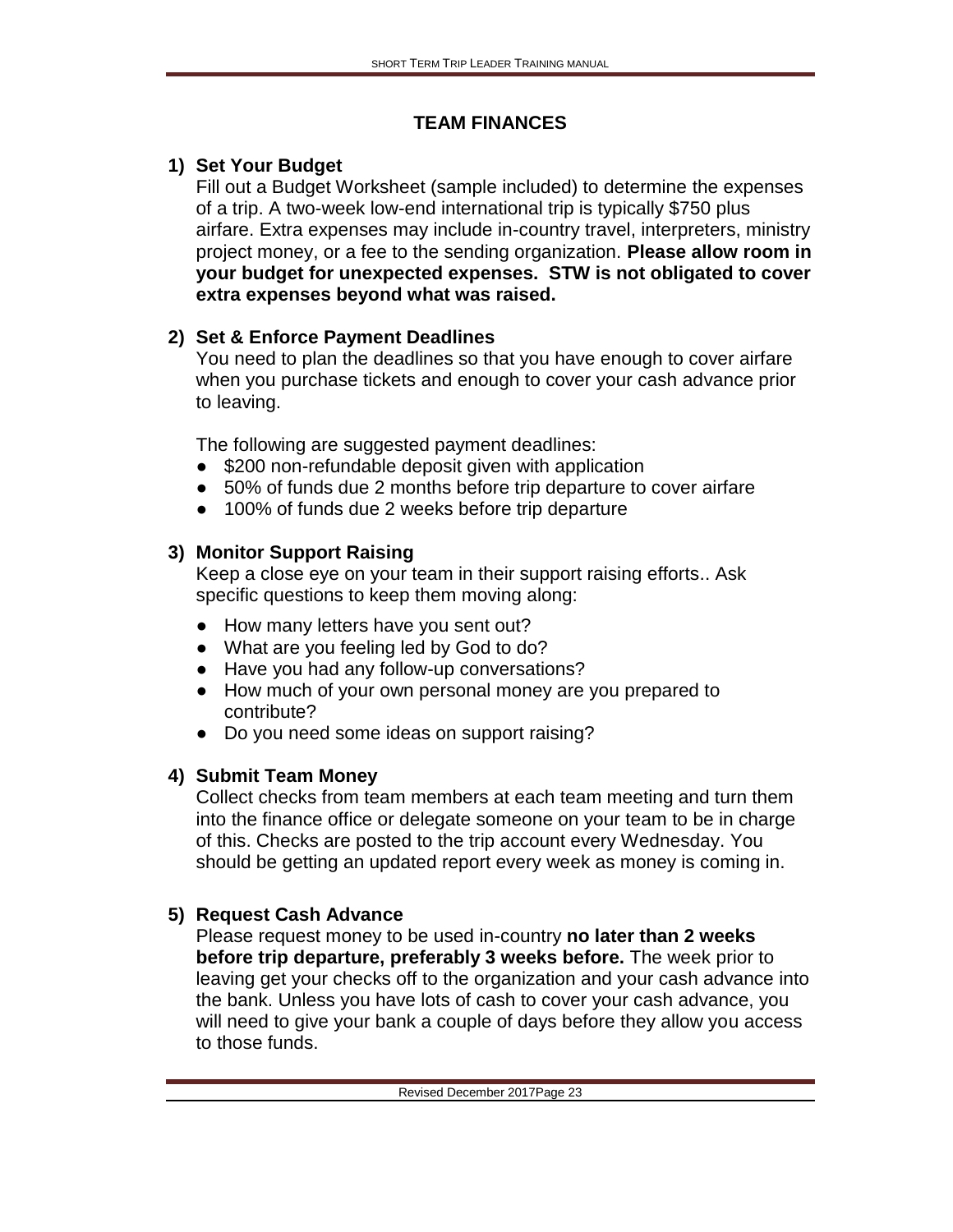#### **6) Reconcile Cash Advances**

After returning, cash advances need to be reconciled within 15 days to the finance office using the Cash Advance Worksheet. The finance office needs receipts for all major expenses for auditing purposes. Getting receipts for airlines and from your facilitating organization should not be a problem, however receipts for other in-country expenses can be more difficult to obtain. Please do your best to obtain as many receipts as possible but for those you do not have, just track the expenses by category (i.e. meals, daily transportation, special expenses, etc.) on the Cash Advance Worksheet.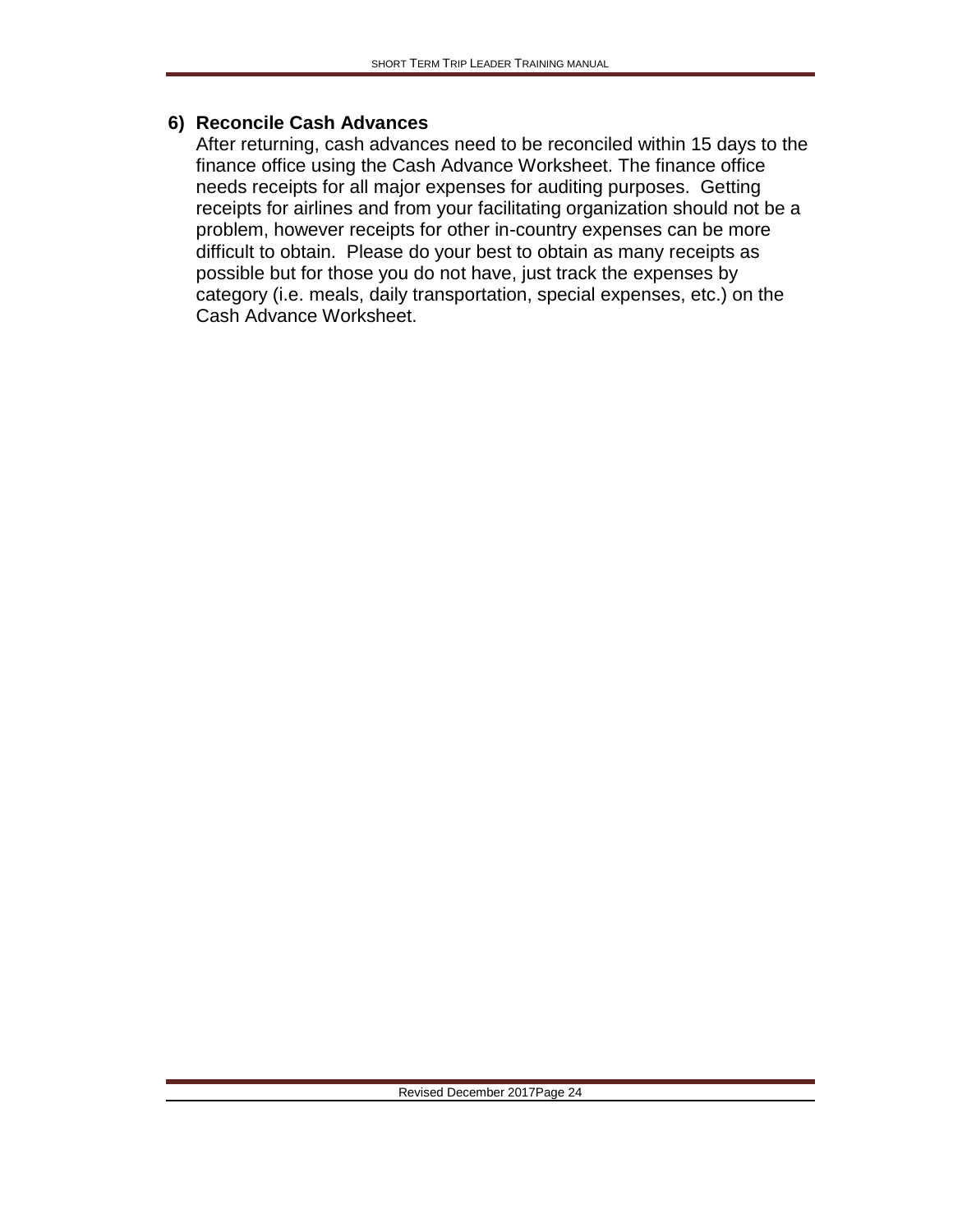| <b>CATEGORY</b>              | <b>PER</b><br><b>PERSON</b> | <b>TOTAL</b><br><b>TEAM</b> | <b>NOTES</b>                                                 |
|------------------------------|-----------------------------|-----------------------------|--------------------------------------------------------------|
| Airfare                      |                             |                             | Suggest using a travel agent                                 |
| In-country flight            |                             |                             |                                                              |
| Vans/Taxi                    |                             |                             |                                                              |
| Culture/Tour Day             |                             |                             |                                                              |
|                              |                             |                             |                                                              |
| Food & Water                 |                             |                             | Approx. \$20 per person/per day                              |
| Lodging                      |                             |                             | Approx. \$30 per person/per day                              |
| <b>Special Team</b><br>Meal  |                             |                             | Suggested \$25 per person                                    |
| <b>Organization Fee</b>      |                             |                             |                                                              |
|                              |                             |                             |                                                              |
| <b>Visa Cost</b>             |                             |                             |                                                              |
| <b>Country Exit</b><br>Visas |                             |                             | Ask your travel agent about this                             |
| <b>Trip Insurance</b>        |                             |                             | A necessity! Usually \$30 per                                |
|                              |                             |                             | person for the entire trip.<br>(Directions in the timeline.) |
|                              |                             |                             |                                                              |
|                              |                             |                             |                                                              |
| Pre-trip training            |                             |                             | Build in \$10 per person for a<br>cultural experience.       |
| <b>Resources</b>             |                             |                             |                                                              |
| <b>Ministry Supplies</b>     |                             |                             | A lot of this can be donated.                                |
| Interpreters                 |                             |                             | Ask your host typical expense                                |
| <b>National Partner</b>      |                             |                             | Ask your host what amount is                                 |
| <b>Gift Money</b>            |                             |                             | appropriate to give to nationals                             |
| <b>Project Expense</b>       |                             |                             |                                                              |
|                              |                             |                             |                                                              |
| Emergency                    |                             |                             | Suggested \$100 per person OR                                |
| <b>Funds</b>                 |                             |                             | access to a credit card.                                     |
| Misc. Tips/Fees              |                             |                             | Suggested \$10 per person                                    |
| Other:                       |                             |                             |                                                              |
| Other:                       |                             |                             |                                                              |
|                              |                             |                             |                                                              |
| <b>TOTALS:</b>               |                             |                             |                                                              |

# **Budget Worksheet (Per Person/ Per Team)**

**TOTAL TEAM GOAL: \_\_\_\_\_\_\_\_\_\_\_\_\_\_\_\_\_\_\_\_\_\_\_\_**

**TOTAL COST PER PERSON: \_\_\_\_\_\_\_\_\_\_\_\_\_\_\_\_\_\_\_\_**

Revised December 2017Page 25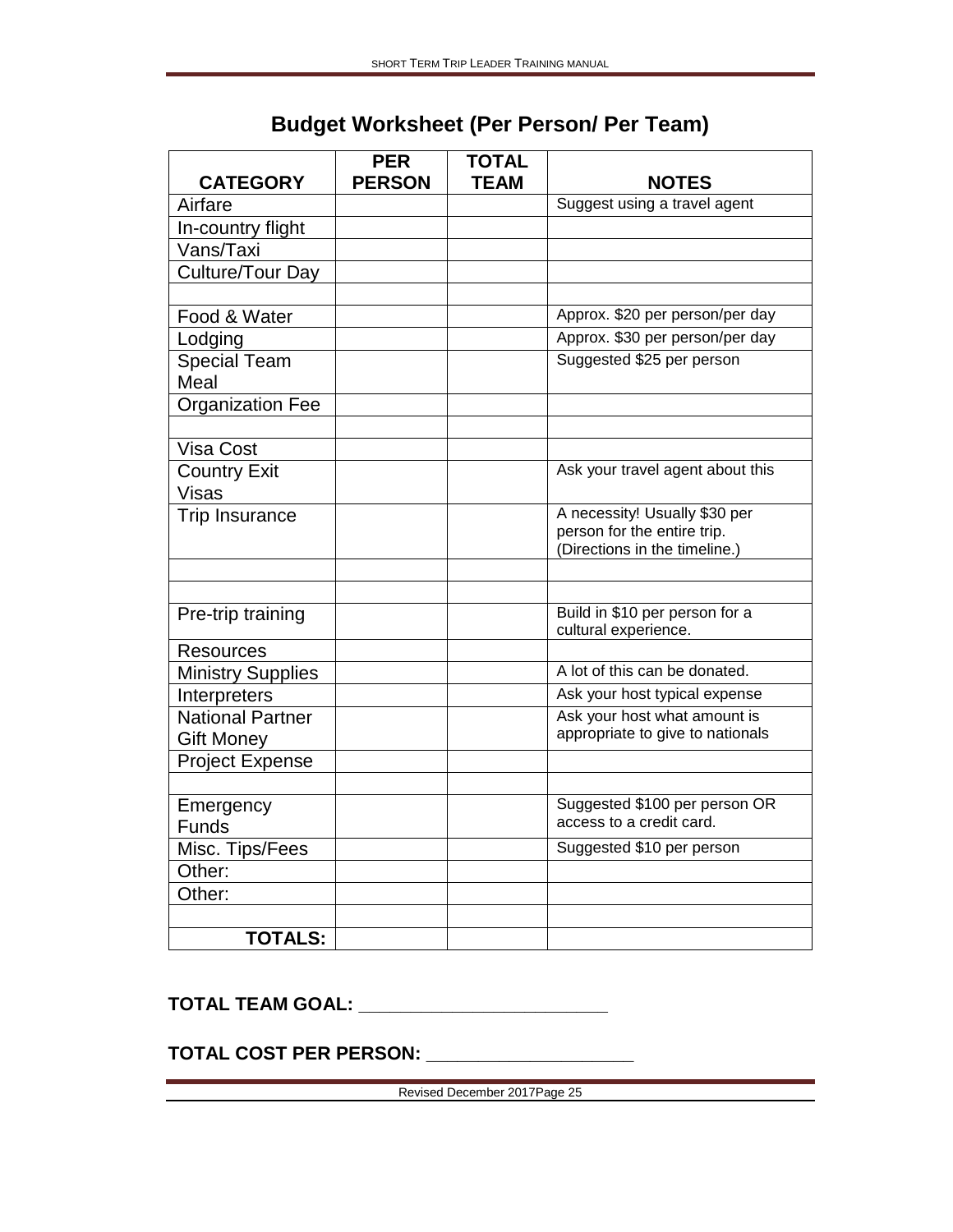# **CASH ADVANCE WORKSHEET**

| Name of Trip:               |  |
|-----------------------------|--|
| <b>Name of Team Leader:</b> |  |
| <b>Cash Advance Amount:</b> |  |

Please breakdown how the cash advance was spent into each of these categories:

| Transportation                | \$                        |
|-------------------------------|---------------------------|
| Food                          | \$                        |
| Lodging                       | $\boldsymbol{\mathsf{S}}$ |
| Ministry or Project Expenses  | $\mathfrak{L}$            |
| <b>Gift Money</b>             | \$                        |
| Recreational/Tours            | $\boldsymbol{\mathsf{S}}$ |
| <b>Organizational Fees</b>    | \$                        |
| <b>Emergency Expenses</b>     | \$                        |
| Misc. Fees                    | \$                        |
| <b>Total Amount Spent:</b>    | \$                        |
| <b>Total Amount Returned:</b> | \$                        |

# **PLEASE ATTACH AS MANY RECEIPTS AS POSSIBLE!**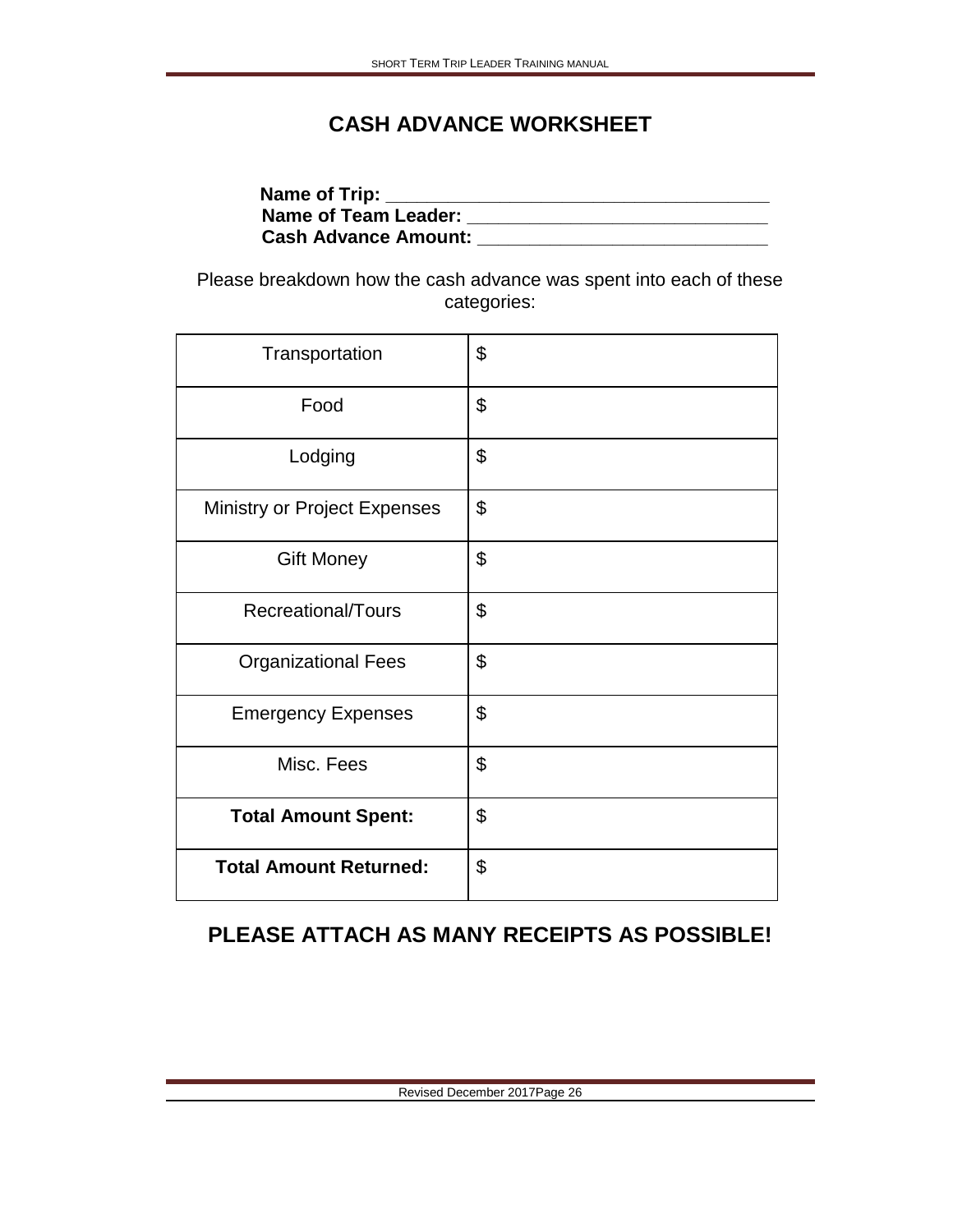## **RAISE THE SUPPORT**

Asking for money is tough and it can be completely humbling, but it's an experience that actually helps prepare people's hearts for the trip. You can't be a good giver until you've learned to receive from others. It helps to have a good view on why we raise support and to communicate that to your team members.

## **Communicate Why We Raise Support**

- A Prayer Team Will Result. When people are challenged to give financially, they are likely to pray for you.
- Your Faith Will Grow. Support raising is a faith journey. When days go by and your support level does not increase, you may be tempted to question your call to missions. But those are the days to be reminded that God has called you and that He will supply every need. Often the best faith lessons appear as we wait on God. That's when we learn that we are limited and God is limitless.
- It Broadens the Missionary Vision of Our Church. You are the best recruiter for world missions. When you share your passion with others, you are able to communicate your vision and your call. Your enthusiasm and dedication stimulates and challenges interest and involvement in missions.

## **Communicate How We Raise Support**

- Pray that God will lead you and your team to look for the resources for this trip.
- We strongly encourage individual support letters (samples are included). From our experience personal support letters tend to yield the most financial fruit for trips. People give out of relationship to you. An email blast is impersonal and easy to delete, a personal letter is harder to ignore. Make a target of sending out at least 100 letters.
- Look outside of the church. Friends, relatives, co-workers and neighbors (even unbelievers) may feel blessed to invest in you and God's leading in your life. Seek their support.
- Ask inside of the church. Ask your small group or ministry team friends to pray about God's leading to give prayer and/or financial help for this opportunity. However, do not ask people unless you have some kind of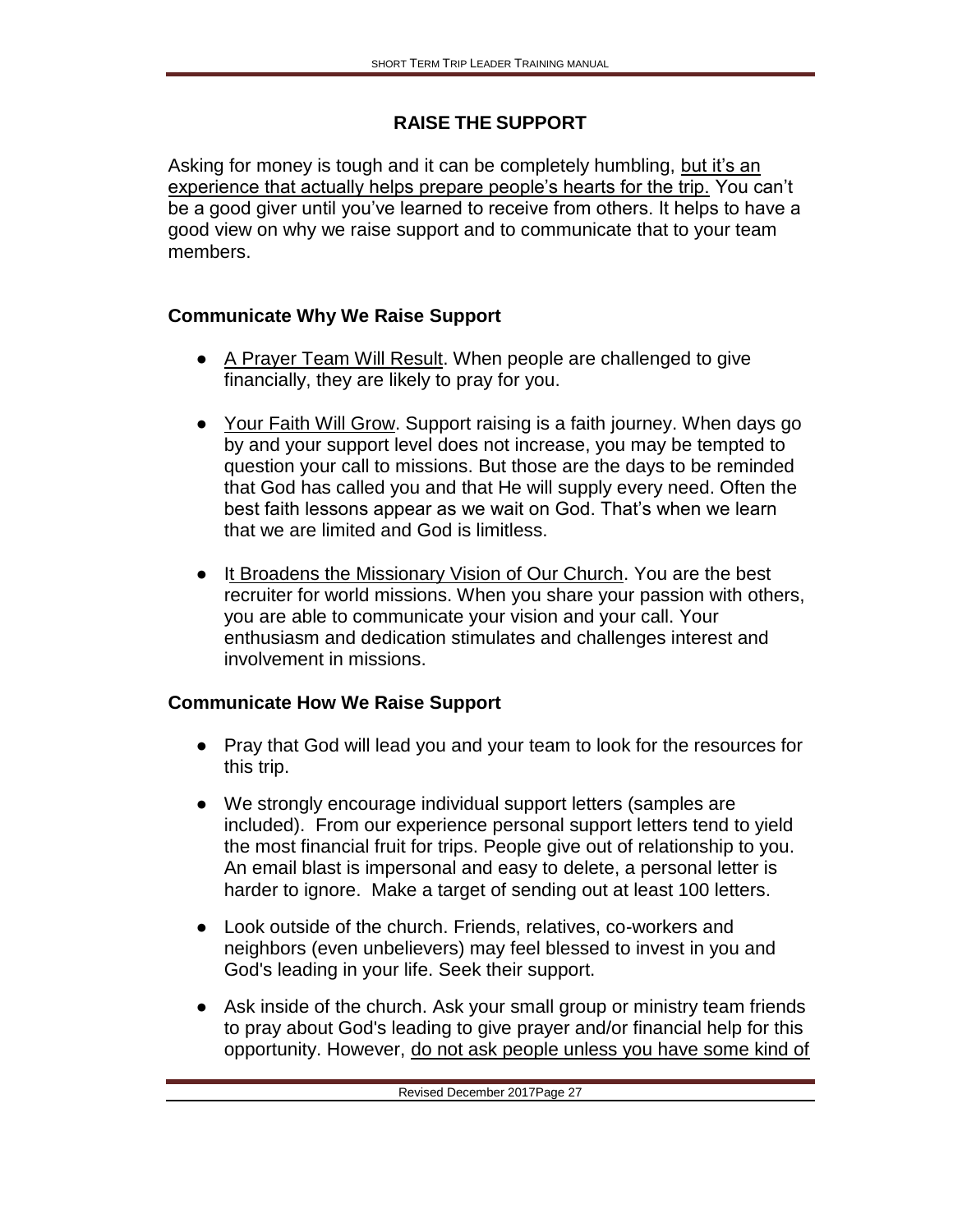connection with them. And only ask your pastor to support you as a way to practice—not for real money!

- Express the importance of follow-up with people with whom they have sent letters to. They can follow up either through email or a phone call.
- Encourage the team to follow-up each gift with a personal thank-you note.
- Upon returning from the trip, encourage the team to send a report letter to all the people who supported them, both through prayer and finances.
- Encourage team members to evaluate their own contribution. Other people can tell you the surprising places God provided money: unexpected refund checks, garage sales, extra income opportunities, etc. Challenge individuals to plan ahead and to evaluate what sacrifices they can make in the next few months to contribute toward their trip.
- Facebook and crowd funding sites are good tools, but they have NOT been proven to raise the full amount. Don't let that be your only way of raising funds.
- For the die-hards or for extra project funds, we have included a resource called "20 Ways to Raise Support" that you might find helpful.

## **Communicate How To Process Support**

A Support Raising Guide is included in the Mission Trip Training Guide and should be given with the information packet.

- When sending out letters, have people include a self-addressed, stamped envelope with their home as the return address. Ask them to make copies or keep a list of checks they receive before turning them into the church.
- Include in the letter the online option for giving. Go to [www.occ.org/servetheword](http://www.occ.org/servetheword) page. There is a "donate to team" button that will allow them to specify which trip and person the donation is made to.
- Submit checks/cash as they ARRIVE at training meetings; otherwise you end up with money in pockets, going through the wash, in desk drawers or stuffed in your Bible. Place all money in one blue missions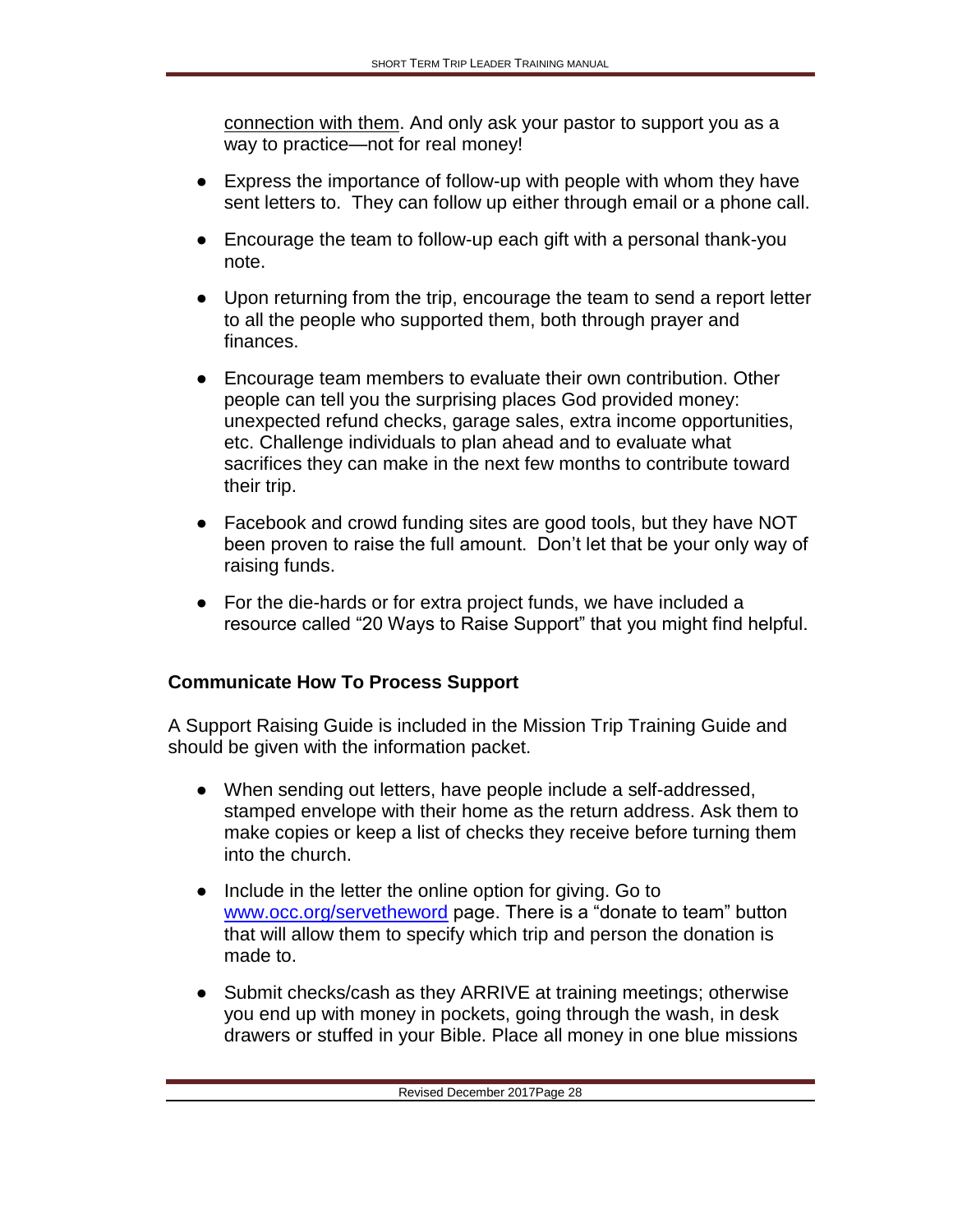envelope per person that is clearly marked with their name and team information.

- Delegate the job of "support processing" to a team member (or someone who can't go on the trip) who will turn all funds into the finance office.
- Checks should be made payable to OCC.

#### For donations to be considered tax-deductible the following MUST happen:

- Must **NOT** designate the gift to you anywhere on their check (use the Mission Giving envelopes to designate toward specific people).
- Understand the giving is to the church and trip that will then support the people's participation.

**NOTE:** According to federal guidelines, individuals who receive more money than is required are NOT in control of extra funds. Any funds above and beyond your trip will be used at the discretion of the church for missionrelated activities.

**SUPPORT FOR TEAM LEADERS:** We ask most team leaders to make an effort to raise support, however we seek to cover most of the travel costs. For those who are managing ongoing projects and teams, we will work with you for ongoing expenses of travel and mobilization.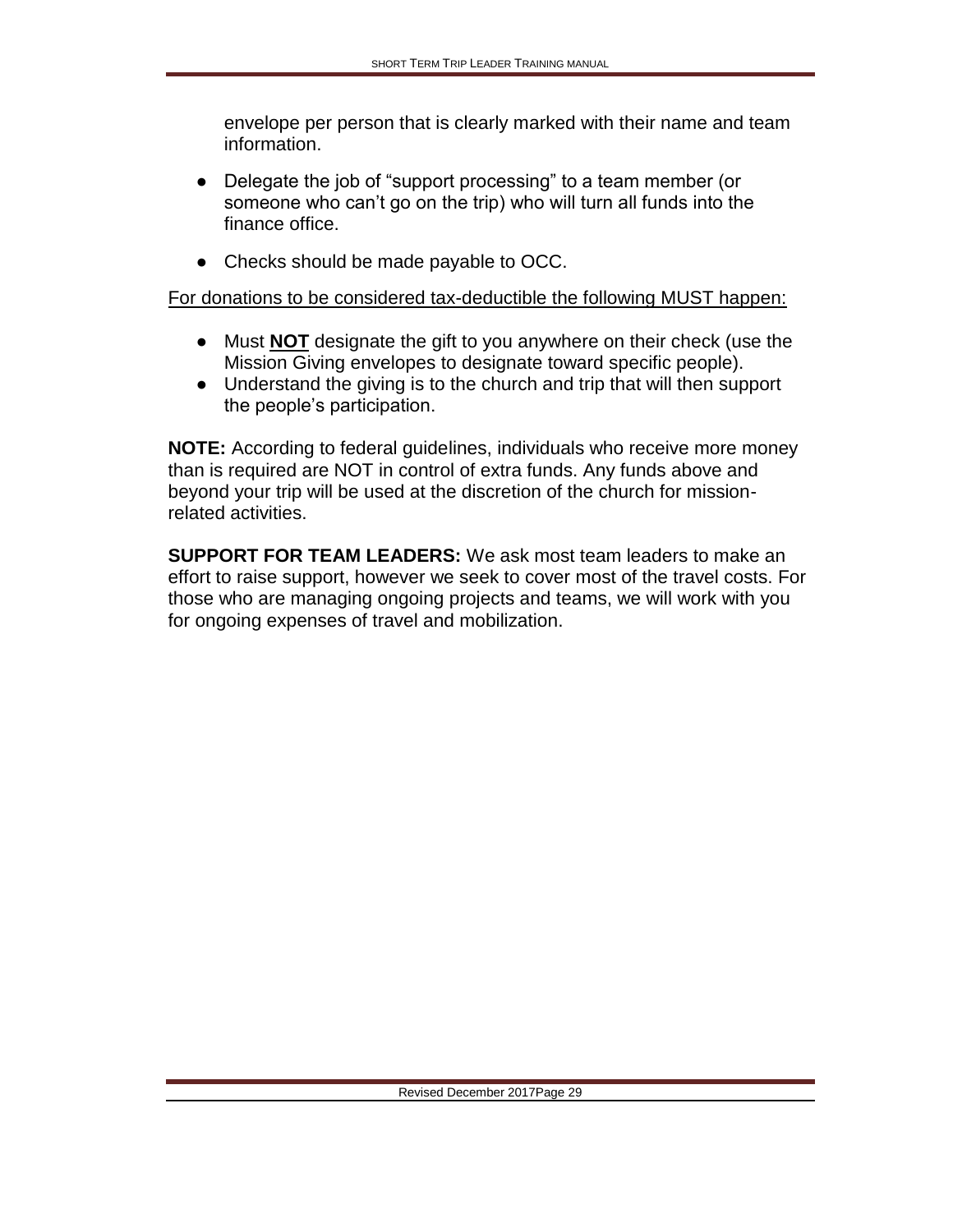### **TWENTY-THREE IDEAS FOR SUPPORT-RAISING**

**Please Note:** Due to the volume of our teams, the IRS does not allow us to use the building for fundraising purposes. All supplemental fund raising must be done off site.

- 1. *Pray*. Seems obvious, but we often don't spend enough time asking God to supply the needs for us and the trip.
- 2. *Personal Prayerful Commitment*. Challenge them to pray about giving toward their trip first with what they believe God wants them to contribute.
- 3. *Personal Letters*. Sample letters can help spur team members onto this very difficult task of asking for money. Letters by far are the most effective. They need to send letters to at least 35 people.
- 4. *Garage Sales*. Joint or individual. Utilize the example flyer as a way of gaining more "stuff" to sell from neighbors.
- 5. *Bigger and Better Game via Facebook*. Team members can create a page using a paperclip or golf ball, where they start with an object they own and trade up. In the end, they will sell an item worth an amount on Craig's list. This can get viral quick.
- 6. *Birthday Mission Party*. Theme the party based on the country/project you are going to and have guests donate travel items, ministry supplies and money.
- 7. *Parent's Night Out*. Partner with the children's ministry and provide babysitting at the church. Engage your whole youth ministry to serve. Plan a great activity night and have a minimum asking donation. Make sure parents know what you are raising money for.
- 8. *Labor Drive*. Offer doing labor at the homes of other church members for a donation to the trip.
- 9. *Coffee House Gig*. Get a band to do a benefit concert.
- 10. *Teach about Sacrificial Giving in your Life Groups.* Challenge the group to stretch in their support.
- 11. *Themed Dinner and Silent Auction*.
- 12. *Car Detailing*. Pre-sell detailing tickets to neighbors/friends/family to get more than a car-wash.
- 13. *A month after the support letters were sent*, have people send emails to the same people asking them to pray that the money would come in. (It's a great way of reminding people of the need without asking them to give again)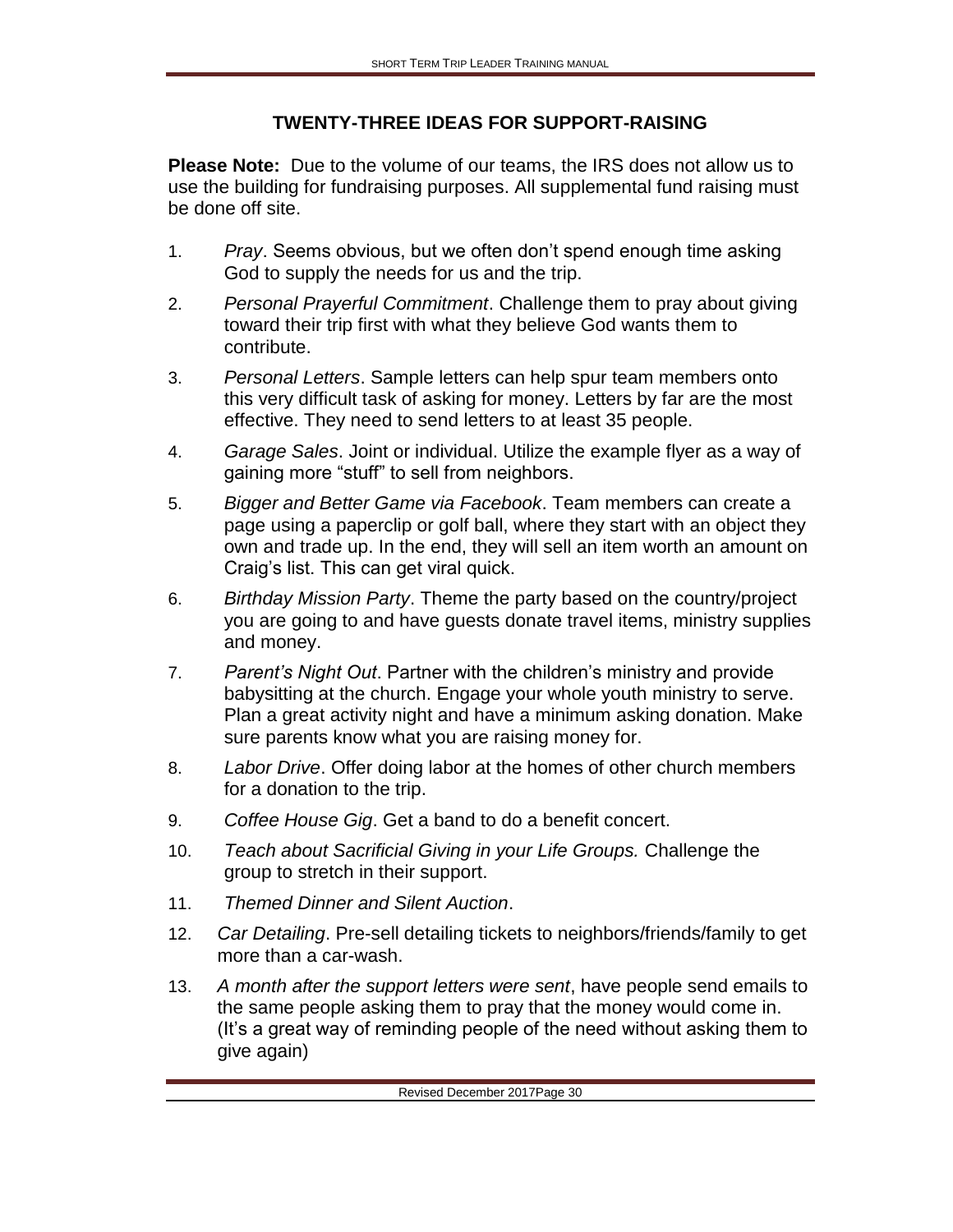- 14. *Part Time Jobs*. Even a Jr. High student can appeal to neighbors and friends for babysitting, lawn, and house cleaning jobs to put toward the trip.
- 15. *Engage other "experts" in your congregation*. Find those with gifts/experience in special event planning and host a 5K run, minitriathlon (based on activities suitable for your region), trekking teams, etc. With fairly low-cost community advertising and promo at another local event, you can raise quite a bit of funds.
- 16. *Promote the cause for collective fundraisers* that are communicated to the community. Instead of saying, "Help this team go on a mission trip to Mexico", use language like "Caring for children in impoverished communities". Focus your language on the goal of the project.
- 17. *Throw a community carnival*. Spend time planning costs well before incurring expenses to see if this can be an income producing for your community.
- 18. *Youth Trips: Parent's part-time jobs*. How much "parent change" in the pocket do you have? Any of the parents willing to work a part-time job for a month or two and give their earnings toward the trip?
- 19. *Live near a field*? Negotiate your group working a few Saturdays during Harvest Season in exchange for an equitable donation toward the trip.
- 20. *Got a booth and a parking lot?* Christmas Trees…Fireworks….local harvest crop….
- 21. *Local restaurant fund-raiser*. Several chains (like Red Robin and Ruby's) or a local community restaurant will offer a proceeds night in exchange for advertising and bringing in a crowd.
- 22. *Recycle Event*. Check on costs for disposing of paints, batteries, large appliances, etc. Add a delivery cost to the dump fee. Arrange your parking lot into a one-stop drop for customers. Get volunteers with trucks to deliver to appropriate waste sites. Advertise in the local papers as a community event.
- 23. *ASK* local companies for support and donations. Even your own employer might use the do-gooding as promotion for being an engaged business for social causes.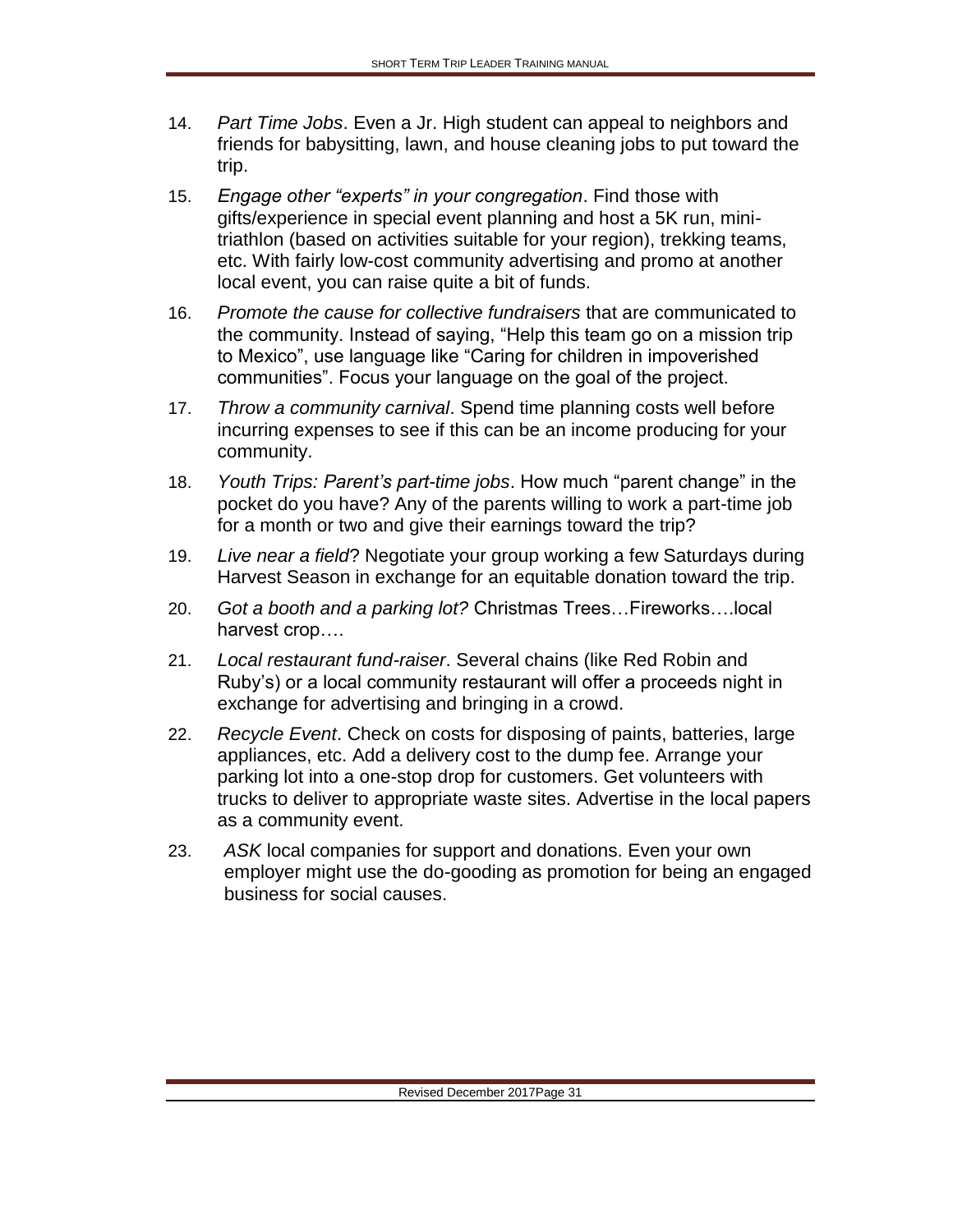Dear Aunt Millie,

I know it's been a few months since we have talked. Things in my life are going well. I have been……

A new opportunity for me has come up. I feel led to go with my church on a Short Term Mission Trip (for a non-believing audience, you can use Service Project Trip, etc.) to ..... We will be doing ......

I am excited about this because….. Our trip dates are …….

Would you be willing to prayerfully consider supporting me in both prayer and finances? The cost of the trip is The state on the state on the trip is the state on the state on the state on the state on the state on the state on the state on the state on the state on the state on the state on the contributing some out of my own resources, but am reaching out to my circle of friends and family to join me in this project.

If you are willing and able, please feel free to write a check to OCC (Overlake Christian Church) and use the enclosed SAS envelope. Please do not write my name in the memo line if you would like a tax deduction. If you would like to give online, you can do that by going to www.occ.org. Click on Short Term Teams and then the DONATE button. You will get a drop down of our trip - \_\_\_\_\_\_ and then can designate it toward me on that page.

I will send you some update news on how the preparations are going and then what we experienced while on the trip. I appreciate your prayers and any support you could send. Thanks for joining me in this.

Sincerely,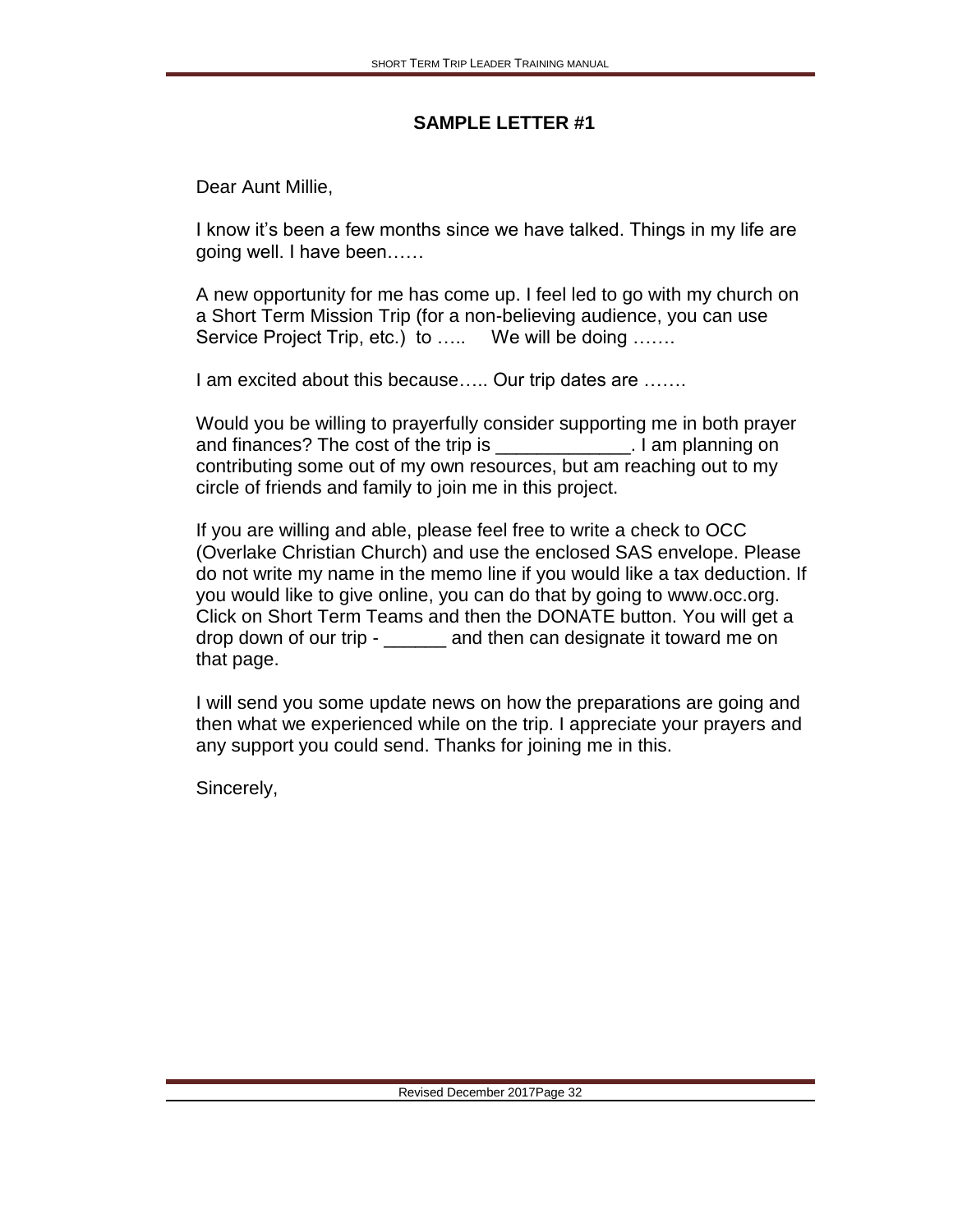Dear Family & Friends,

God is leading us in a new direction, to join an Outreach Team on a trip to East Asia. We will be leaving November 1st and will be returning November 12th.

Our purpose is to:

- \* Prayer walk for insight on reaching the city for Christ<br>\* Gather and experience logistical information for future
- Gather and experience logistical information for future teams (hotels, restaurants, city maps, key locations, etc.)
- \* Be available for opportunities that God provides like meeting with business people, conversational English classes, etc.)
- \* Develop new friendships with a couple of people
- Give out Bibles or Jesus films to those new friends
- \* Come back and mobilize others to get involved for future trips

In order to make this trip possible, our church has asked us to assemble a Sponsorship/Prayer Team….people like you who can sponsor us financially and/or would be willing to pray for us and the success of the trip. The total amount that we need to raise is \$2000. This amount includes travel expenses, food, lodging, and ministry materials. It is recommended that we have our support raised by October 1<sup>st</sup>. All gifts are tax deductible and your check needs to be made payable to Overlake Christian Church with the words "East Asia Trip" written in the memo section of your check. We have enclosed a selfaddressed envelope to mail your gift back to us which we will deliver to the church to ensure the proper accounting of your gift.

We would appreciate your encouragement and prayers as we prepare for the trip and especially in November during the trip. Please pray for the financial needs of the team, good communication and teamwork, for our Christian witness to the people of East Asia, and for our strength, health and safety.

If you have any questions or would like more information about the trip, please don't hesitate to call or e-mail us. You can reach us during the day at (425) 413-XXXX or e-mail us at jXXXX@aol.com.

Thank you so much for reading our letter and supporting us.

In Christ's Service,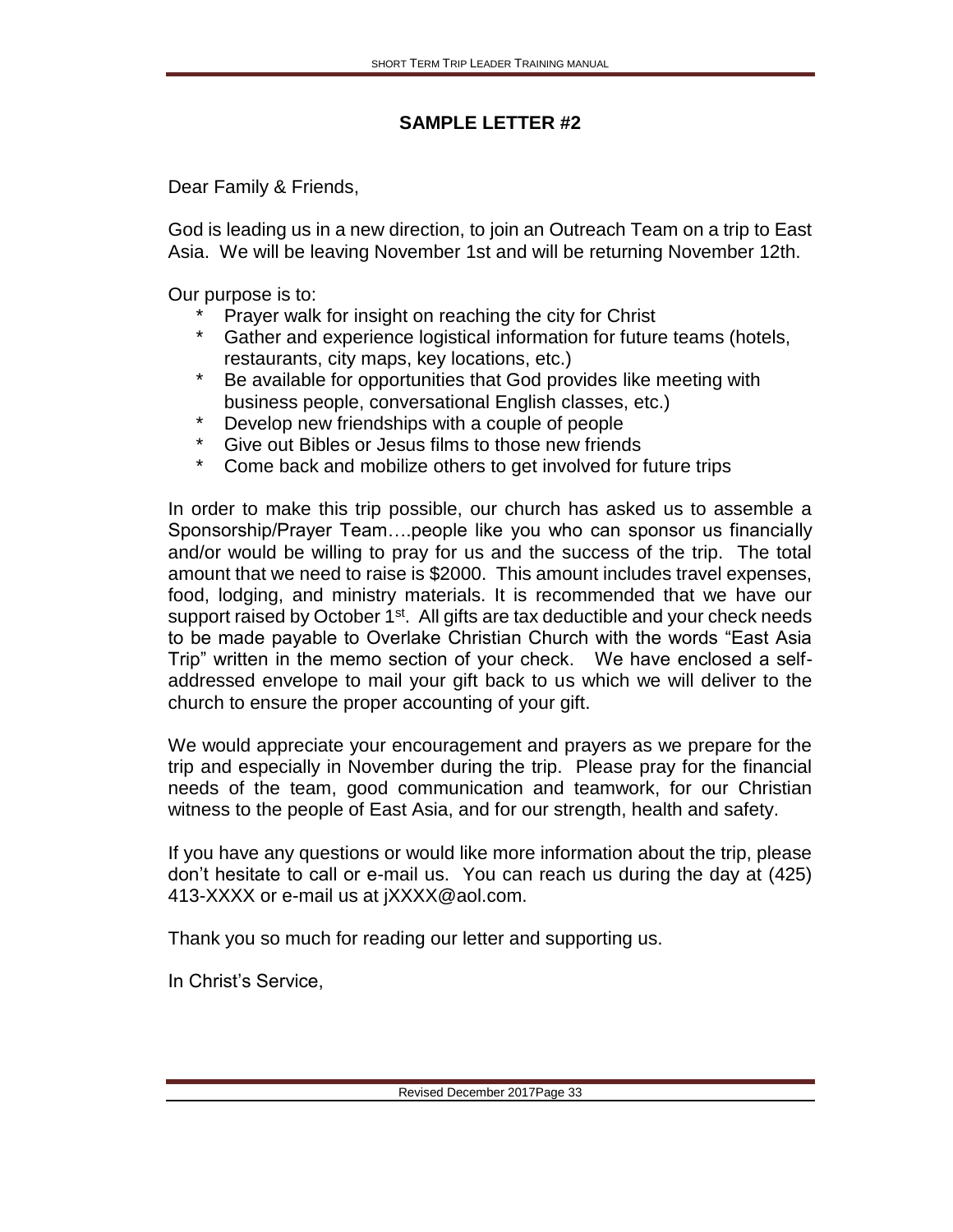Dear Friends and Family,

I write in appeal for your love, prayers and assistance in an incredible opportunity I have this coming November to travel to Thailand with a group of Godly people to minister, love and bring hope to those who have been trapped in human sex-slave trafficking.

I can only imagine their despair. I am eager to be a part of this work with others from local churches and the community to put an end to this deplorable injustice!

On the ground, some of the initiatives include support and counseling, safe transitional housing, education, job training and placement opportunities for those trapped in this life of horror. Not Abandoned, a non-profit organization, along with Overlake Christian Church continue to fight to raise money to end this war on human sex trafficking through local charity events and donations.

This brings me to an important part of my letter. With your loving help, in order to go, I need to raise \$3000.00. God has put this on my heart but I cannot do it without your assistance! I'm asking for you to prayerfully consider what you can send. Any amount is so appreciated. For those who have already sent their support donations, I am grateful. Thank you! I have approximately \$1000.00 raised but need the remaining \$2000.00 Time is at the essence! Please do not delay!

Two simple ways are available in which you can assist me. Your donations are tax deductible if you write your checks to Overlake Christian Church. Please do not write my name on your check. Or you can give on line:  $1.$  [www.occ.org](http://www.occ.org/). 2. What We Do  $-3.$  Serve The World-4.  $DOMATE - Follow prompt - (1<sup>st</sup> time users need to Create an Account.) then fill in your e$ mail address and password of your choice- Find the team name and follow prompt.

You may also contact me if you have any questions. I can be reached at 000-000-0000 or by e-mail: [myname@gmail.com](mailto:susan@susanspencer.com)

With humble regards,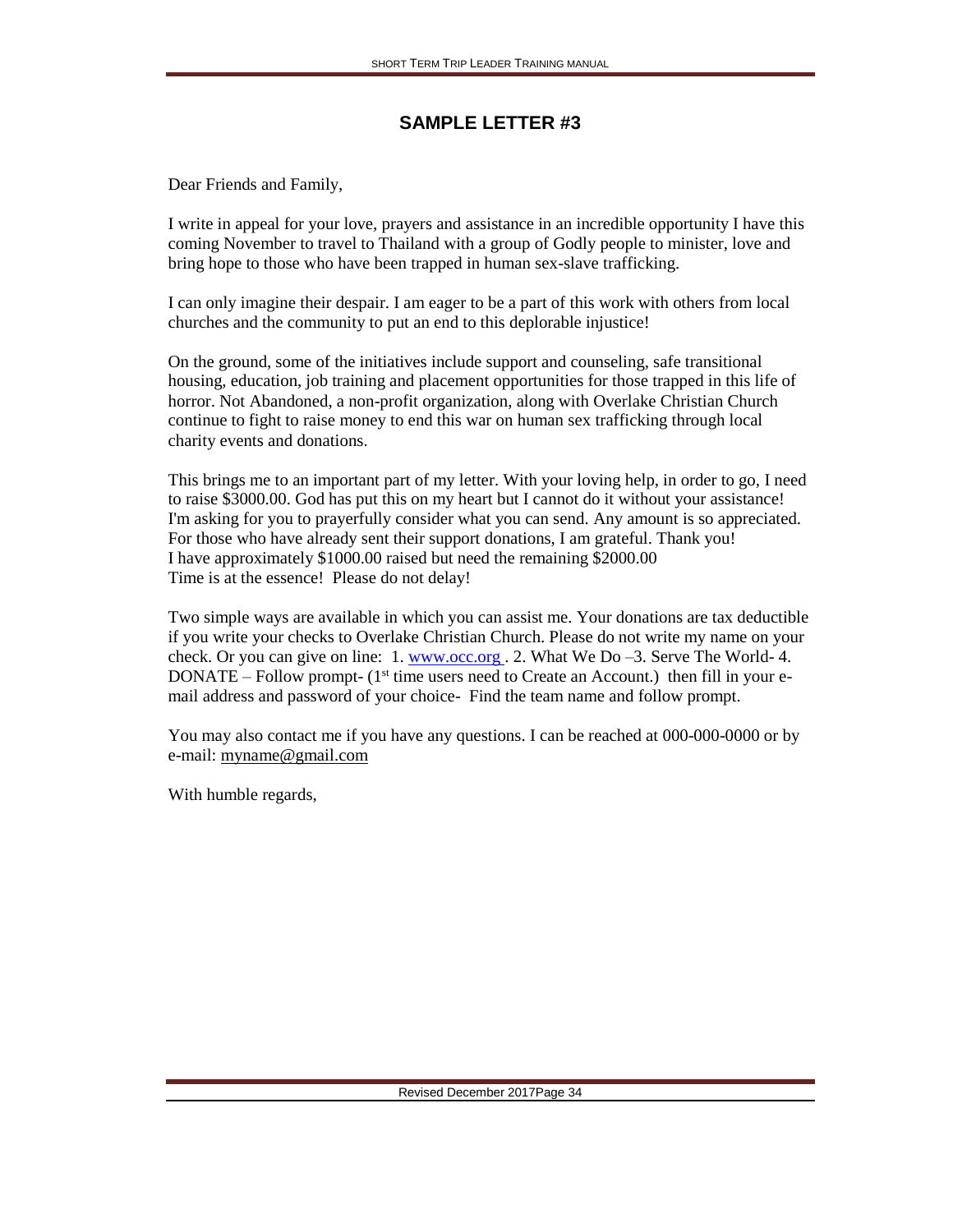Greetings loved ones!

I believe with all my heart that God calls me to follow Him in short term missions. With that being said, I am writing to let you know I am planning on leading a very small team to Asia in May.

Our goal is to support a Godly woman who has been in country for a while and established a women's center which fulfills a desperate need to minister to Muslim women who have been in abusive situations, endured hardships, depression etc.

Each day, we will spend time in front of our Lord asking His guidance and strength! We will be praying for the women and their families, we'll pray for their hearts to hear and know God's indescribable love. I hope to begin with at least one prayer walk around the neighborhood where the center is located. I know from years past, prayer walks in the name of Jesus produce great results. We know that God goes before us and prepares the hearts of those He knows will be open to finding his peace and love. We want to establish relationships with the women, shower them with love, joy and offer hope.....the hope of the cross.

We are delighted about the suggestion of doing some crafts with them and I am planning a tea party for our last day! How fun will that be?

I'm very excited about the team members, women I highly respect and esteem. A small team is perfect!

Our goal is to leave May 2nd and return by May 9th. I ask for your support! Your prayers and financial support are vital! Any amount will help so please pray about what God is putting on your heart to give. Making your checks out to OCC (Overlake Christian Church) allows them to be a tax deduction for you. Included is a self-addressed envelope.

As you can see by the date of this letter, time is VERY short for raising funds needed. The cost of the trip is \$2200.00. I am praying over each letter that is sent that you will prayerfully consider supporting this effort.

Please feel free to contact me by phone or e-mail. Both of which you will find at the close of this letter.

Blessings and love to you! Home: Cell: E-mail: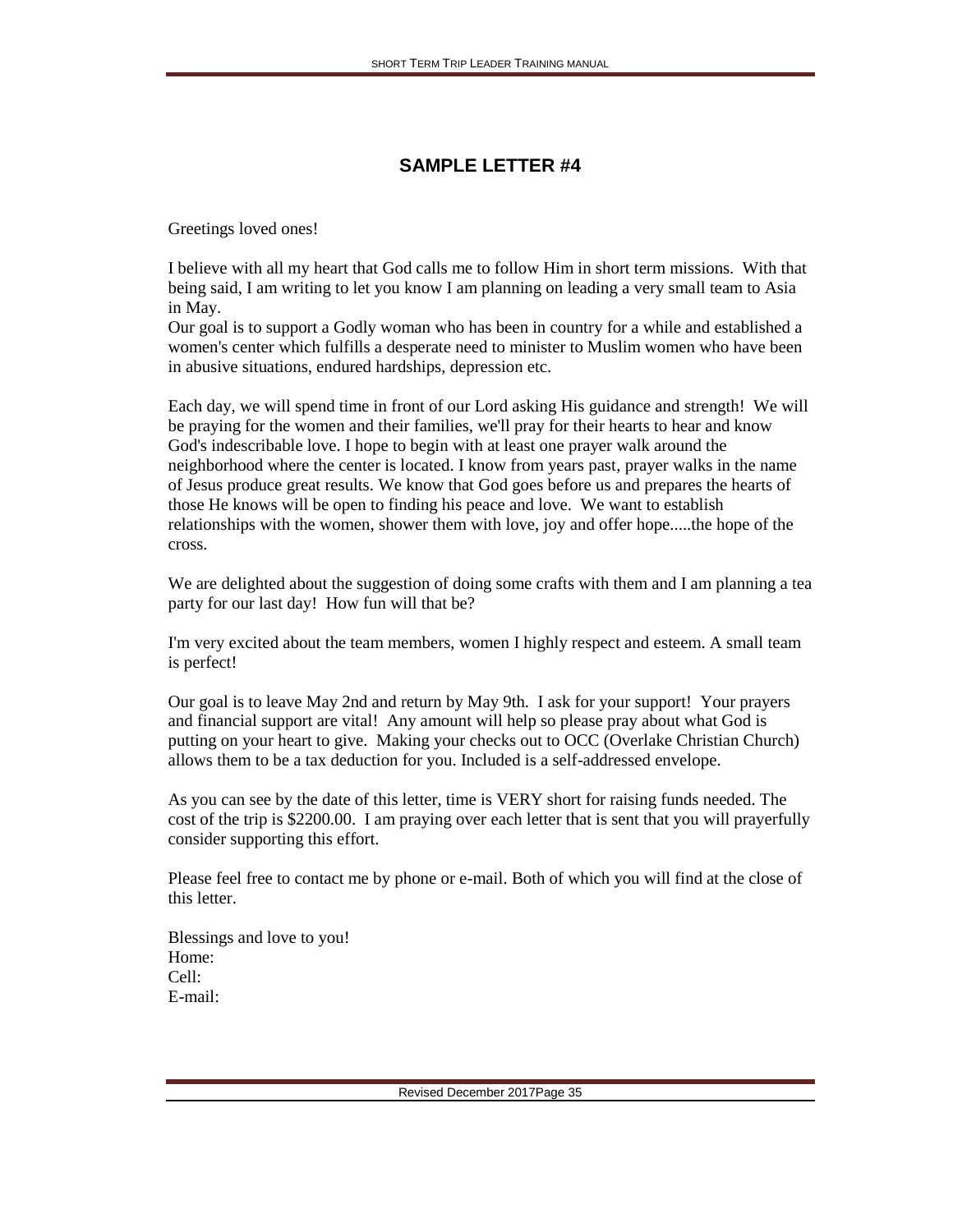### **TRAIN YOUR TEAM**

One of your greatest tasks as a team leader is to prepare your team to GO with impact and RETURN with purpose! A well trained team can be an incredible blessing to local national churches, missionaries, and the kingdom of God. However, on the flip side, a poorly trained team can be a nightmare for our field partners. Poor preparation will almost certainly create unnecessary stress, conflicts and lessen your ministry impact.

A Mission Trip Training Guide and Journal will be provided for you and all your team members to use at all training meetings. Please use this tool in order to be sure that all important topics are being covered in your training. The guide is to provide a deeper journey for participants and to make a training easier on you. If there is a different order you desire to do, please feel free. **Please strongly emphasize to your team the importance of attending all team training meetings!** 

The training meetings will focus on:

- Building **TEAM UNITY**
- Spiritually developing the team members' **HEARTS**
- Developing a call to **PRAY**
- Preparing for the **MINISTRY project**
- Awakening their **CULTURAL** sensitivity
- Giving practical help to **LOGISTICS** in travel

For purposes of your leadership preparation, we will walk through the following in greater detail:

- Team Dynamics using personalities and crises to build team cohesiveness while fostering personal growth
- Issues related to Health and Safety
- Closed Country Security Concerns
- Cultural Cues and Sensitivity
- Culture Shock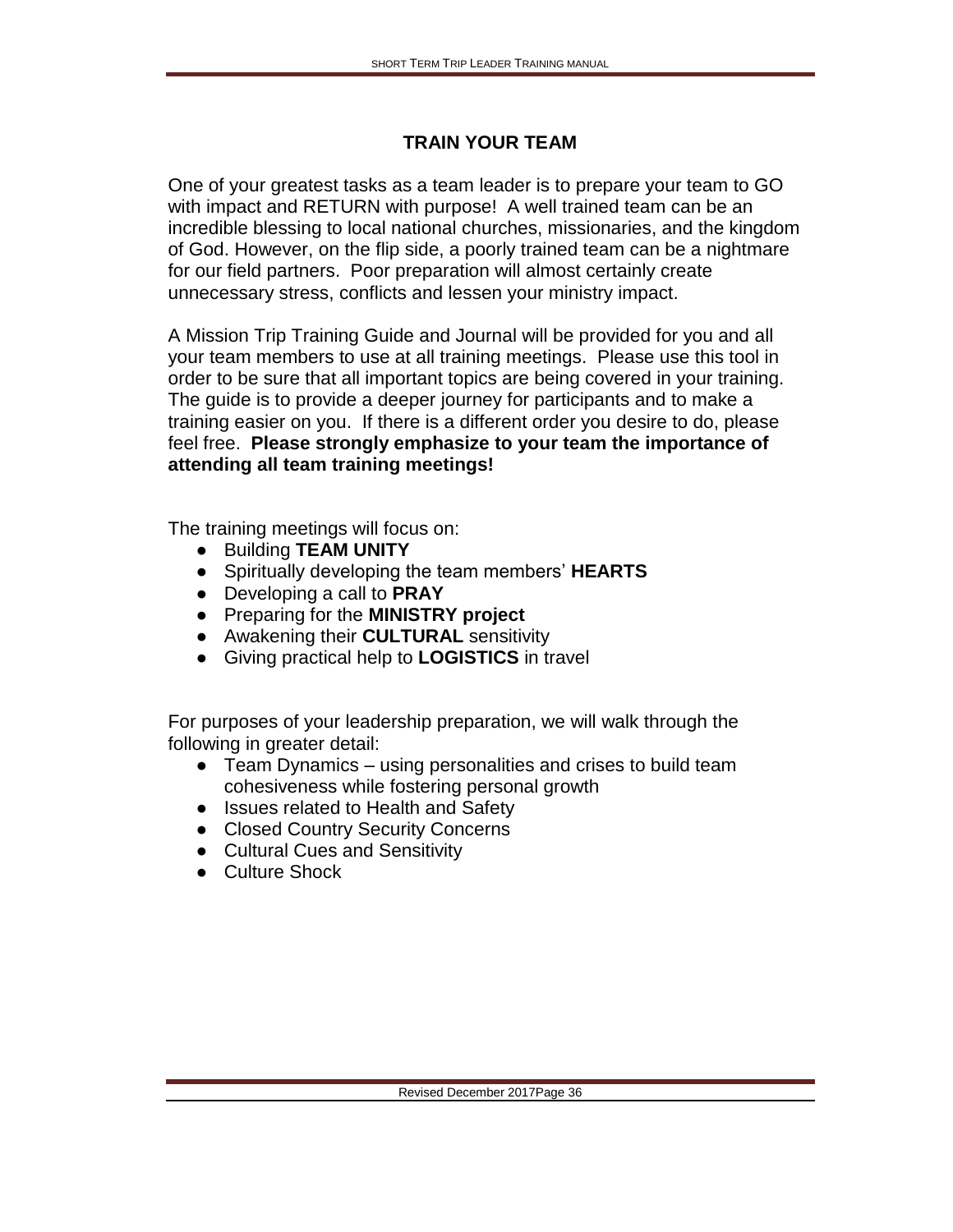## **TRAIN ON TEAM DYNAMICS**

There are plenty of personality tests and category books out there. You might want to engage the team in a conversation to hear about what they have read, heard or discovered about themselves. Every personality type has strengths and weaknesses. Working together as a team highlights an individual's strengths and helps grant grace in each person's moments of weakness. The following might be a helpful tool to your discussion:

- **Easy-going Eric**  never in a hurry, enjoys the moments, will not add to the mix of strong opinions, and tends to be the "rock" of the group. May have difficulty making decisions or finishing a task. He can get lost or lag behind if someone doesn't watch out for him.
- **Fun-loving Farah** life of the party, great people connector, laughs a lot. May have difficulty confronting tough situations and staying in touch with her emotions as she experiences culture shock. She can become a distraction for others unless you help keep her focused.
- **Leader-driven Linda** great leadership capacity, steps in when there is a need and sees things through to completion. May have difficulty with letting things go and relaxing. Often needs to know what's happening next in order to process. She will drive you crazy unless you give her something to run.
- **Deep-thinking Dean** will create great discussion for team, process information and experiences well. May struggle with being melancholy and disconnecting a bit from the group. He might become divisive in the group if you don't keep him engaged.

A large part of your team training is to build connectedness amongst your team. Can you play together? Laugh together? Pray together? The experiences of the trip will definitely bond the team, but be intentional during the training to connect people to each other through delegating tasks, sharing life story information, praying and caring for the needs that arise, and watching out for potential problem dynamics. The tighter the group is BEFORE you go, the more impact during and after the trip.

## **Create a Team Covenant Together**

A good covenant involves expectations, objectives, how to deal with conflict, and specific guidelines for sensitive situations. You will create a team covenant during your team trainings and this process will bond your team and help you better understand the process. Once all have signed off on this covenant, it then becomes a tool for accountability. Words like flexibility,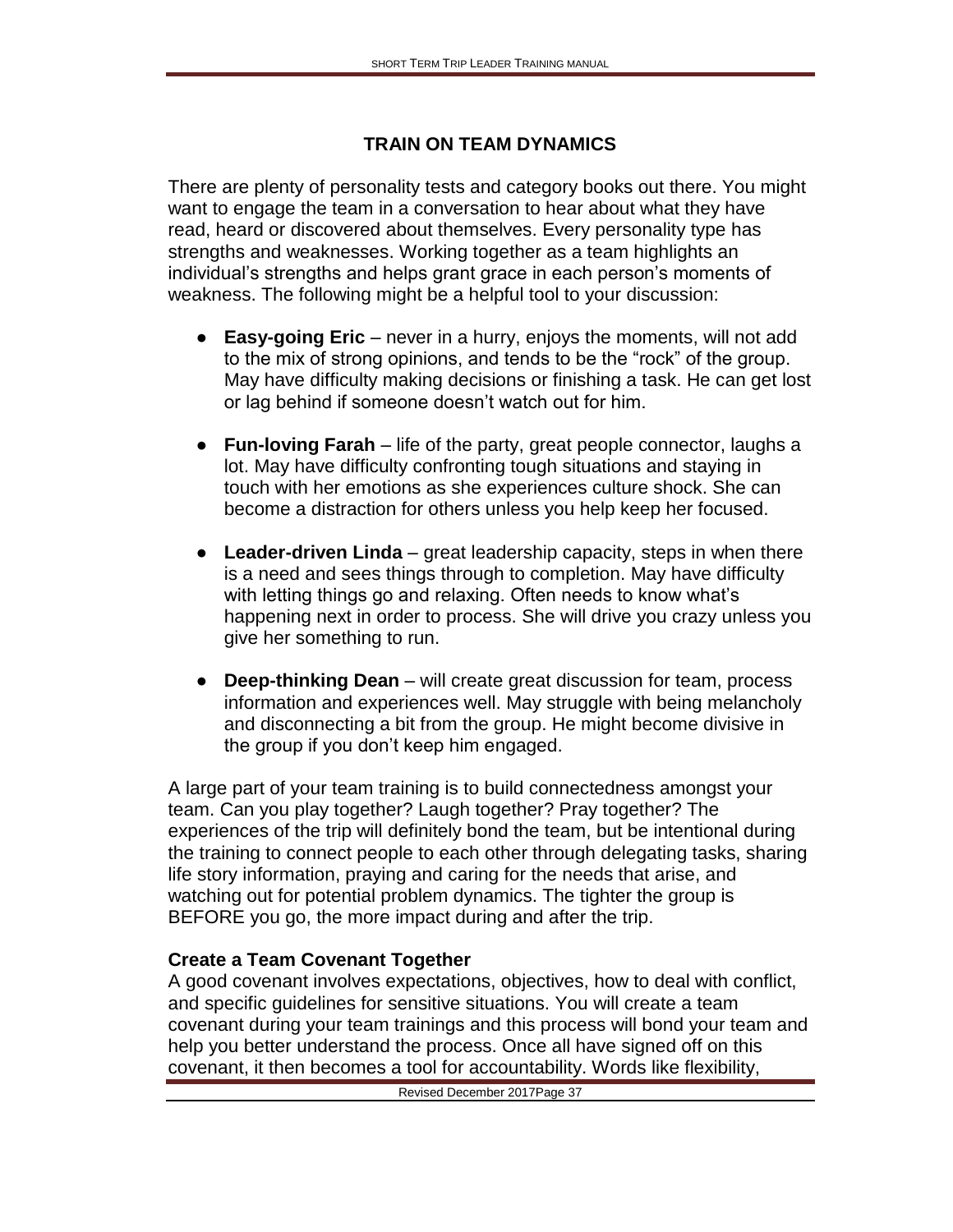humor and servanthood should appear somewhere on your covenant. A sample covenant is included.

#### **PRAY**

Pray together as a team. Pray for your team members. Pray for the trip. It will build a Spirit of unity and invite the Holy Spirit to journey with you.

# **TRAIN ON HEALTH AND SAFETY**

You will be their mother! It doesn't matter if you are a man or a woman, 52 or 25 years old; you will have to remind them to drink bottled water, go to the bathroom before you leave and dispense cold medicine. This is the nature of leading and facilitating trips. People get sick, homesick, and heartsick. They will need some nurturing, reminders to be safe, leadership during threatening situations, and redirection, when necessary. The training guide will help train and prepare your team on what to expect, how to stay healthy, and being safe.

# **Staying Healthy**

Before you leave, encourage people to get plenty of rest, exercise, and develop healthy habits that will strengthen their body for travel. Other imperatives to suggest are:

- Visiting your dentist for unfinished work or a check-up.
- Going to the doctor for an updated tetanus and vaccinations.

During the trip, remind your team about:

- **Water:** Drink and brush your teeth with boiled or bottled water ONLY! In restaurants, inconspicuously (so not to offend hosts) wipe down any water off of plates or glasses. Be careful not to ingest any water during showers.
- **Food:** Do not eat lettuce or other green leafy vegetables in foreign countries. The general rule of thumb is eat only what is cooked or can be peeled.
- **Sun:** Bring sunscreen and a hat, and do not work shirtless (hopefully you realize this is just for guys). Depending on latitude, the sun can be much more intense than you are accustomed. A sunburn can incapacitate you for days, so take precautions.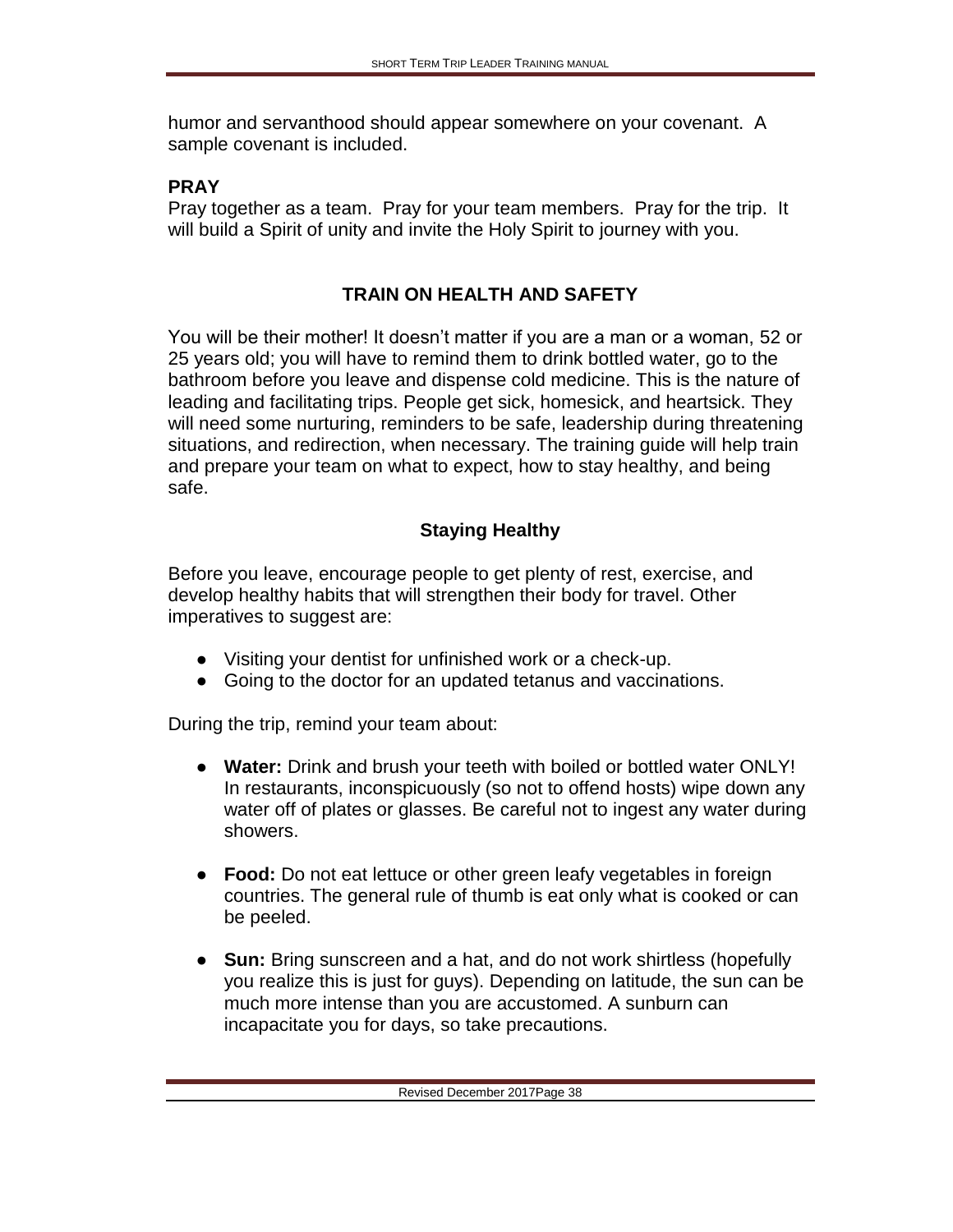- **Parasites:** In foreign countries, do not swim or enter a body of water without first asking your host. There are parasites in some fresh water bodies in developing countries that could harm you by entering through your skin. Do not walk barefoot at any time. If you have to dig in the soil with your hands, wear gloves. Hookworm enters through bare skin.
- **Jet Lag:** Help your team deal with jet lag. Upon arriving (after what may be long travel), encourage team members to take a walk and get some exercise before going to bed if it is a reasonable hour. Typical symptoms of jet lag include
	- o Fatigue and drowsiness
	- o Disorientation and fuzziness
	- o Emotional outbursts
	- o Sleeping patterns disturbed
	- o Dehydration headaches, sore throat, etc.

Drinking lots of water, staying somewhat mobile during the days and trying to force a new sleeping schedule should help cope with jet lag.

- **Sickness:** Expect to experience diarrhea. Even the slight changes that result when you go to parts of the United States can result in intestinal disturbances. Taking Pepto-Bismol tablets every day can help ward off intestinal problems.
- **Malaria Medication:** If this is a requirement for where you are traveling, make it a team dinner ritual while on the trip. Follow-up with team members to ensure they're continuing the malaria medication once they return home. (NOTE: Any team members that take antidepressants need to check with their doctor on specific malaria medications that could cause problems).
- **Allergies:** Make sure you are aware of any allergies on your team. If it is a younger group, you probably want to hold and dispense medication. I would navigate that decision with their parents.

#### **Suggested Individual First Aid Kit**

- Imodium Tablets
- Pepto-Bismol
- Band-aids and Neosporin
- Anti-Bacterial Wet Wipes
- Ibuprofen/Tylenol
- Antihistamine (especially important for flights)
- Personal Medications in marked prescription bottles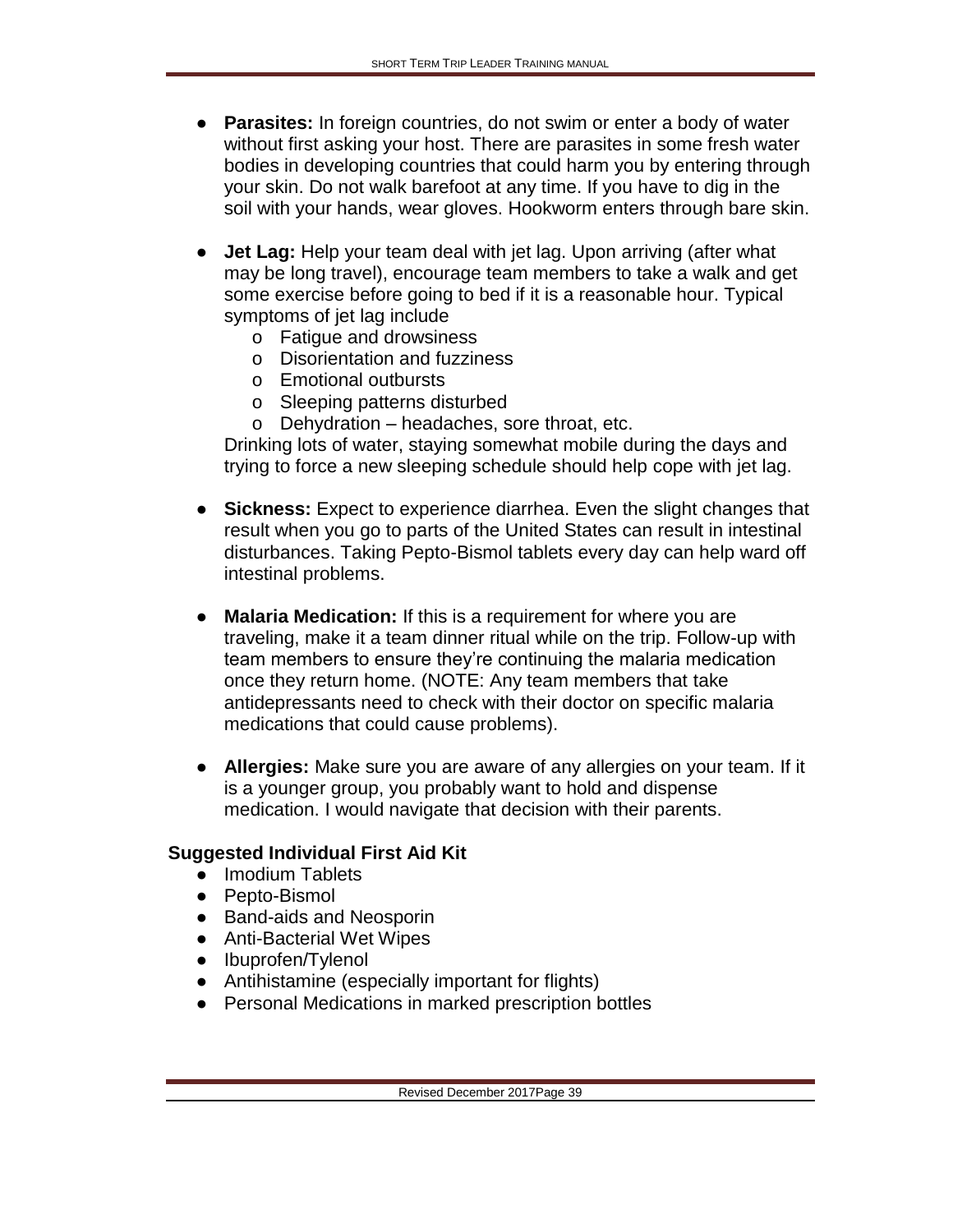#### **In Case of an Emergency**

If possible, acquire information on local hospitals, clinics, or other health care options prior to traveling. In developing countries, hospitals are not always the best place to take sick team members.

## **Tips during an emergency**

- Don't panic.
- Secure the situation. For medical emergencies, ask your field contact for help.
- $\bullet$  Notify the appropriate people your church, the family, and your international travel insurance company.
- Get the team praying and doing something.
- Document the event what happened, dates and times, what you did, and the determined plan of action. It is best to have 2-3 people do this to insure all facts are accurate.

## **Staying Safe**

- Be aware of your surroundings. Most teams have a Disneyland mentality. Be alert to issues or potential dangers.
- Do not display wealth jewelry, large amounts of money, electronics.
- Don't carry large amounts of money with you.
- Watch actions. Limit the loud and obnoxious behavior, large groupings in public, etc.
- Travel in pairs. Have team members pick a "buddy" who is always making sure that person has arrived on the bus, at a meal, to the project, etc. Do a "buddy check" when traveling from place-to-place.
- Never walk alone.
- Dress appropriately for the situation.
- Respect laws of the land. (See security section for missionary activity in closed countries.)
- Do not become demanding or imposing as an American with rights and entitlement. You are guests in that country.
- Help women on the team recognize that conversation with male nationals might have implications in that culture.

## **Security in Closed Countries**

- Avoid the use of Christian and mission words.
- $\bullet$  Always assume every conversation can be heard  $-$  taxi's, hotel rooms, phone calls, emails, etc.
- Encourage team to not read incoming emails so as to control information that can be monitored. Outgoing emails need to be sensitive to people's names, locations, activities, etc.
- Avoid taking pictures of any religious activity that is not approved.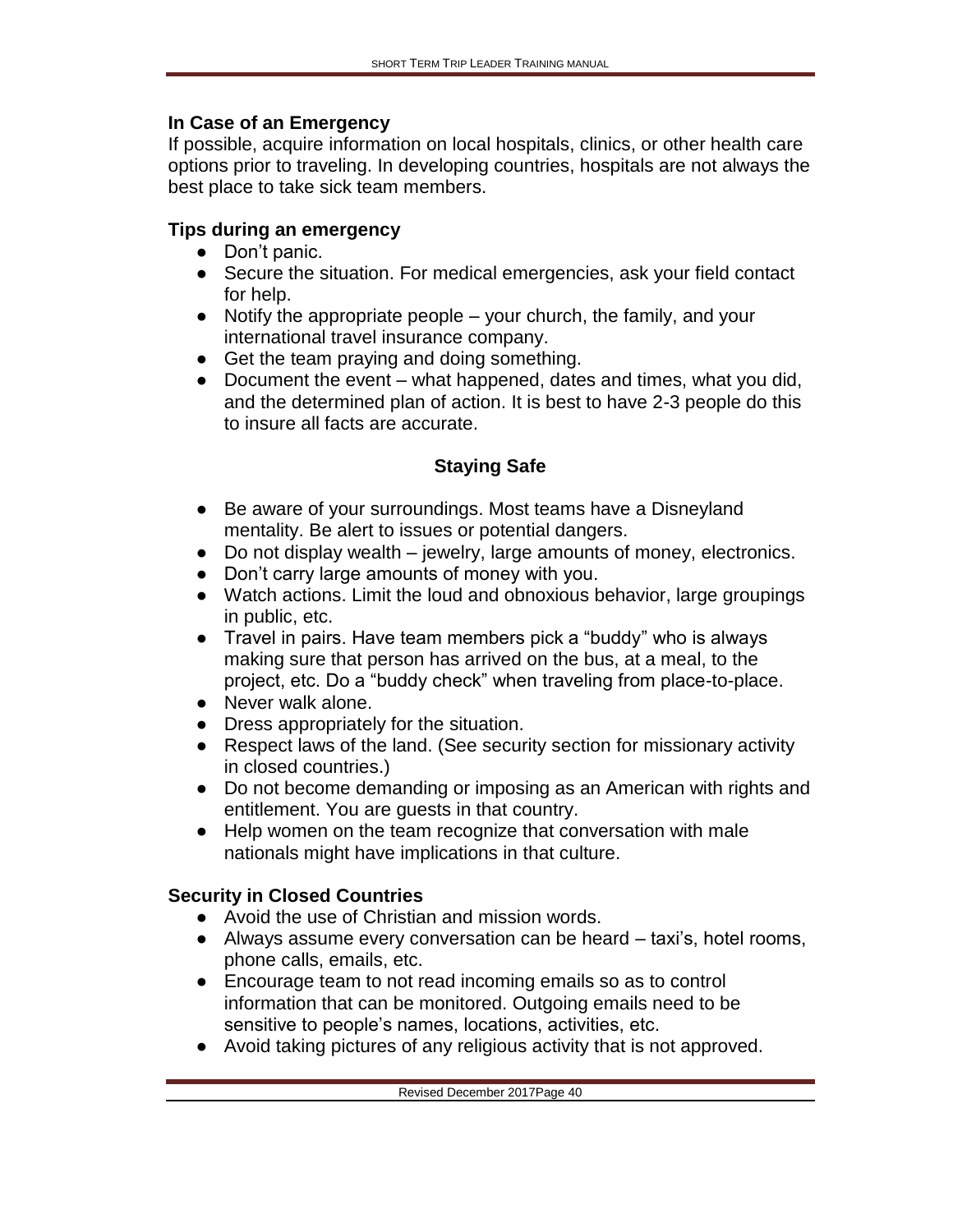- Do not identify yourself as a missionary or another on the field as a missionary.
- Do not carry ID or business cards that would identify you with a religious organization.
- Do not mention specific ministries or activity.
- Avoid political conversations.
- Only share information on "need to know" basis. Ask, "Why am I telling this?" When in doubt, leave it out.
- Do not publish pre or post trip details on missionary names and locations on the web or in print.

#### **What You Can Do**

- Shine! Smile, share your story of love for Christ, talk about your customs, cultures and holidays.
- Pray while walking. Pray on-sight with insight. Ask God what to pray and respond. Pray for blessing on people.
- Meet new people and ask questions regarding family, life, beliefs, desires and dreams. There will be plenty of opportunity to share out of your own life without preaching or proselytizing.
- Ask questions in response to questioning your presence or information. Example: "Do you know John?" Answer: "I don't know. I know many people named John."
- Share information with our prayer team on activity and specific concerns without needing to give them the name of specific places or people.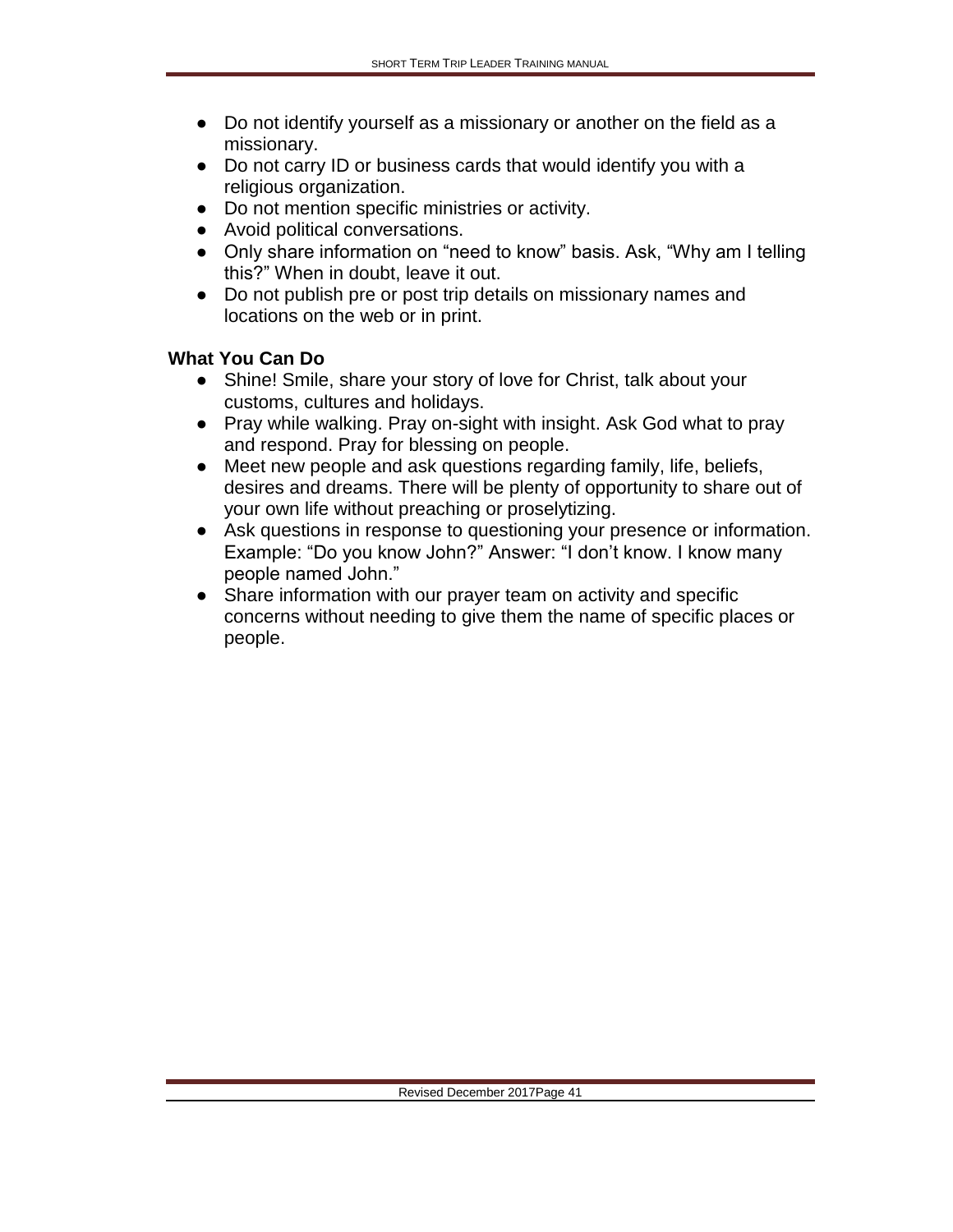## **TRAIN ON CULTURAL SENSITIVITIES**

You might be tempted to skip this part of the training. People tend to focus exclusively on logistics, such as what to pack and how they are getting to the airport. Don't let these details consume your time, as most logistical information can be given on paper; however, you cannot do the same with culture training.

There will be a cross-cultural emphasis for every team training session in the Mission Trip Training Guide. These are incredible discipleship opportunities. God is working to stretch our worldview and shift our perspectives. Most people don't do these things naturally, so your training provides them with a unique opportunity to grow together with the team in their understanding of how other cultures live and worship.

The most effective way to train a team for cross-cultural ministry is to take on the learner and servant approach. Even if you don't know or understand all the nuances of a culture, this approach will at least slow down people to look, listen, learn and serve others' needs before serving your own.

### **Learn from others**

Help people learn to observe and ask questions. North Americans inherently take on the role of expert, activist, seller or teacher. Instead, we need to show a heart to learn, receive and observe. Being a learner means you will learn to say basic words like "hello, please and thank you" in their language. Questions to ask include:

- What do I need to learn about the culture?
- What do the people like?
- What are their foods, customs, and values?
- What are their holidays and family interactions?
- What is the relationship between men and women in this context?
- What is the Christian climate like?
- How has the history of this country impacted the Christian movement?
- What is taboo or disrespectful?
- How do people greet one another?
- What is the worship style of the national Christians?

Assign homework to your team between training sessions to research one of the above questions and have them share when you're together again.

## **Seek to serve others needs before your own.**

Use Philippians 2 to consistently communicate this concept. Serving your teammates means you give up the best seats, let others go before you, and decide to forgive when wronged. Cross-culturally, this means that: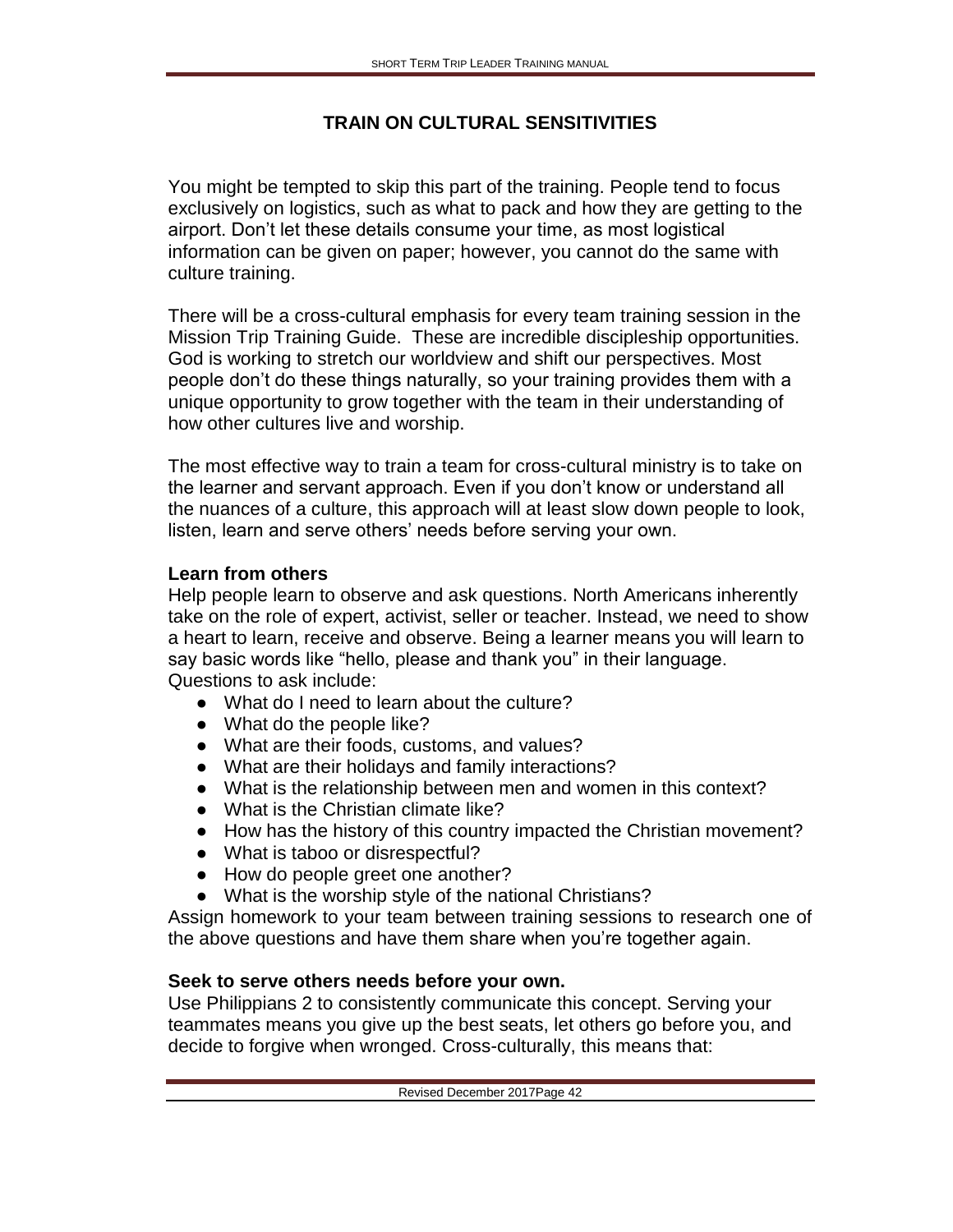- We will build the bridge of friendship by learning to greet in a culturally appropriate way.
- We will be a good receiver of their hospitality, even if the food or drink does not look (or taste) appealing.
- We will serve the needs of the field (i.e. they want us to play and teach children) vs. serving our own needs (i.e. thinking the orphanage walls need painting again).
- We will adapt our dress and manners around our host culture.
- We will be considerate of our host's time.

#### **How We View Ourselves**

- With rights and freedoms
- Entitled to fast service, personal choices, opportunities, and privilege
- Outgoing, curious, and creative
- Individualistic and problem-solving
- Opinionated, educated and confident
- Relaxed
- Here to help

## **How Other Cultures Often View Us**

- Obtrusive and demanding
- Experts and affluent
- Arrogant
- Land of opportunity and privileged
- Time-driven and uptight
- Have funny clothes, accents, and mannerisms
- Inappropriate with the opposite sex
- Here to give

# **GENERAL CULTURAL GUIDELINES**

These are fairly universal guidelines that will hopefully help you as you navigate different cultures. Remember, the key is to come in as a learner and a servant!

**1) Focus on building relationships** with people over getting something accomplished. Small talk is extremely important. Show concern and interest by spending as much time as possible with the people. Learn their names. Make conversation. Share about your family, show pictures, etc.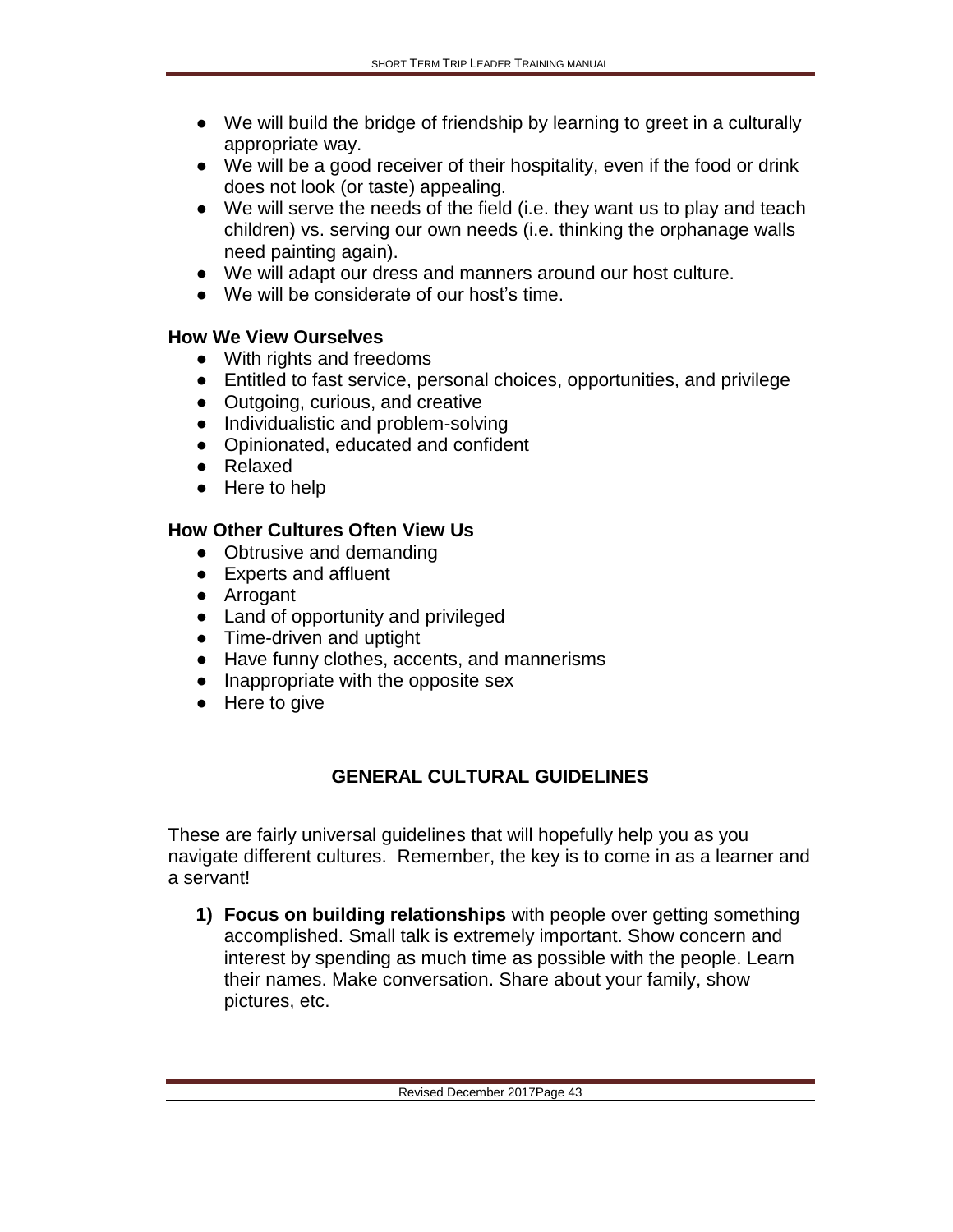- **2) Learn the proper greeting etiquette** of the culture you are going (especially between genders). Greetings are very important in many cultures. Always be sure to greet people when you arrive and leave.
- **3) Learn the proper social etiquette** of the culture you are going. How do you show respect to the elderly, women, men, etc?
- **4) Be very careful to maintain a high moral standard.** Avoid being loud and boisterous or getting angry in front of people.
- **5) Show respect to the host, churches, pastors, & community leaders** you will be working with. They have worked hard to build and maintain good relationships in their community and ministry.
- **6) Appropriately dress in a way that is respectful to the culture** you are serving. Ask your host & team leader for suggestions.
- **7) Learn some words or phrases in the language** of the people you are serving. This will help you build relationships and help you minister more effectively.
- **8) Be gracious as you visit with people.** Accept invitations to visit homes. If offered a gift, or food receive it. Try everything that you are offered to eat unless you think it is unsafe.
- **9) Be flexible with time**. Go with the flow of the culture and ministry you are involved in. Being on time is not of high value in other cultures.
- **10)Learn the appropriate interactions between a male and a female** in the culture you are going. Avoid being alone with or talking at length with someone of the opposite sex.
- **11) Respect cultural differences** such as strange customs, habits, and ways of doing things without passing judgment. Just because something is different does not mean it is wrong. Also try not to make too many comparisons between the two cultures.
- **12)Avoid taking a lot of pictures right at the beginning**. It makes you look like a tourist instead of a person who is truly interested in them. It is also always nice to ask the person if it is ok if you take their picture.
- **13) Avoid making any promises** such as sending money, writing to them, or offering work in the US. They will expect you to follow through with these promises.
- **14)Avoid giving financial or material gifts** to people while on your trip or even after you return home. This is a difficult situation to navigate so it is best to give through your host contact.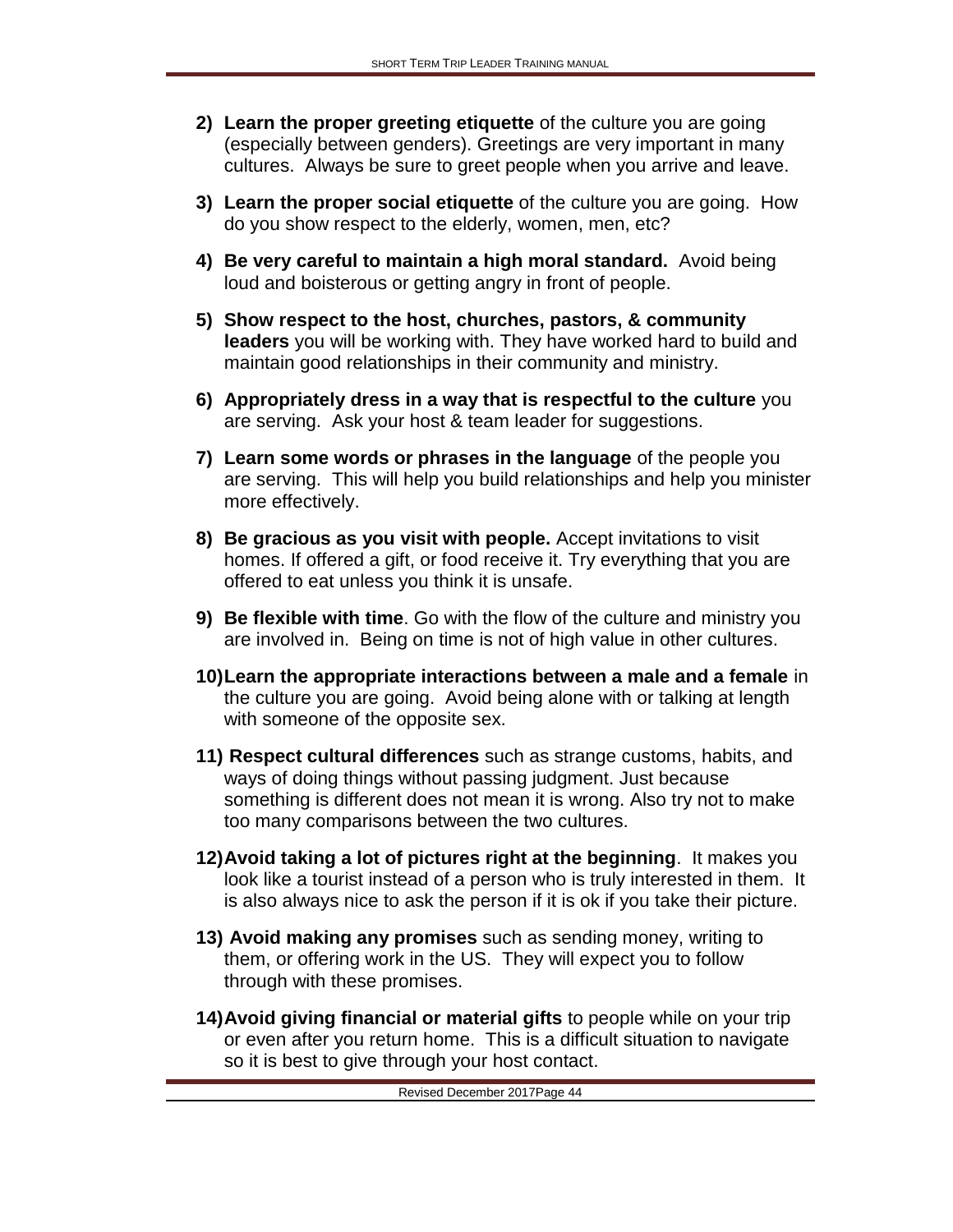## **TRAIN ON CULTURE SHOCK**

Everyone experiences culture shock. Even the most seasoned traveler will be processing new information or new experiences. Leading and guiding individuals through their own process will be key to how this experience impacts their spiritual walk as well as their continued mission investment.

For every team that goes on a mission trip, there will be a cross-cultural experiences waiting. Cross-cultural simply means leaving the things that are familiar (music, language, customs, clothing, food) for a culture that is unfamiliar. These experiences can trigger feelings of anticipation, fear, excitement, confusion…much like your first day at a new school. It will surprise you how people cope:

- Regress: Yes, even adults may shock you with radically juvenile behavior.
- Needy: Forgetting everything and creating scenarios for attention.
- Sleepy or faking sickness.

### **What you can do:**

- Talk about it in the large group before you leave and after the first day.
- Use each incident as a teachable moment for that person.
- Invite individuals to talk with you one-on-one. Ask questions about their experiences.
- Debrief with your team every night after the first couple of days.
- Allow a member to have some space, but not isolation. If they are faking illness, create a way to give them a two-hour break to rest (staying behind until lunch or sleeping in the van).
- Remind them their emotions are normal and everyone experiences this differently. God wants to work in and through the emotions.
- Divert their attention with tasks or activities.
- Try to connect them to something familiar (familiar soft drinks, a bed, a conversation, buy them a snack, etc.)
- Reassure them of your leadership. Give them some specific information on what to expect next.
- Encourage them to rest and exercise to deal with the jet lag compounding the culture shock.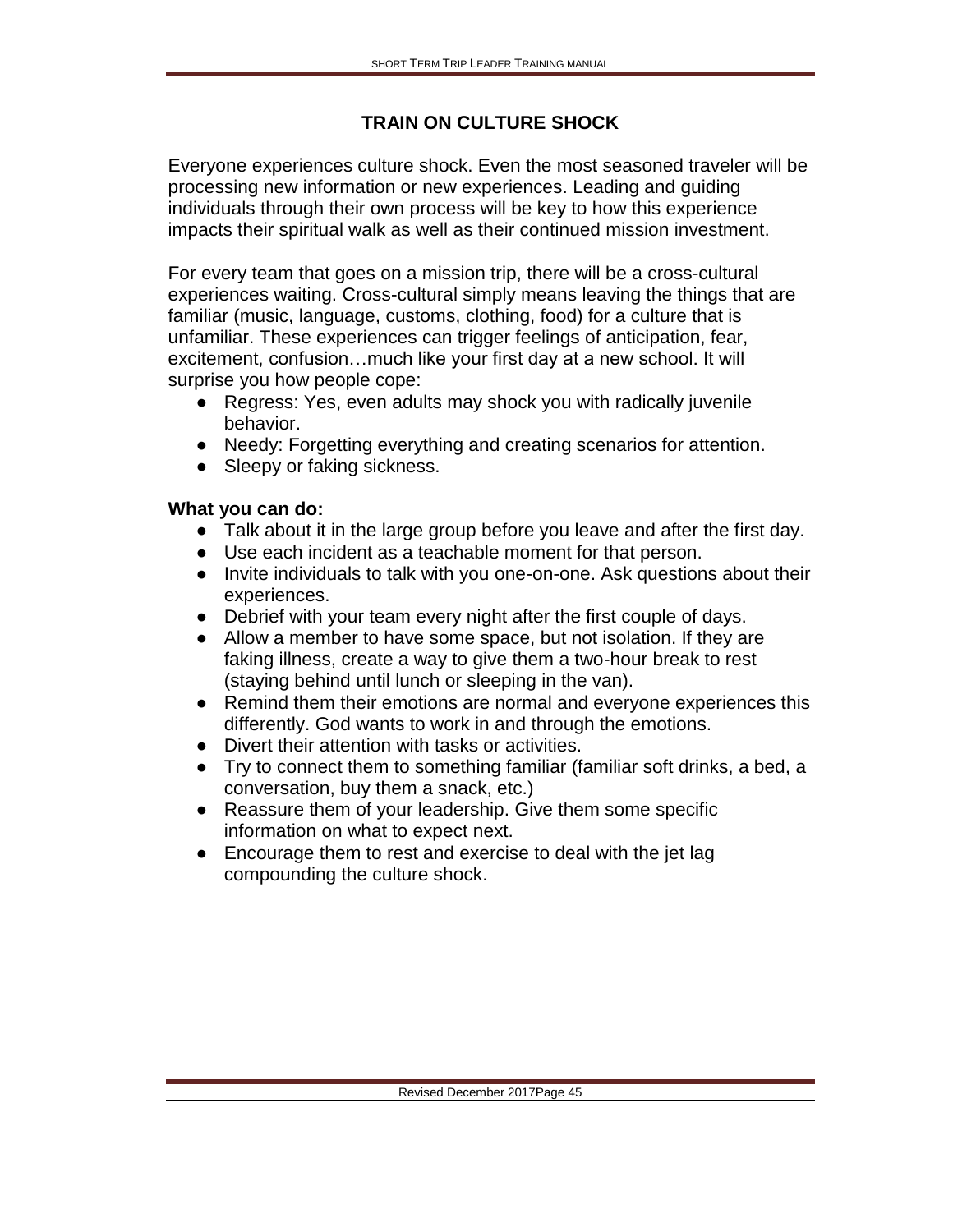## **TRAIN ON LOGISTICS**

It is important that the team is clear as to the schedule, packing, and other logistics that go into going on a mission trip. The following are just a few logistical things that you should be sure to go over in your training meetings.

- **1) Raising Support** Guide your team on why we raise support, how we raise support, as well as how to process the support. Also be their biggest cheerleader as they walk through this faith building exercise!
- **2) Packing List/Dress Code** Be sure you go over the packing list as well as any dress code that people need to following in order to be appropriate in the culture you are going. You may need to show examples for the ladies of what may or may not be appropriate to wear.
- **3) Documents -** Please remind team members that STW needs on file their application, Medical Consent, Release of Liability, Discipline Agreement, and copies of their passport and visa.
- **4) Passports & Visa -** Help walk team members through how to apply for a passport and visa (if needed). Follow-up to make sure they are being proactive about it. Have members check passports to make sure they are less than 6 months from expiration at time of travel.
- **5) Schedule & Airline Tickets -** Be sure to keep everyone in the loop on schedules, changes to schedules, and airline tickets. Remind them we cannot buy tickets until they have money in to cover the ticket.
- **6) Luggage** Remind your team of the appropriate luggage requirements for travel (i.e. how many bags and how much weight each can be). You want to avoid any unnecessary luggage fees at the airport. Also remind them to label their luggage both inside and outside (keep copy of passport inside).
- **7) Money -** Make sure they have enough cash on hand to cover their expected personal expenses. Inform them if they need to exchange money ahead of time or if they can do that in country. Remind everyone that it's always a good idea to bring a credit card with them when they travel to help cover incidentals they may not have considered or in case of an emergency. Also please have them inform their banks of their travel plans.
- **8) Cell Phones** Be sure you contact your cell phone carrier about adding on an international plan for your travel if you plan to want to use your data. You don't want to come home to a large cell phone bill!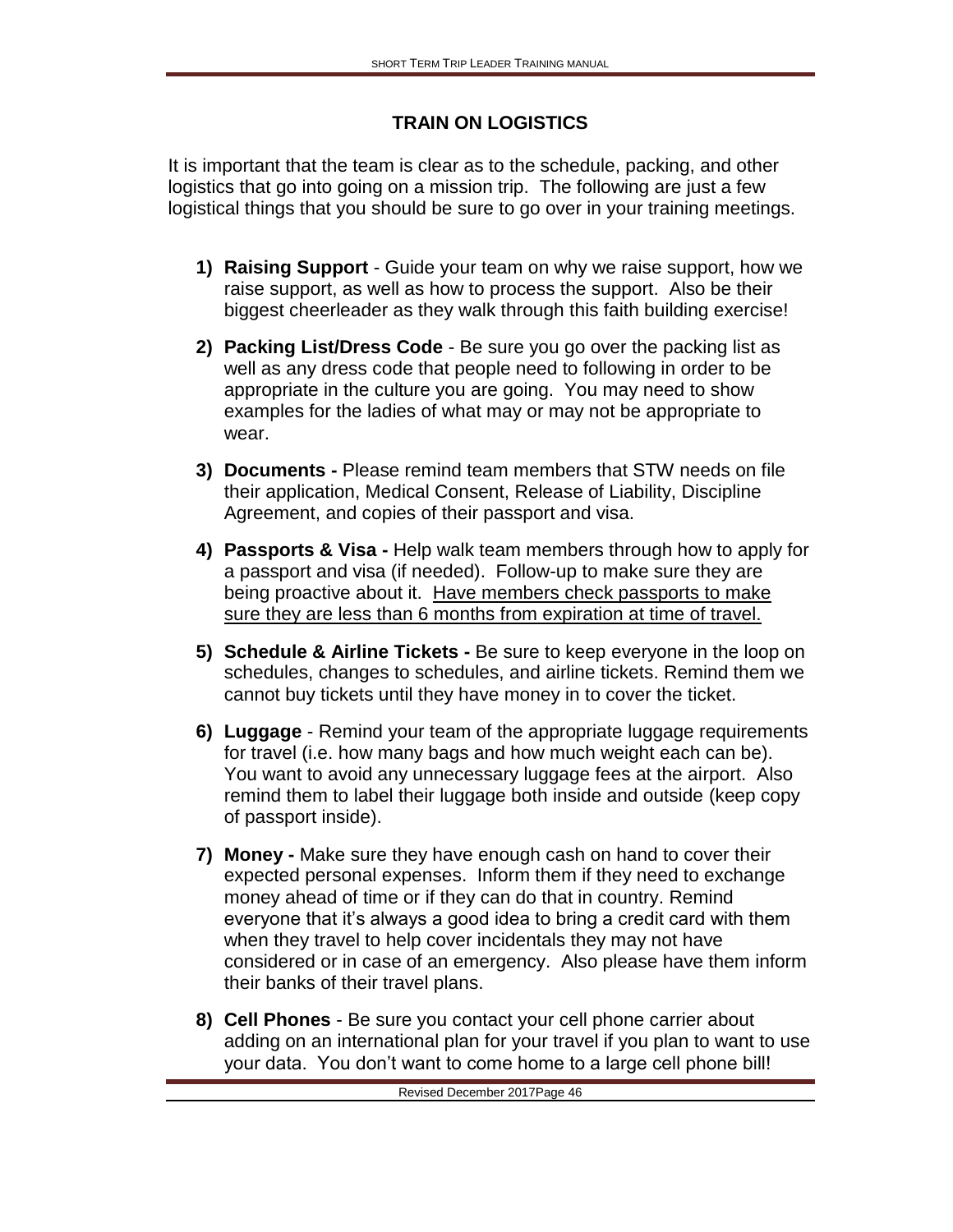Otherwise it is best to keep your cell phone in airplane mode while traveling and just use it for Wi-Fi.

## **TRAIN ON MINISTRY PLANNING**

- **1) Ministry Project-** Continually be planning in your training meetings for your ministries. What has been done, still needs to be done, resources that you need and how you will get them, anything that needs to be practiced, curriculum that needs to written, who is in charge of what, etc.
- **2) Sharing Testimony -** Help guide your team on how to share a personal testimony. There is information on how to do that in the Mission Trip Training Guide. Practice together as a group to begin to feel more comfortable.
- **3) Prayer Walking-** Train your team about prayer walking. Any great movement has been predicated by prayer. It is documented through Christian history. Even recent stories of deliverance, people groups coming to faith, and city renewal have had a very strong prayer presence BEFORE any work was tackled. Prayer connects us with what God has been doing and is doing in that given city, village, or region. He is the one already at work and invites us to join Him on His mission to people. Prayer walking is on-site intercession. It's simply praying in the places that we expect God to bring forth His answers. It's simple….
	- Identify streets or space for which your team will focus.
	- Send them two by two to walk and pray what they see and notice.
	- Consider giving topics like worldviews holding the culture captive, or poverty related issues, or for God to be known.
	- Encourage people to pray praises to God and declare His truth in places that are dark. This isn't the time to speak out and "warfare against evil" unless you have a specialized team with gifted individuals. For the average team goer, claiming God's truth truly has effect in those areas.
- **4) Delegate Tasks-** See that every team member has some sort of job or responsibility along the way. It is best if they can have at least one logistical responsibility as well as one ministry responsibility.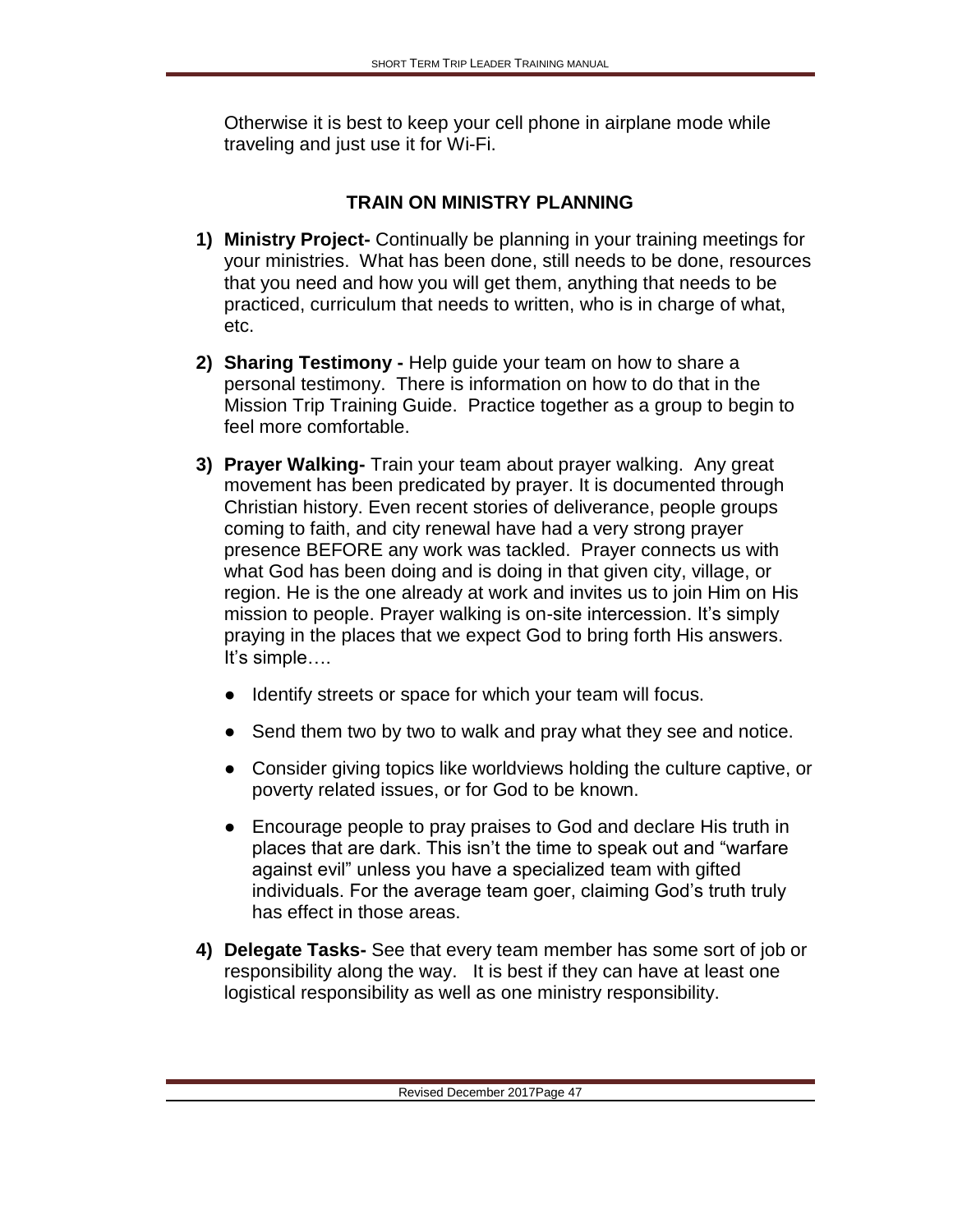#### **TRAIN ON PRAYER**

Remember our BIG God? He wants to do something profound in us. He is asking us to offer our fish and loaves so He can do miracles in front of us and for other people. Some of it is very dramatic on mission trips and outreach experiences; some of it is more subtle. Prayer is the key in engaging our hearts to recognize God moving.

#### **Praying Together**

You can never have too much prayer. Teams that pray together really do stay together. It reduces conflict, and helps spiritual antennas be more attuned to the Holy Spirit's movement. Some encouragement for both training before and during the trip:

- Create safe ways for people to pray out loud (one on one).
- Have them pick prayer partners in between each training, to pray for each other and email needs that arise.
- Give them a scripture related to the trip to pray.
- Allow those with gifts of discernment and wisdom to share insights they are learning.
- Encourage all to share things that God is laying on their heart.

#### **Prayer Covering**

Require each team member to identify and find 5-7 people committed to praying for them before and during the trip. There is a Prayer Guide Template (sample included) you can have a team member edit it for specific purposes of your team. Each member can send it to those that are praying to strengthen the prayer base. Create an opportunity for elders or church leaders (lay leaders are just as fine as staff) to lay hands on and commission the team. This is a very affirming moment and reinforces a sense of mission purpose on behalf of Jesus and the church.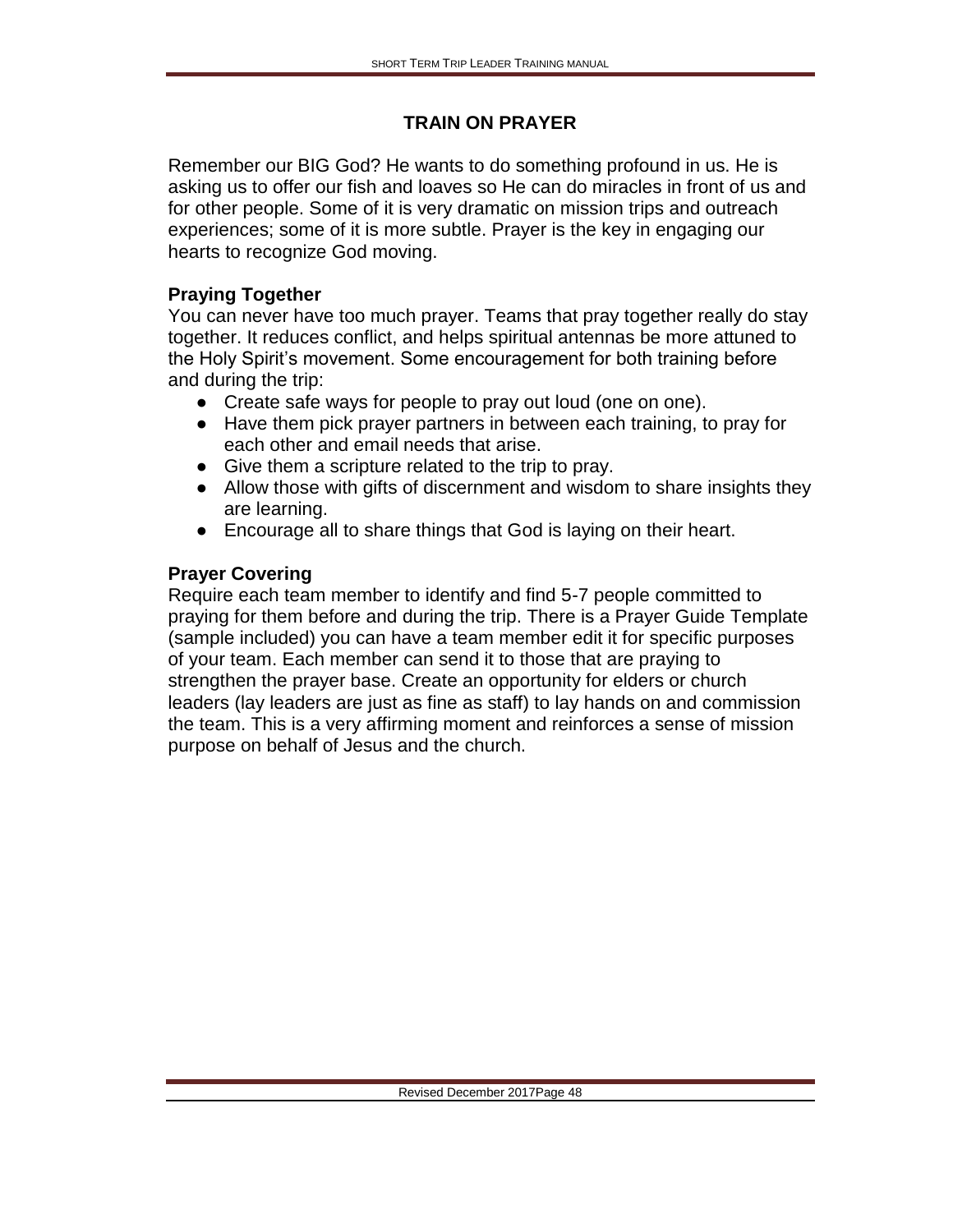# **IN COUNTRY GUIDE**

# **THE FIRST DAY ON THE GROUND**

## **1) Get Your Team Settled**

- Let people settle into their rooms/housing and get unpacked.
- Remind them NOT to brush teeth with the tap water. Give them access to filtered water.
- After an hour or so feed them, smile, and look for anyone who might be struggling.
- If arrival is in the morning, repeat above and then use the next steps in your day.

## **2) Meet the Field Hosts**

- Introduce the field hosts and ask them to share a bit of their story.
- Ask them to share details on the ministry, the area of the city you are in, any issues of which to be aware, and the general schedule for the day.
- If in a city, have each team member carry a business card or printed material with the lodging's name and address in the local language (i.e. hotel business card). If lost, you can jump in a cab and point to the card.

## **3) Meet the Local People**

- Get your team out and away from the training center or housing for a few hours of practical on-location experiences.
- Allow them to meet and interact with as many nationals as possible. Practice saying "hello" and "thank you."
- Visit local street markets, religious places of worship, historic sites, etc. Let team members begin bonding with the nationals. If appropriate, use local public transportation.
- If you have a large team, break into smaller units. Encourage people to pray as they walk.

# **THE REST OF THE TRIP**

# **1) Repeat the Daily Schedule**

You will need to repeat what is next and where you expect people to meet. It is usually more appropriate to give a daily schedule each morning (or if meeting in the evening, for the next day). Too much information can be overwhelming. Not enough information can cause emerging leaders or high controllers to feel insecure. People will forget your details. Don't take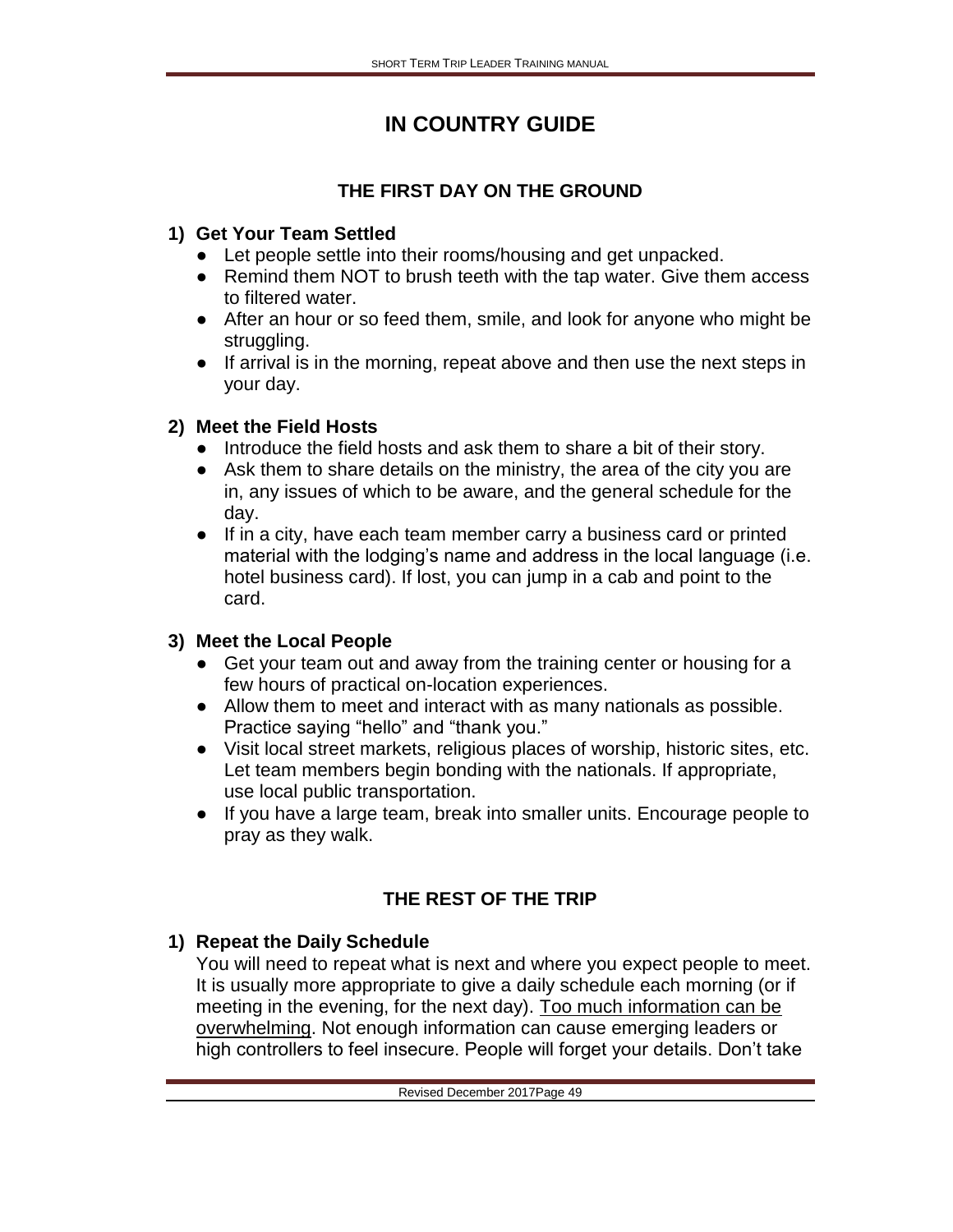it personally; they are just trying to adjust to the travel and new environment.

#### **2) Meet for Devotions and Debrief**

It's important that you take time each day to meet with your team for prayer and debriefing. Typically, we've found devotional time helpful in the morning, and debriefing in the evening. God's Word can bring comfort and contentment before and after your day in the field. Being proactive in this manner, offers insight into possible concerns or blessings that your team members have experienced. It allows each person to reflect on how God is using their talents and hearts.

### **3) Reinforce the Cultural Sensitivity**

Although this should have been covered in pre-trip training, remind team about appropriate dress and cultural sensitivity. We need to be especially sensitive to the Christian community with which we work.

### **4) Get Them Serving**

- The first day you pull up to the national church with a load of children bursting with excitement, your team will step out of the van or taxi and stand there with a glazed look on their face.
- Unless national leadership has a meeting planned, just take the lead with greeting any national within proximity. Put a ball in one of your team member's hands and point to a kid with whom she should play. Or direct another on asking questions. Once you literally get the ball rolling, the rest will jump in.
- If you are a work team, remember that most cultures are about relationship over task. You don't really experience the culture until you are sharing a cup of tea with a national.

## **5) Create a Culture of Care for Your Team**

If you have more than 15 people on your team, you have to have some help in caring for them. You need another caring leader who will ask questions, listen, and connect with each person individually. You can use the same debriefing ideas for those conversations.

The one-on-ones are when you will be able to make the most of ministry moments. Use these moments to ask life questions. Listen to your team member's hopes and dreams. Speak words of affirmation and blessing into their lives. Talk openly with great care about any hang-ups or habits that you have seen getting in the way of their spiritual growth.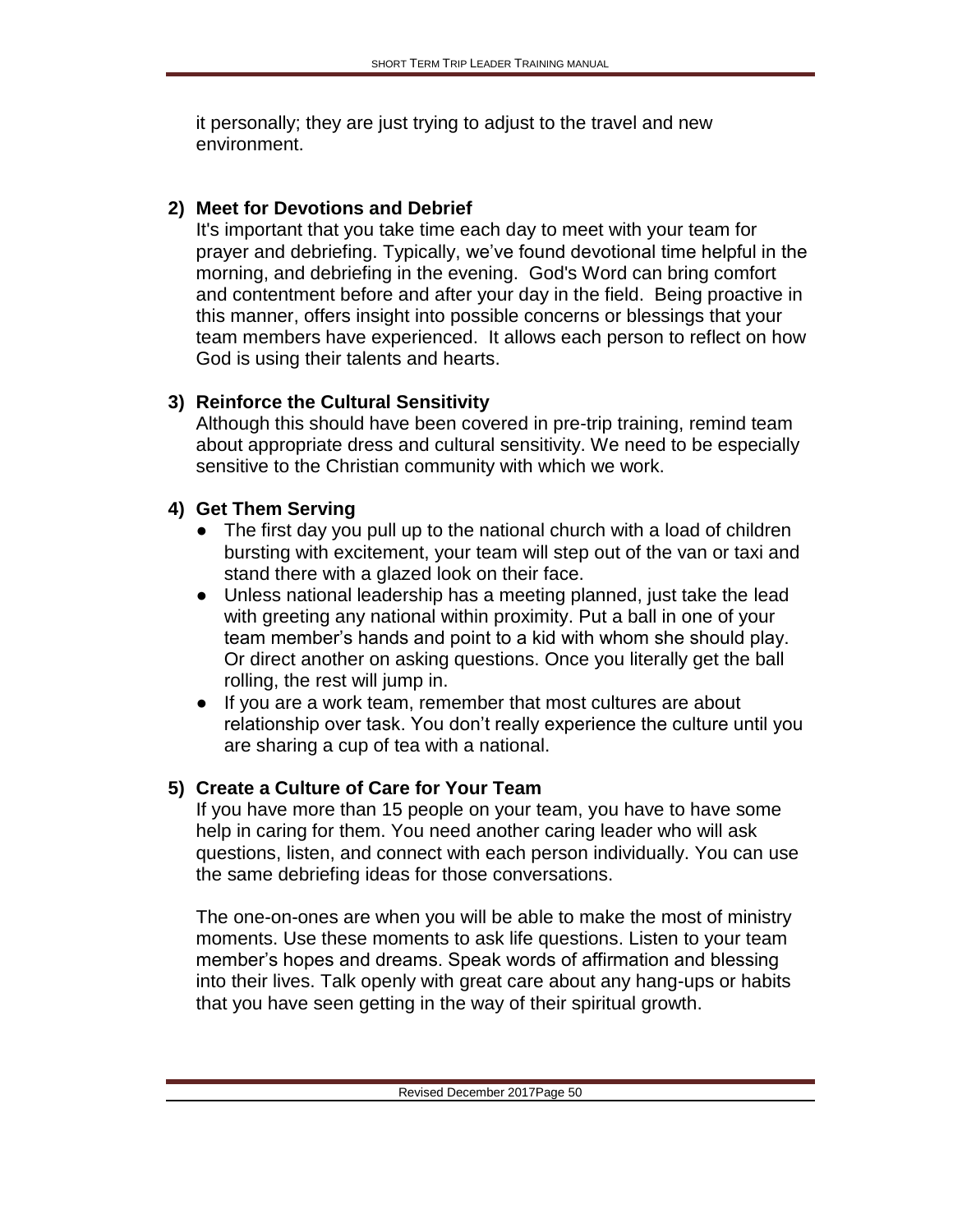#### **6) Make the Most of Teachable Moments**

Let me remind you of something important: Things WILL go wrong. Even the best of planners cannot anticipate flat tires, unreliable transportation, other culture's sense of time, miscommunication, interpersonal team conflict and illness. It is all uncontrollable. If we can embrace this reality from this side of the experience, it can turn into an amazing platform for defining moments in the lives of your team.

Use the chart below as a guide of what the typical ebb and flow of a mission trip often looks like and how people respond to what they are experiencing. You can use this tool to help prepare your team to navigate the highs and lows and make the most of the experience. These collection of moments are what become life defining for spiritually forming your team. As leaders use these moments to encourage, guide and intervene. The Holy Spirit wants to impact their hearts as much as he wants to use them to impact their world. Both things can happen at the same time.

| <b>DAY</b>     | <b>WHAT CAN</b><br><b>HAPPEN</b>                           | <b>TEAM OR PERSON</b><br><b>RESPONSE</b>                                                                                              | <b>LEADING THROUGH THE</b><br><b>SITUATION</b>                                                                                                         |
|----------------|------------------------------------------------------------|---------------------------------------------------------------------------------------------------------------------------------------|--------------------------------------------------------------------------------------------------------------------------------------------------------|
| Travel 1-2     | People late,<br>miscommunication,<br>emotionally charged   | People are anxious and<br>have a hard time with<br>too much info. Natural<br>leaders will take over,<br>disrupting your<br>leadership | Give people clear, simple<br>directions for each step in the<br>process. Focus on building<br>relationships and team<br>bonding & trust.               |
| Day 2-3        | Initial culture shock                                      | Emotional, critical or<br>withdrawing                                                                                                 | Pull person aside and talk<br>through it. Allow people to<br>have "space", but not to<br>isolate.                                                      |
| Day 3-4        | Not engaging in<br>ministry                                | Struggling to find their fit.<br>Disappointment                                                                                       | Model it for them. Do ministry<br>with them to get them started<br>and connecting.                                                                     |
| Day $5-8$      | Illness or accident or<br>some type of "crisis"<br>happens | Team gets distracted by<br>issues with a person.                                                                                      | Care for the person in need,<br>but remind the team to stay<br>focused on the task of<br>ministry.                                                     |
| Day $7-8$      | Hitting the wall                                           | Irritations with team<br>mates and ministry                                                                                           | Need to model and show lots<br>of energy. Distract and<br>engage your team. Confront<br>any individual with poor<br>behavior. Set clear<br>boundaries. |
| Day $9-$<br>11 | Starting to process<br>impact on life back<br>home.        | With-drawl, frustration,<br>over commitments to<br>people on the field                                                                | Make sure you are doing<br>debriefs DAILY with group<br>and seeking out individual<br>conversations with people.                                       |

| In a typical mission trip with a group of imperfect, loving people |  |  |  |  |
|--------------------------------------------------------------------|--|--|--|--|
|--------------------------------------------------------------------|--|--|--|--|

Revised December 2017Page 51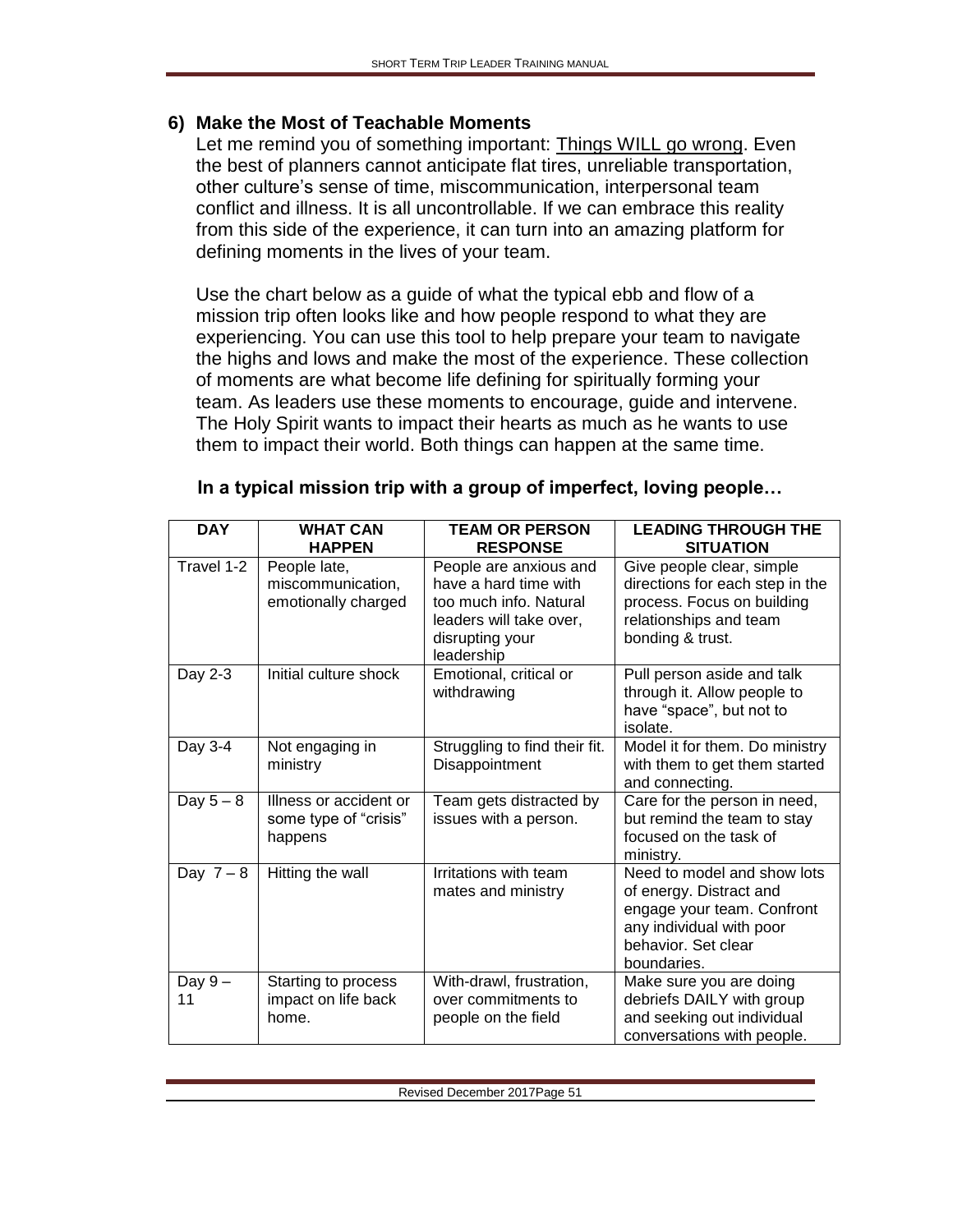| Day 12    | Tired, but excited    | High connection with<br>each other                             | Use the debrief and R & R to<br>help people reflect on what<br>God has next. Also give<br>detailed info on what traveling<br>home looks like.                                                                                                                   |
|-----------|-----------------------|----------------------------------------------------------------|-----------------------------------------------------------------------------------------------------------------------------------------------------------------------------------------------------------------------------------------------------------------|
| Day 13-14 | <b>Traveling Home</b> | People disconnect a bit.<br>Need less directive<br>leadership. | Allow grown-ups to be that!<br>Give them some space and<br>autonomy in traveling home<br>(i.e. boarding planes at<br>certain times, group having to<br>stay together). Stay engaged<br>relationally as a leader! You<br>are still shepherding their<br>process. |

### **DEBRIEF YOUR TEAM THROUGHOUT THE TRIP**

Do not wait until your ministry experience is over, bags are packed and the team is standing in the airport before having a productive debriefing meeting. Decide in advance that you are going to provide your team with a designated daily time to process the whirlwind of events and activities they have experienced together. Your final day should include space for your team to shop, play, shower, rest and then have an extended debriefing time.

People need to process. Team members will develop their perspective on debriefing by observing the way it is profiled by the team leader. If it seems important to you, it will be important to them.

Gather together almost every day during the trip to reflect on experiences, observations, frustrations, and spiritual dynamics. You might skip it a couple of times as a large group, but use that time to let them journal or have some quiet time.

Quality debriefing sessions cannot be rushed. This material will digest better if prepared in a "relational crock pot" than in a quick fryer. Every team member will add a unique flavor of his or her own. You may be surprised to discover some very sensitive issues surface as team members begin to process the experiences of the trip.

Some team members simply will not verbalize issues they are facing. Purposefully solicit feedback from your team by way of journaling. Challenge team members to begin thinking about their next steps in discovering any lifetime investment toward missions.

#### **Get Them Talking!**

You can get people talking using the D.I.E. method. **D**escribe – "What did you see and experience today?" **I**nterpret – "How was your experience meaningful? What did you feel?"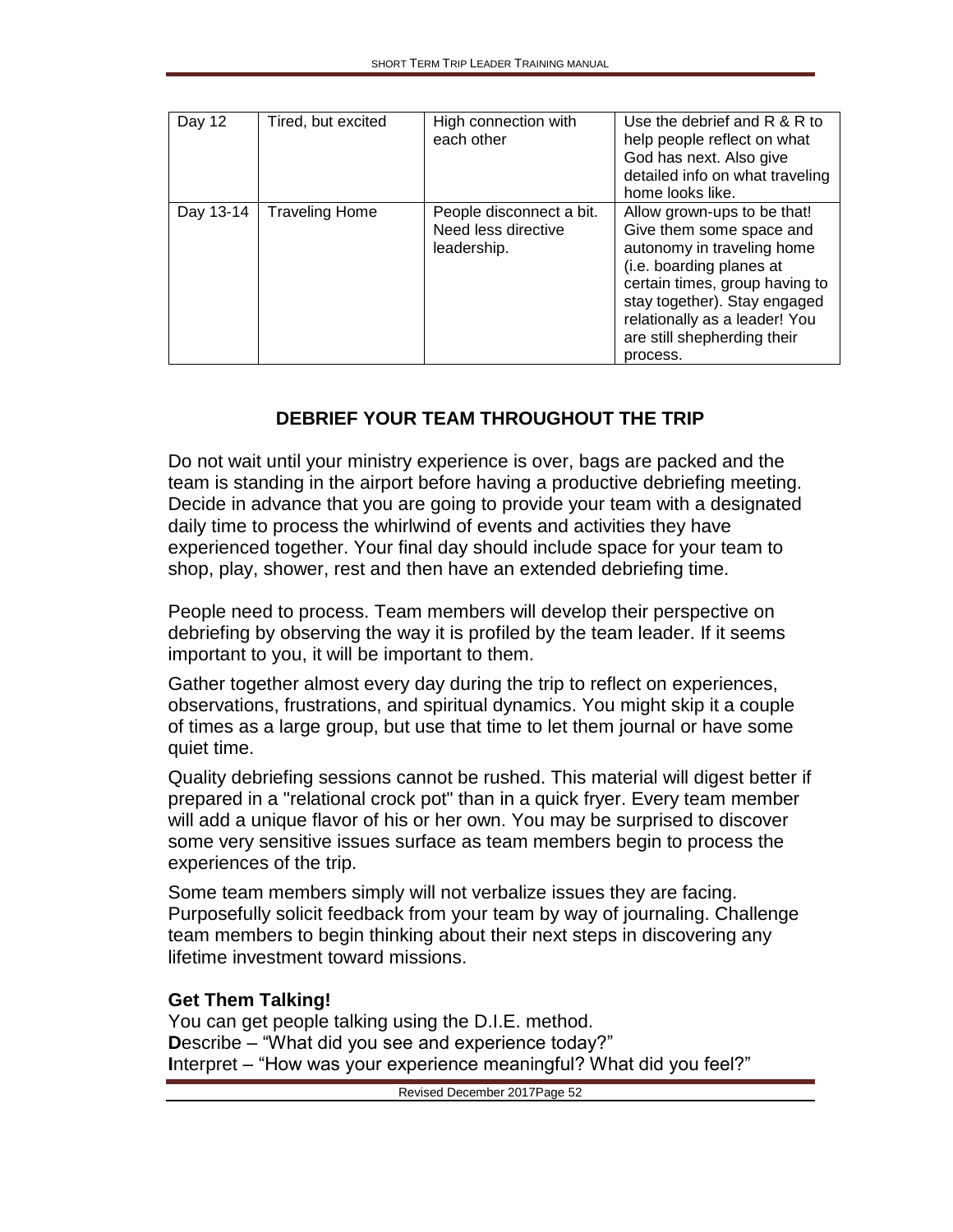**E**xamine and Apply – "What will you do with that experience? How does this change the way you see things?"

Most of the time, you won't have to get to the third question because people will blurt that out as they respond to the first two questions.

## **PREPARE TEAM FOR RETURNING HOME**

As a team leader, you need to help your team prepare for re-entry. One of the most difficult aspects of any mission team is returning home. After an intense experience with a team of people, you return home to a new group of people who have not had the same experience, who do not understand how meaningful your team experience was, and who—sometimes—don't seem interested to hear all your stories.

The following suggestions are intended to help your team readjust. The process of debriefing is important if your team is to leave with good memories in their minds, so please take the time to communicate the following:

- **1) Don't expect family and friends to be as excited about your trip as you are.** They have been having a series of experiences totally different from yours. So it is important to keep realistic expectations so you are less likely to be disappointed.
- **2) Pick two pictures that represent two stories from this trip and tell them to people.** Most people won't sit through all 692 digital pictures, but they do need to hear a story of what you experienced.
- **3) Review your journal.** This will help you readjust. You will recall the growth you experienced. It will also bring specific instances to mind that you can tell your friends when they ask you about the trip.
- **4) Make a few practical applications for yourself after your trip.** The excitement of a mission trip can sometimes lead people to make unreasonable demands on themselves when they return home. Make realistic applications on how you intend to build your interest in and knowledge of missions.
- **5) You will experience letdown, frustration, jet lag and a variety of emotions.** This is normal and part of God's plan to deepen you and this experience. Common things they will experience as they return home include:
	- **"Unexplained" feelings of sadness, confusion and/or loss**. New information and experiences change how we view our lives and the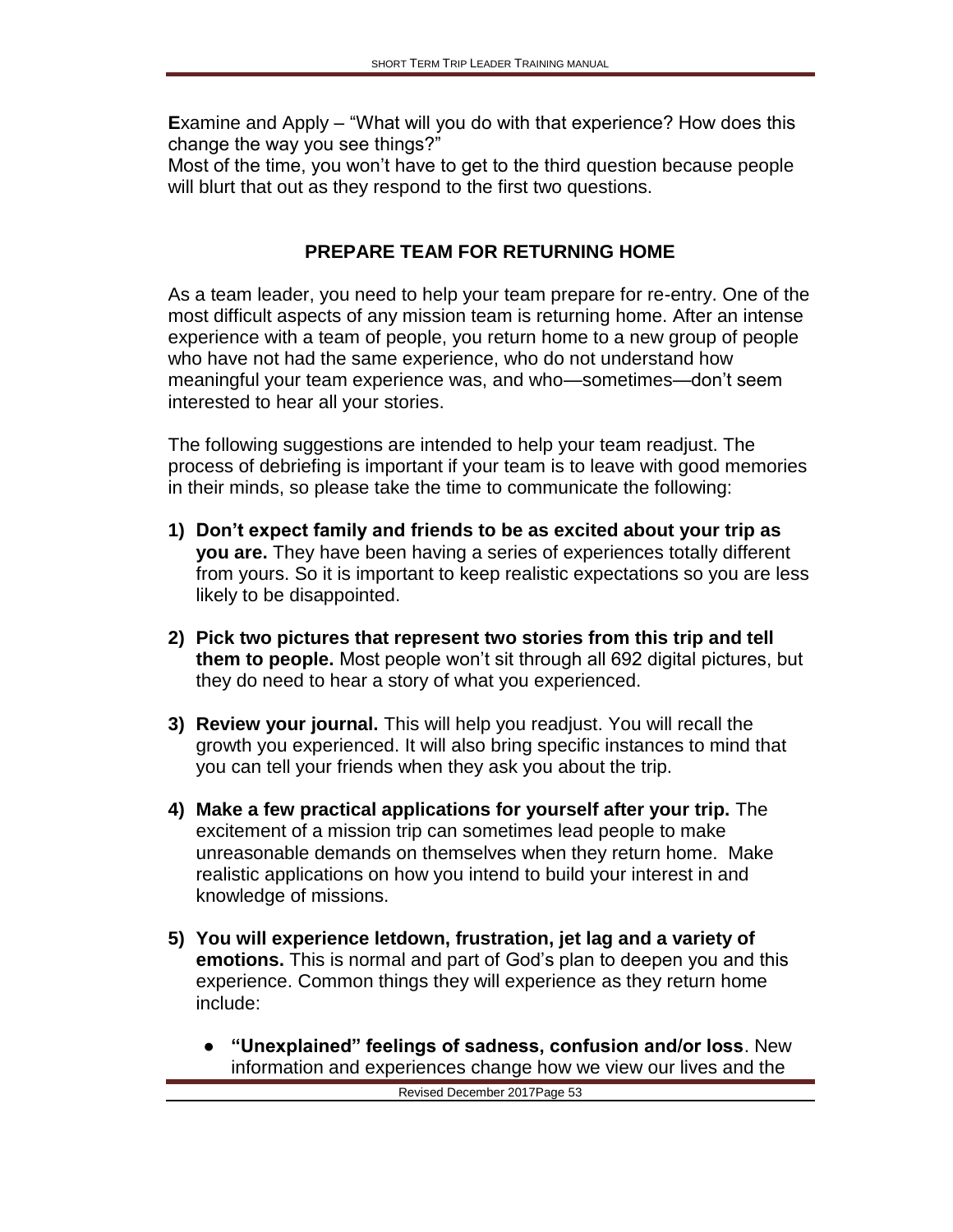world. Expect crisis of belief systems and patterns of thinking. The loss of community and team life can also be hard. Make an effort to touch base with your team. This is another incredible opportunity to nurture and disciple significant life change.

- **Frustration and judgment over materialism or lack of interest**. This experience has given you a new awareness to the bigger picture of life. Others have not been touched by that and will not share or understand your passion. Be patient with them and continue to share pictures and stories from your trip.
- **Changing life goals and catching up with life**. In the midst of jet lag, life will demand that you jump back into its pace. Within a week or two you will have a surreal feeling of "was I just in ….?" It is important to go back through your journal, stay connected with your experiences and lessons, and reflect on what God may have next for you.

### **Use these Tips for Returning Home**

- **Plan the reunion date before you leave.** Meet with your team within a month after you return. Sometimes this is the best way to deal with the depression, loneliness and frustration that can occur after your trip.
- **Try to stay in touch with one or two of the people** that you met on the mission field. Receiving a letter from the place where you served helps you to remember the good experiences you had. Also, consider any people from your team that you got to know better and spend time with them.
- **Contact your prayer partners and ask them to pray for you** as you readjust to daily living. Thank them for their prayers and tell them about your trip.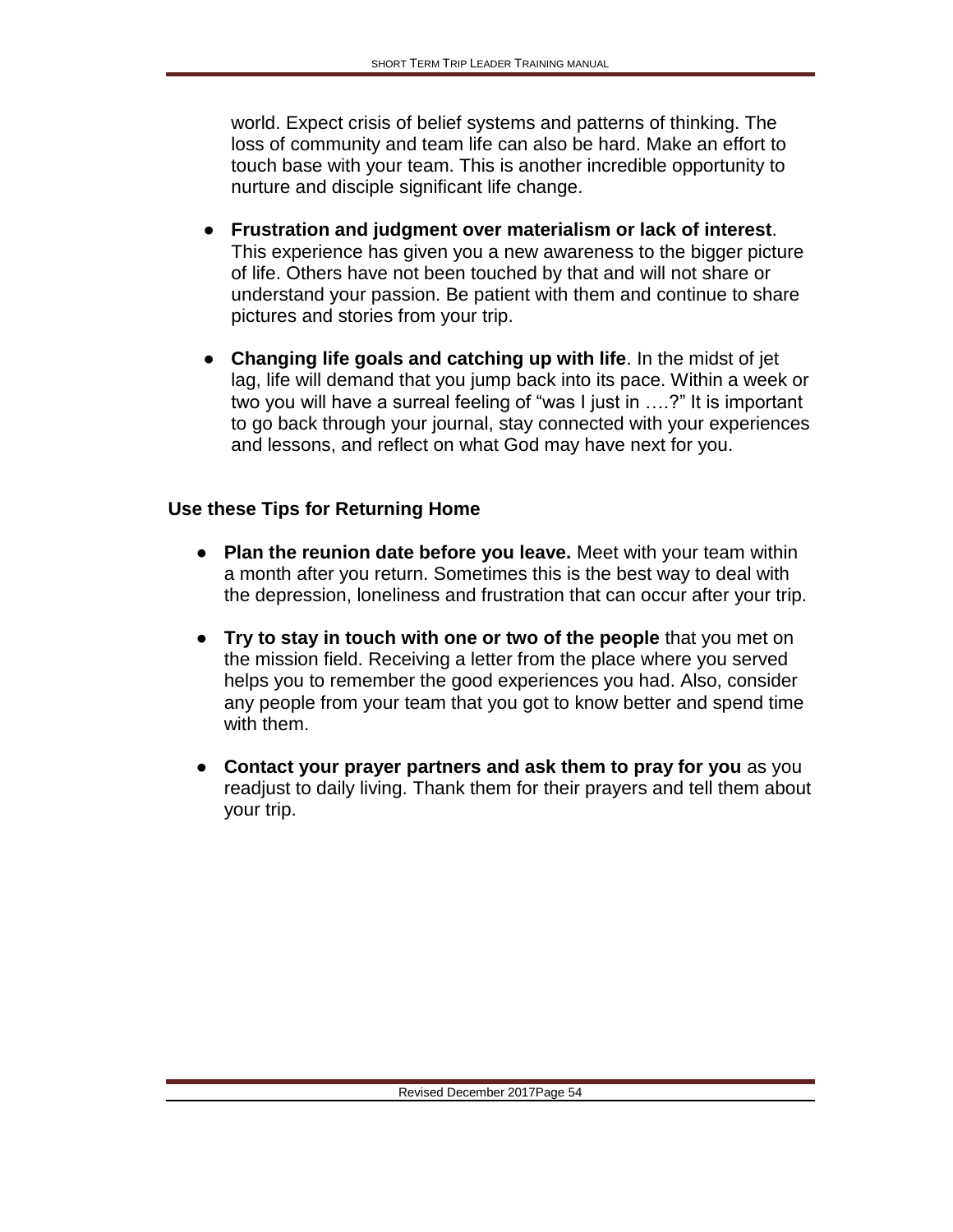# **FOLLOW-UP AFTER YOU ARE HOME**

"Wow, I can't believe we've been back for a week already." "It feels like it such a long time ago."

"I want to go back. I've never experienced anything like that before." "God changed me."

Hopefully these will be the statements you hear from your team upon returning from your mission or outreach experience. With all the time, attention and money it takes to pull it together, it is easy to enjoy the moment and move on. Don't let the opportunity to follow-up pass.

People are ripe for serving in more meaningful ways. As a matter of fact, if you don't help them find a way to engage, they will become frustrated with your ministry in general.

## **1) Use the Reunion Night for Momentum**

Reunion Nights allow people to relive the trip through pictures, video and—especially—speaking about their experiences. Invite family, church staff and elders, and other supporters who contributed financially and prayerfully to join in.

Ask if you'd like ideas for how this evening should go. Toward the end of the evening when all are lauding you for leading them to parts unknown in this life-changing endeavor, share the vision for the next steps of your ministry. You have relational "change" in your pocket. Call them to a deeper place with Christ and a new way to serve. Give the practical ways that people can take a next step in the ministry to develop into leaders.

Make sure you put this date on the calendar before you leave on the trip and talk about its importance at one of your pre-trip meetings. Busy schedules can crowd out this opportunity quickly and it is hard to capture the momentum of this trip without it.

## **2) Go Deeper With People**

Follow-up from the one-on-one conversations you had with individual team members during the trip. Some may have made radical commitments to Christ over that period. Make sure they are connected with a mentor or small group. Let their small group leader know and celebrate the commitments they made. If there were issues and concerns that surfaced, make sure that person gets the appropriate professional or lay help to work through them. Keep speaking words of affirmation into their lives. You may want to use one of these ideas to help keep the impact of the trip alive: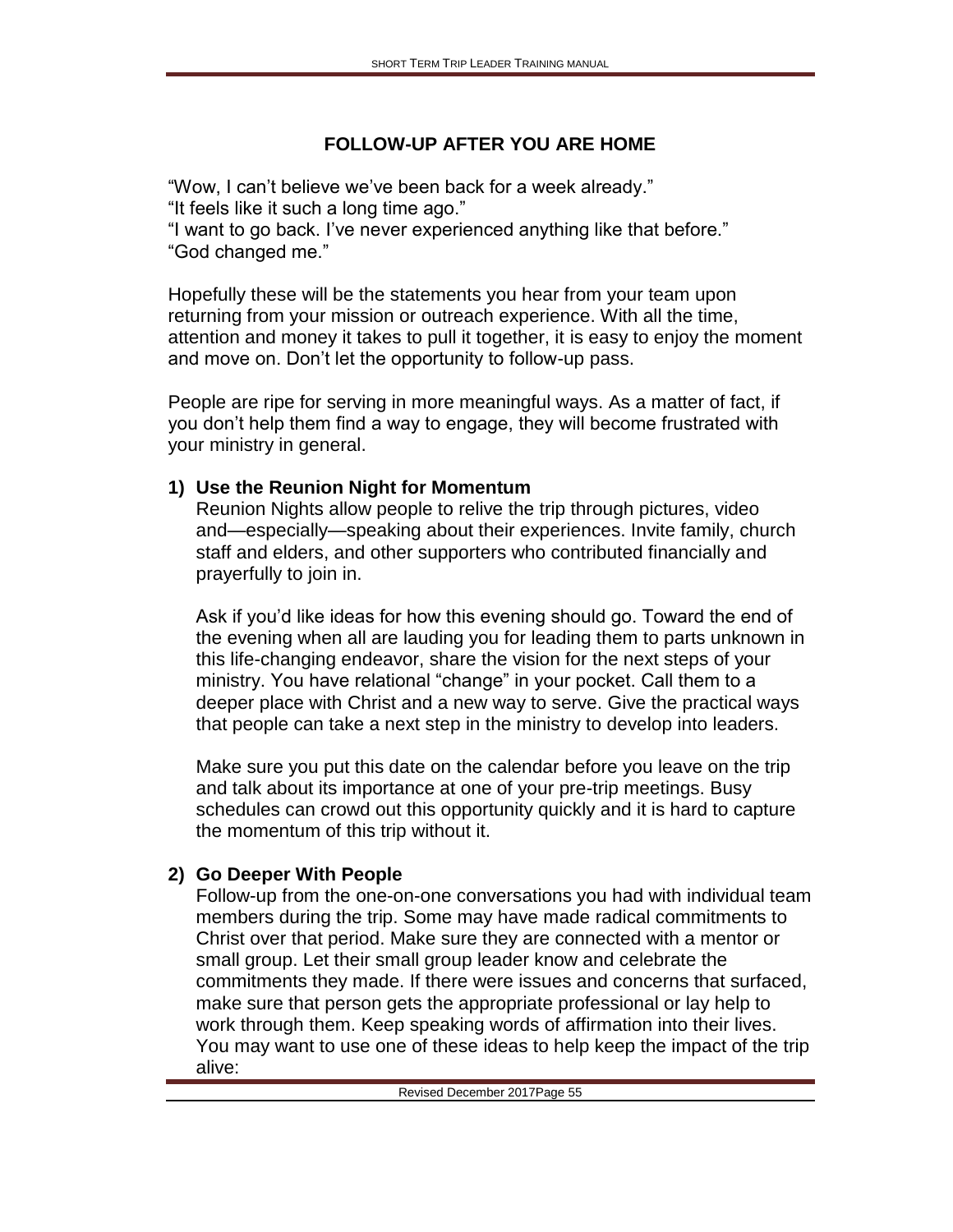- During the pre-trip training, have people write notes on what they want God to do in their lives. Send the notes to them a few weeks after the trip so they can compare then and now.
- As you come across photos of people, either use them as postcards or write a note on the back saying, "You were great in Mexico!" or via email. They will love the personal touch.
- For youth, call their parents (or e-mail or write) and tell them something affirming you saw in their child on the trip. Every parent wants to hear something great about his or her kids.
- Ask people to do the same kind of ministry they did on the mission field in your home church (give a testimony during a service, lead a children's program, share their love in practical ways, start a ministry, etc.).

## **3) Develop Emerging Leaders**

Schedule a new leaders meeting before you even leave for  $2 - 3$  weeks after you return. During the trip, look for those who surprise you with their leadership ability and servant spirit. Ask them to consider joining you for that meeting in a few weeks. Continue the process of developing that potential leader. Consider making a team covenant with this group where members agree to do the following:

- Commit to pray for five non-Christian friends.
- Get involved in a small group and develop habits that help them grow in their faith.
- Serve in a key program or lead a new service ministry.
- Understand more and more that this lifestyle is an act of worship to God.

## **4) Strengthen Commitments and Launch New Ministries**

You have the opportunity of momentum to build something new. Your people should feel connected, cared for and motivated. They are ready to give back. Now is the time to challenge them to begin something new and experience at home what they accomplished on the mission field. Think about some of the following ideas:

- Participate in local serve projects in the community, food drives, school campus clean-ups, etc.
- Adopt an international cause (HIV, orphans, child trafficking, poverty, etc.) and make it a central focus of the ministry year-round where there is connection from the trip to their giving, praying, and serving.
- Teach on giving and set a goal for raising funds for a cause.
- Ask for a team to step forward to plan the next local or international outreach trip.
- Get people connected to OCC's adopted causes that were connected to the trip. Ongoing ministry involvement is the goal.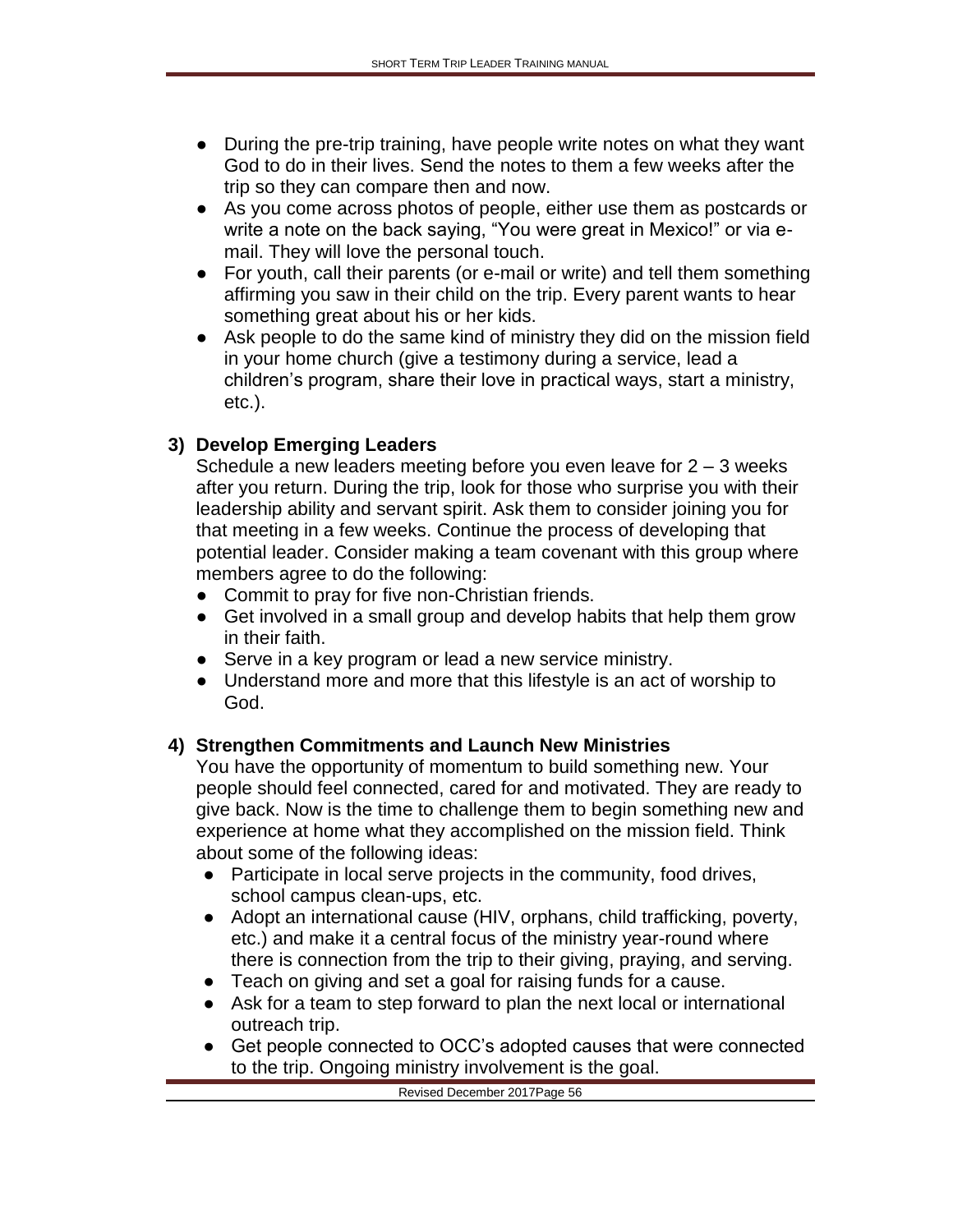## **HOW TO MAKE A DIFFERENCE IN YOUR CORNER OF THE WORLD**

#### **"What do I need to do next, after a mission trip?"**

- God has a mission for the world and is already working to reach out to the hopeless, hurting, and lost people groups. He has invited us to respond to his call to join Him at work around the world.
- We want to help you develop a heart for your world.
- You have something unique to give! God desires to use your gifts, passions and life experiences as a unique life mission to serve your world.

Plan your schedule for the next 30 days by committing to some of these suggestions. Keep these commitments with you as a reminder in discovering your life mission.

## **1) Pray for a world vision**

*"When he saw the crowds, he felt sorry for them because they were hurting and helpless, like sheep without a shepherd. Jesus said to his followers, "There are many people to harvest but only a few workers to help harvest them. Pray to the Lord, who owns the harvest, that he will send more workers to gather his harvest." Matthew 9:36-38*

- Pray for 5 friends, family members or neighbors that need a relationship with Jesus. Include someone of a different ethnicity than your own. How can God use your recent mission trip experience to expand your vision locally?
- Ask God daily for the next month: "Help me see the world the way you do."
- Pick someone you met from your trip and pray for them consistently. Pray for people in their community to come to Christ.
- Pray for your passion issues globally. (i.e. abused kids, health, poverty, orphans)
- Ask God to give you opportunities to share God's love in practical serving ways and to share a bit of your faith story with them.

## **2) Consider where your dreams might help the worlds needs**

- Ask yourself: What would I do for God if I knew I couldn't fail? Then write it down! Commit to praying about that dream.
- Take the full Discovering My SHAPE Class (info on occ.org/stw) and meet with a SHAPE Coach to learn more about your unique call.
- Read to increase your understanding of living out your unique life mission.
- Get involved in an ongoing ministry team. Meet with your team leader or one of the coaches to consider how to Live Your Call.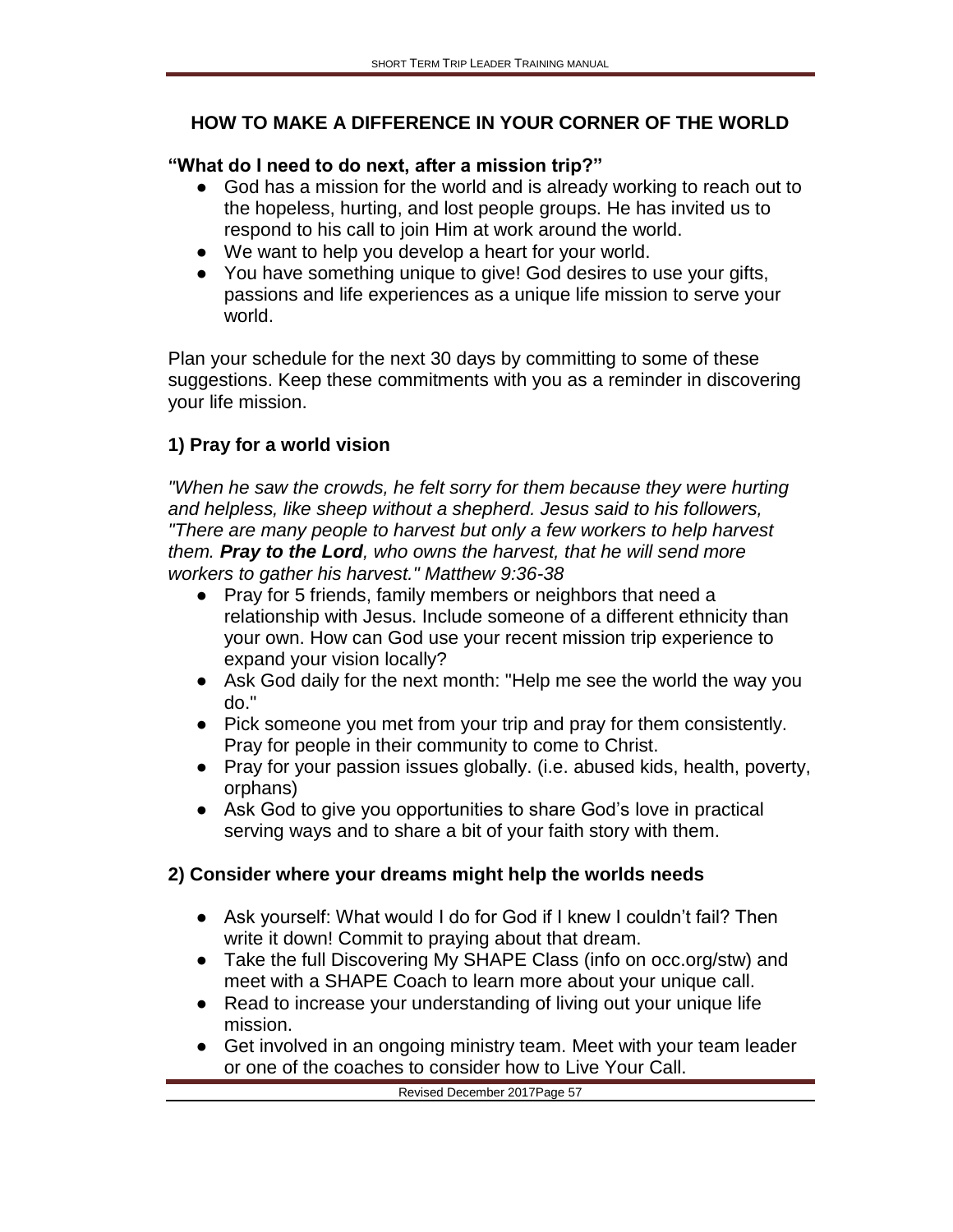#### **3) Get connected**

*"And let us consider how we may spur one another on toward love and good deeds." Hebrews 10:24*

- Commit to a Life Group or recommit to your Life Group. Be a mission's influencer in your group and get them serving.
- Commit to giving some money on a regular basis to missions or Serve the World.
- Help co-lead the mission trip for next year or for one of our local initiatives. Contact servetheworld@occ.org.

### **4) Explore the next steps**

"My children, we should love people not only with words and talk, but by our actions and true caring." I John 3:18

- Consider taking a class on missions and world-view. **Perspectives on the World Christian Movement**. For more information, check out the Perspectives website: www.perspectives.org
- Lead out in an opportunity to practically serve in the community. Encourage other members to participate with you.
- Host an international student in your home for an evening meal near or during the holidays. This is a key opportunity to show Christ's love with the next generation of leadership in China, Indonesia, Iran, Europe, etc. Contact your local college for how to meet someone to host.
- Tell your mission story. Encourage others to step out in faith and be stretched to see and experience their world in whole new ways.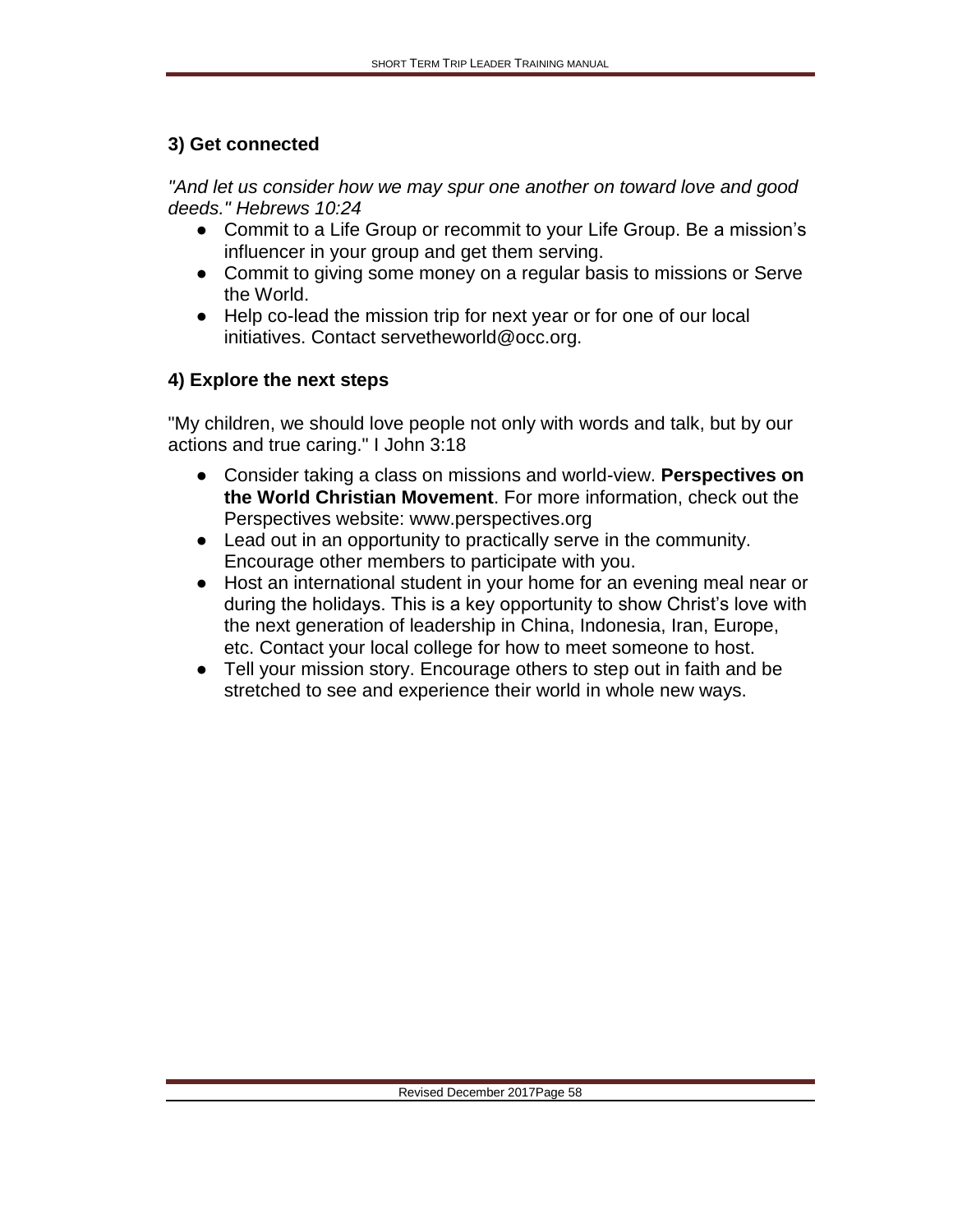# **LAST WORDS**

We realize reading numerous pages of lists can make this whole task feel more daunting then if you unknowingly stumbled through the process. After you take a deep breath, be encouraged to know that it is all written down for you! You don't have to remember it all. What a relief!

We have a BIG God who is inviting His people to participate with Him where he is at work in the world.

Remember that you aren't done when the plane lands. We all will make the effort to continue the discipleship journey with our team through:

- Email encouragements to the team towards Next Steps
- Planning and having a Reunion Night within 3 weeks of the trip so people can retell their stories and talk about re-entry.
- And encouraging individuals to return with purpose. What might their ongoing involvement look like?

You can do this!

It's the loaves and fish story God wants to unfold through you. Jesus just wants us to show up with our little lunch and offer it to Him in faith. He will bless it, break it, and feed the masses. I pray that as you step out of your comfort zone, you will experience a God-thing that forever changes your life and the life of our church.

Serving with you,

Laura, Lynne, & Dawn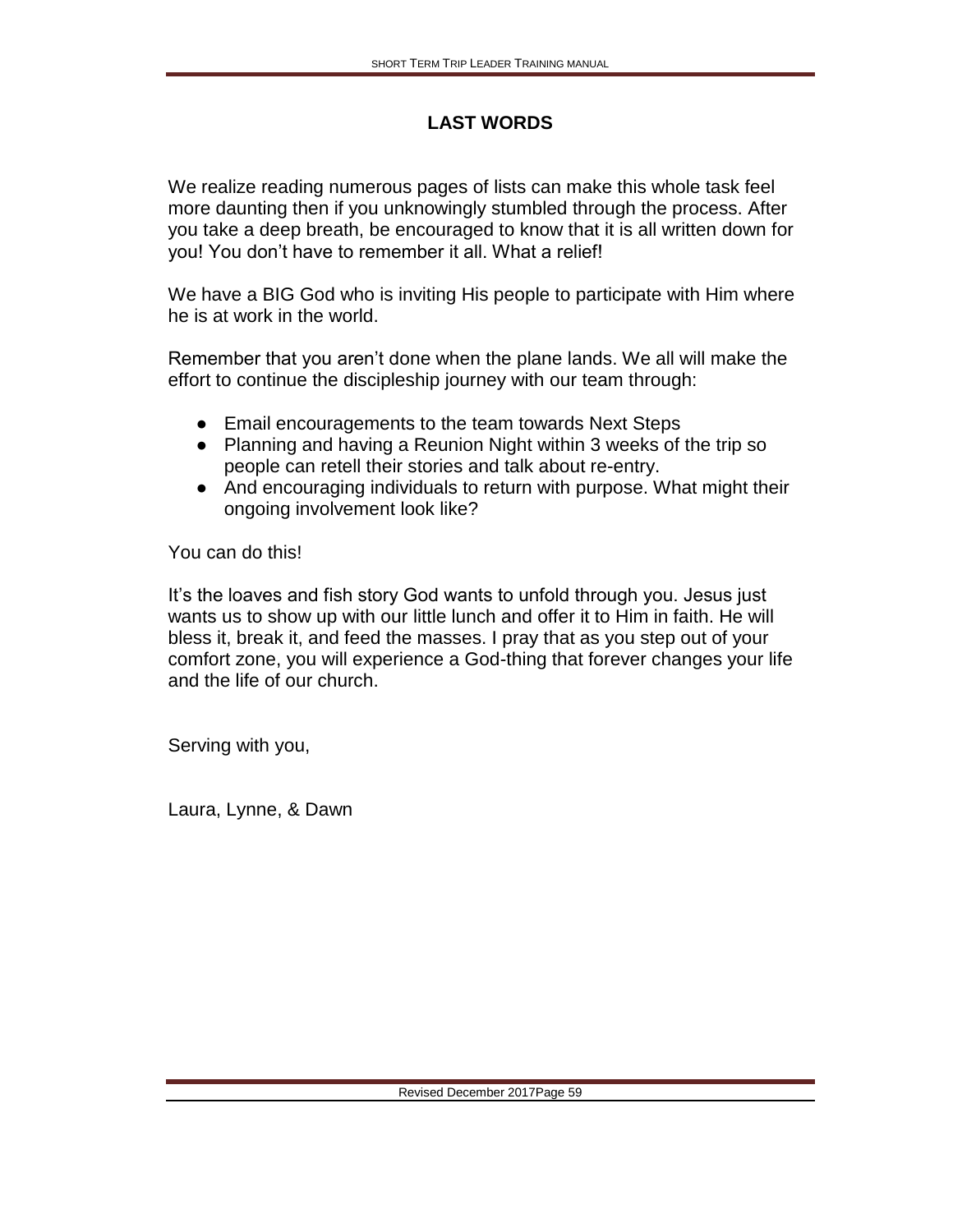### **BREAKING DOWN STEREOTYPES**

## **"I WANT TO GO, BUT…."**

#### **"I've never traveled overseas."**

Great! What a better way to experience overseas travel, then with a group of Christians from your church. It can seem frightening to think of stepping on a plane and leaving what is known to what is unknown. That is part of God's plan to grow your faith. What you may not know is that every team is led by a caring, trained, and experienced leader who will prepare you each step of the way. You will find all about what to pack, how to prepare, what shots you need, how to get a passport, and even what to expect cross-culturally. You will grow in your faith as you obediently take that next step.

### **"I don't have the time."**

Most of our international trips are 10 days to 2 weeks. Because they fall over weekends, most of our team members only have to take  $5 - 8$  days of vacation time to participate. Look at the calendar and the opportunities list. Several opportunities are built into existing national holidays, cutting down on the time off work. Plan ahead for your time off next year and take a trip with a different kind of purpose.

## **"I don't have the money."**

Where God guides, He provides. As you pray about going, God will lead you in decisions on how to save, make money, and ask for support from friends and family. He will also surprise you with financial support from people or places you would never have imagined.

## **"I'm not sure what I can do or have to offer."**

Can you smile, hand out Bibles, pray, and care about the lost? Your presence and prayers make all the difference in corners of the world where there is no witness of Christ. Additionally, your pre-trip training, you will be equipped and prepared for the activities of that mission trip.

## **"I've never thought I was 'called' to do missions."**

Neither did John or Allison or Jake. They went out of obedience and discovered the amazing blessing of being available to God. God uses ordinary people (even students) doing extraordinary things. You may not be called to spend the rest of your life living overseas, but missions is one of the primary purposes for why your church exists. Your experience internationally will help you discern God's plan for your life.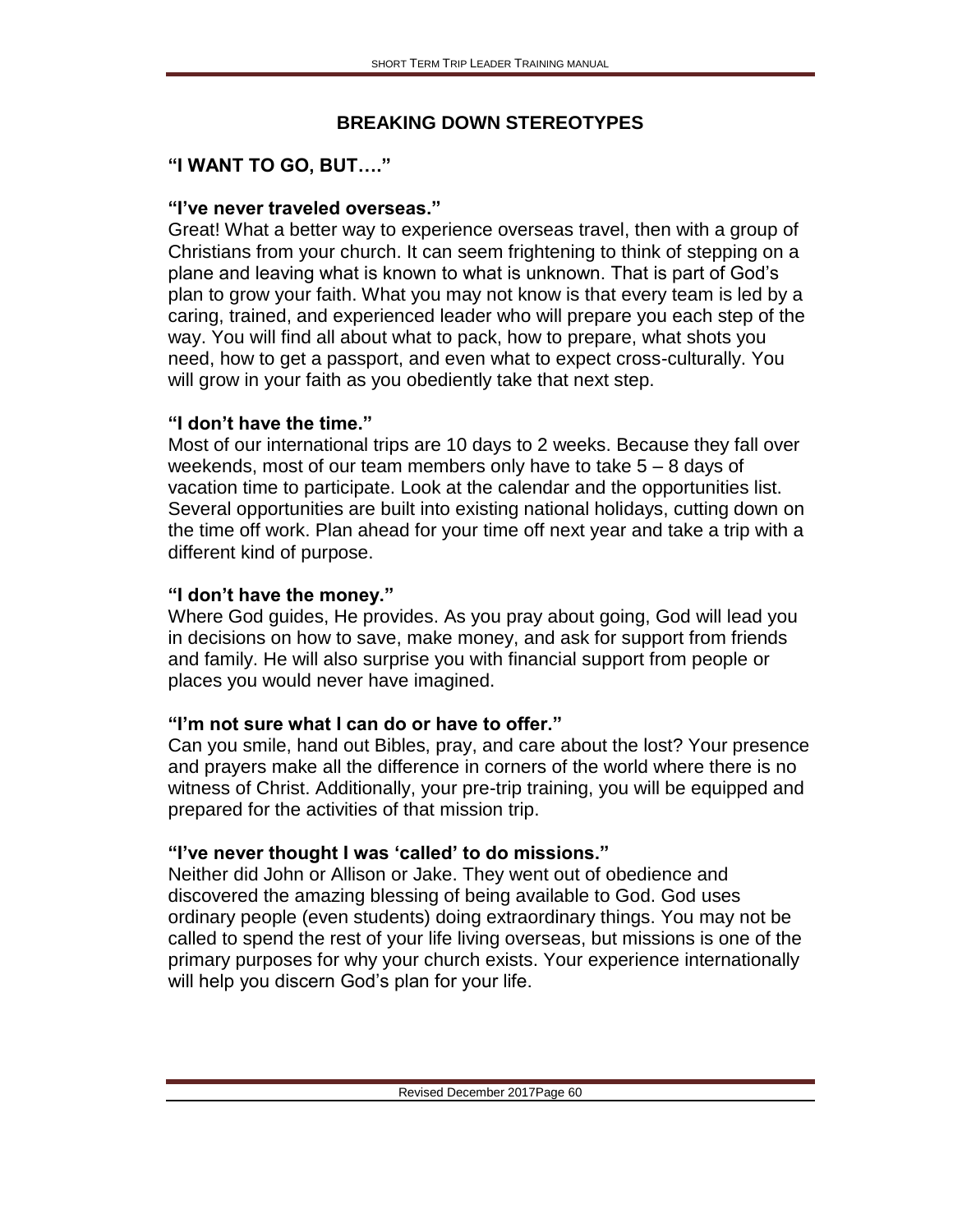#### **DEVELOPING A TEAM COVENANT AND EXAMPLE**

As a group, brainstorm commitments that students and adults should make to this trip. Try to word statements in a positive manner as opposed to rules and consequences. Words like servant, flexibility, and grace should show up somewhere on the convenient. Once you have brainstormed, pull together into a document that you hand out at the next training meeting that all students sign off on. This becomes a tool for behavior accountability.

#### **China Mission Trip Commitment Sheet**

- ❑ I commit to have an open and pure heart before God. Psalm 51:10
- ❑ I commit to be flexible and offer grace to my team mates.
- ❑ I commit to representing the Lord and my church well, including abstaining from using alcohol or tobacco during the duration of this trip (as an act of love for others who might be caused to stumble by it.)
- ❑ I commit to resolve conflict quickly and by going to the person with whom I have an issue. I will involve another only if the conflict is at an impasse.
- ❑ I will submit to God by following the leadership designated for this team.
- ❑ I will attempt some things that I feel uncomfortable with, and reach out beyond myself to share Christ's love in a culturally sensitive way.
- ❑ I will follow the security guidelines always moving with groups, communicating with my leader, and following directions.
- ❑ I commit to keeping in confidence any information about nationals, longterm workers, city details and sensitive material that can put work and people at jeopardy.

Signed \_\_\_\_\_\_\_\_\_\_\_\_\_\_\_\_\_\_\_\_\_\_ Print Name \_\_\_\_\_\_\_\_\_\_\_\_\_\_\_\_\_\_\_\_\_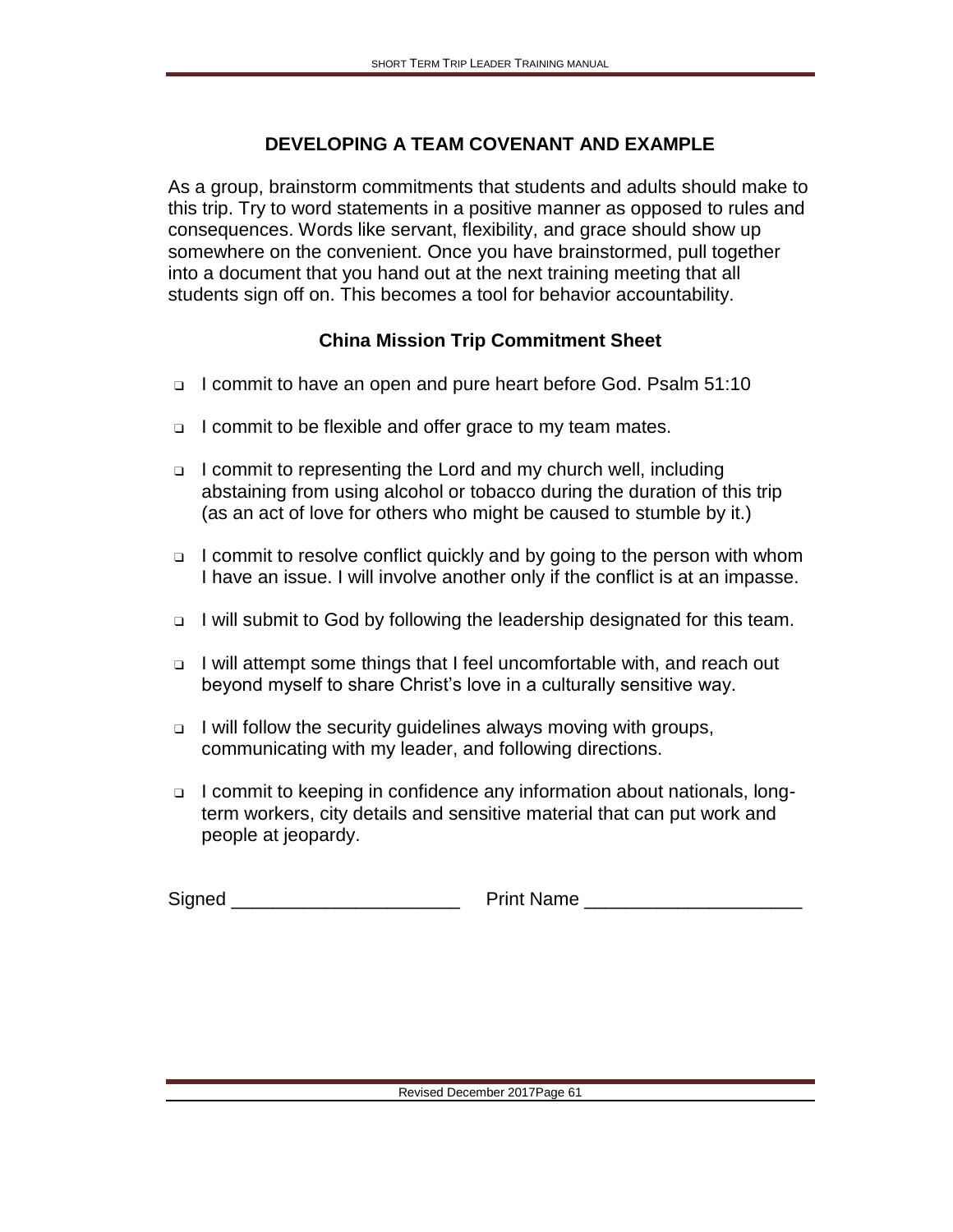**TRIP PRAYER GUIDE**

# *(Note to Trip Leader: Make sure you change the dates around this guide)*

# *Africa Trip November 6 - 19*

Thank you for committing to pray for this trip into Africa. Through being a **PARTNER IN PRAYER**, you can walk beside the team to bless them and lift them up as they come face to face with people who need compassion and care. The purpose of this trip is to build relationships with key people in unreached cities who will potentially open the doors for ministry platforms. Remember, they are 16 hours ahead of our time zone, so you may find yourself praying at unusual times. Be sensitive to the Holy Spirit's prompting at different times throughout the trip of the need to pray. Through prayer "God has given you a way to make your presence count, a way to be a true partner in His kingdom's work." (Wesley Duewell) Never underestimate the power of intercession inspired by the Holy Spirit.

**Team Leaders:**

**Team Members:**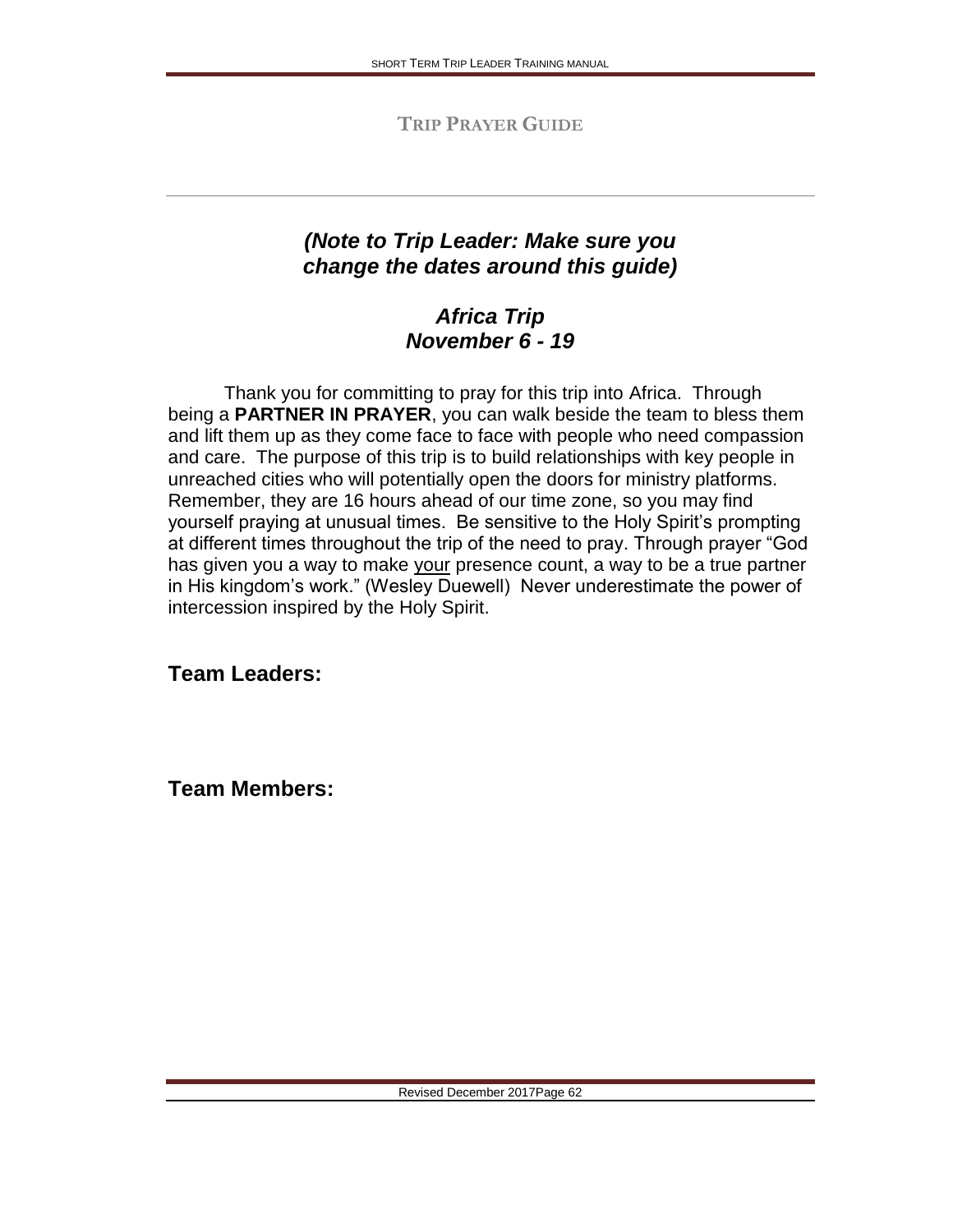#### **Daily Prayer Guide**

#### **Fri, Nov. 6**

The team departs this morning for Africa.

PRAY for all the final preparations to be made smoothly. PRAY for safe travel and health as they begin the trip. PRAY for team unity and bonding during their time spent in route.

*Scripture to Pray: "Spread your protection over them that those who love your name may rejoice in you. For surely, O Lord, you bless the righteous; you surround them with your favor as with a shield." Psalm 5:11-12* 

#### **Sat, Nov. 7**

After arriving at their destination, the team will have some brief rest from traveling and orientation. PRAY for all to pass through customs smoothly and safely. PRAY for peace around any lost luggage. PRAY for the Lord to prepare their hearts for service.

*Scripture to Pray: "Let the peace of Christ dwell in your hearts, since as members of one body you were called to peace. And be thankful." Col. 3:15*

#### **Sun, Nov. 8**

After visiting and sharing in a local national church he day will be spent in orientation for the team. They will be establishing basic logistics and spending time connecting with local people.

PRAY for God's plans for each one to be accomplished on this trip.

PRAY for the team to have cultural discernment as they interact with those around them.

PRAY for the team to be flexible to whatever God has for them to do.

*Scripture to Pray: "You are the light of the world. A city set on a hill cannot be hidden. Neither do people light a lamp and put it under a bowl. Instead they put it on its stand and it gives light to everyone in the house. In the same way, let your light shine before men, that they may see your good deeds and praise your father in heaven." Matt. 5:14-16*

*"Ask, and you will receive, that your joy may be full." John 16:24b*

#### **Mon, Nov. 9**

The team starts the bulk of their work schedule today. For the next several days, they will be visiting orphanages and schools sharing with children.

PRAY that each person would get over jet lag quickly so they will not be tired out.

PRAY for them to assimilate all the information they need to today. PRAY that they would feel peace and security in God's plan for them to be there.

*Scripture to Pray: "Be joyful always; pray continually, give thanks in all circumstances, for this is God's will for you in Christ Jesus." I Thess. 5:16-18*

Revised December 2017Page 63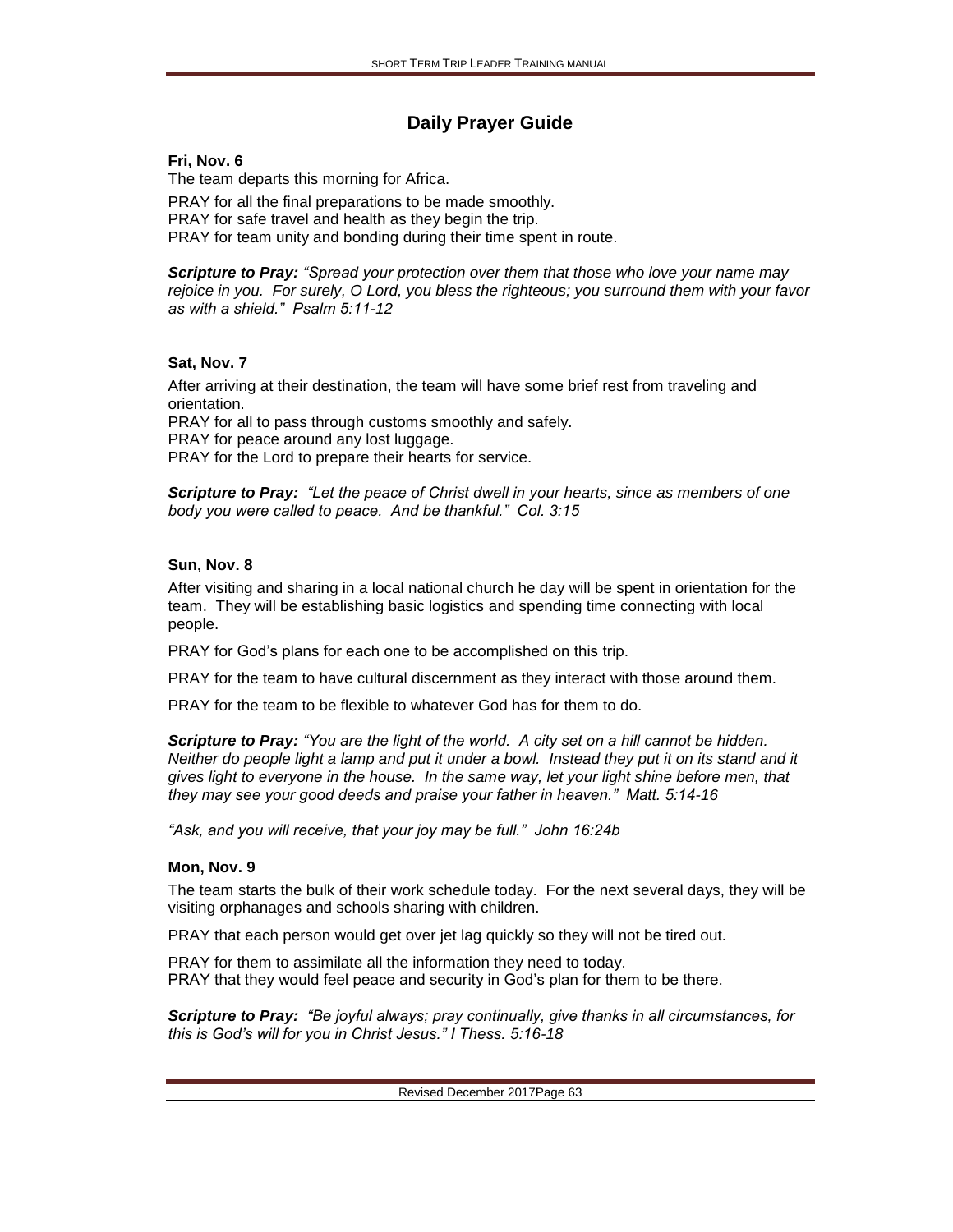*"But the Helper will teach you everything and will cause you to remember all that I told you...I leave you peace; my peace I give you. I do not give it to you as the world does. So don't let your hearts be troubled or afraid." John 14: 26-27*

#### **Tue, Nov. 10**

The team follows a "typical" daily schedule, going wherever they have been scheduled.

PRAY for them to have just the right things that they will need in each place.

PRAY for openness among the recipients, not only for physical needs, but for spiritual needs also to be met.

PRAY for translators to be accessible when needed.

*Scripture to Pray:* go through *Ephesians 6:10-16*, praying the armor of God on each team member.

#### **Wed, Nov. 11**

The team follows a "typical" daily schedule, going wherever they have been scheduled.

PRAY for unity on the team. PRAY for discernment on where to explore open doors. PRAY for endurance through the work and schedule. PRAY for opportunities to pray with those who are open.

*Scripture to Pray: "How good and pleasant it is when brothers live together in unity. It is like precious oil poured on the head." Ps. 133:1-2*

*"Therefore by Him let us continually offer the sacrifice of praise to God, that is, the fruit of our lips, giving thanks to His name." Heb. 13:15*

#### **Thurs, Nov. 12**

The team follows a "typical" daily schedule, going wherever they have been scheduled.

PRAY for God to take away any homesickness or anxiety over being away from home. PRAY for the team to be encouragers to one another as well as to the local people they are working with.

PRAY for "divine appointments" by God with people He has for them to meet.

*Scripture to Pray: "For the kingdom of God is…righteousness, peace and joy in the Holy Spirit, because anyone who serves Christ in this way is pleasing to God and approved by men. Let us therefore make every effort to do what leads to peace and to mutual edification." Rom. 14:17-19* 

*Scripture to Pray: "Therefore, as God's chosen people, holy and dearly loved, clothe yourselves with compassion, kindness, humility, gentleness and patience. Bear with each other and forgive…as the Lord forgave you. And over all these virtues put on love, which binds them all together in perfect unity. Let the peace of Christ rule in your hearts…Let the word of Christ dwell in you richly as you teach and admonish one another with all wisdom" Col. 3:12-16*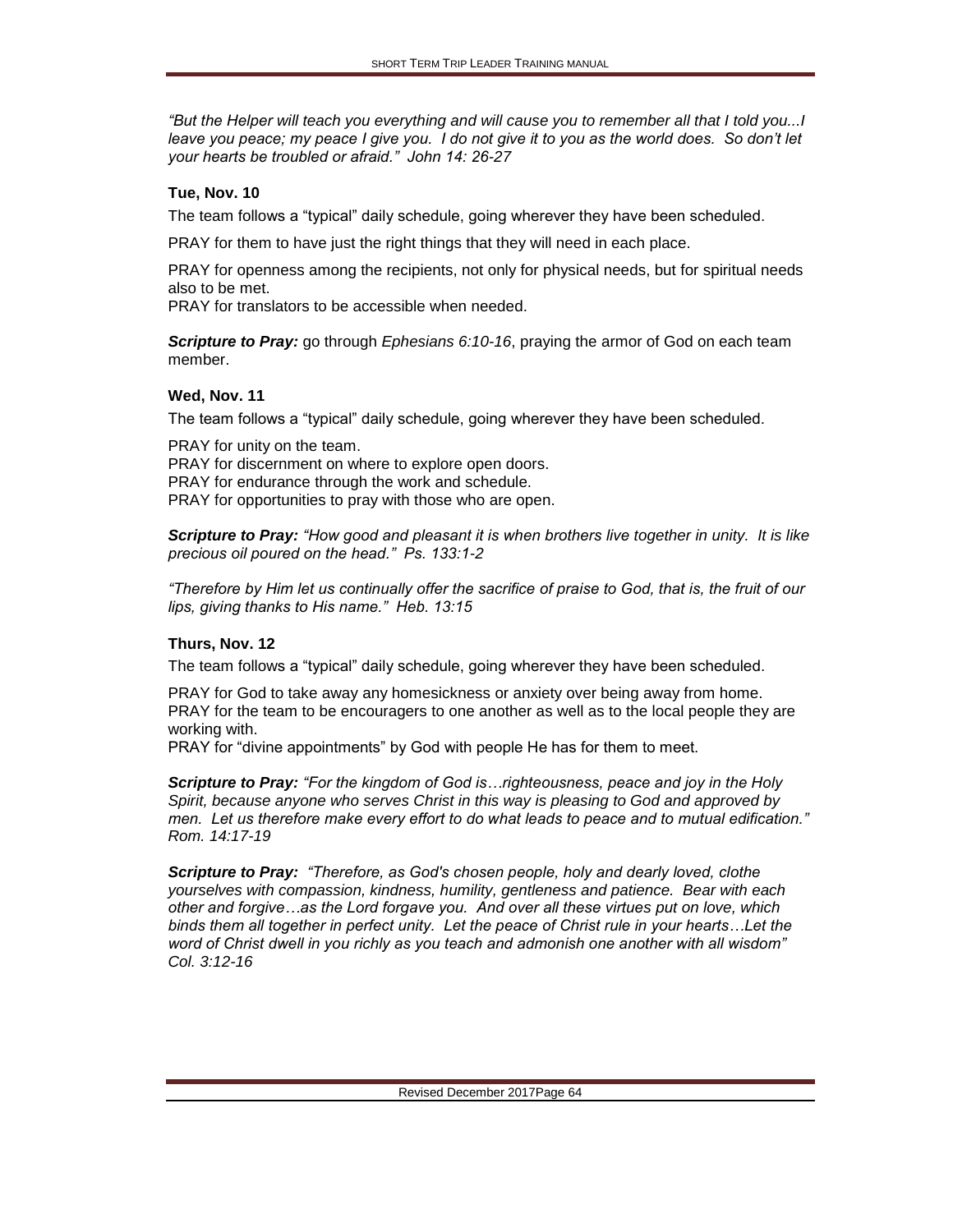#### **Fri, Nov 13**

The team follows a "typical" daily schedule, going wherever they have been scheduled.

PRAY for stamina in ministry as the team reaches the halfway point in their time in Africa. PRAY that God will continually refresh each member of the team as the days pass. PRAY that good relationships will develop with the people they meet or have met. PRAY for spiritual conversations to occur with the relationship built.

#### **Sat, Nov 14**

The team works again today wherever scheduled to go.

PRAY for the team to adjust to any climate and culture challenges they may be facing. PRAY for their safety as they move about. PRAY for God's Spirit to encourage their hearts in what He is doing in Asia. PRAY for receptivity on the hearts of people they come in contact with.

*Scripture to Pray: "May our Lord Jesus Christ himself and God our Father, who loved us and by his grace gave us eternal encouragement and good hope, encourage your hearts and strengthen you in every good deed and word." II Thess. 2:16-17*

#### **Sun, Nov 15**

The team works again today wherever scheduled to go.

PRAY for the seeds of the gospel that are sown to bear fruit. PRAY for continued strength and energy to minister daily. PRAY for their courage to share in local national churches. PRAY for opportunities to minister to and bless the staff at the sites they will be visiting.

*Scripture to Pray: "And for me, that utterance may be given to me, that I may open my mouth boldly to make known the mystery of the gospel, for which I am an ambassador…that in it I may speak boldly, as I ought to speak." Eph. 6:19-20*

#### **Mon, Nov 16**

The team ramps up for more ministry in a new location. They are probably feeling tired and a little homesick….

PRAY for endurance for each team member.

PRAY for lasting fruit, both seen and unseen, and that God would remind them of the seeds they are planting.

PRAY for times of prayer and devotions among the team to keep them focused.

*Scripture to Pray: "For as the rain comes down, and the snow from heaven, and do not return there, but water the earth, and make it bring forth and bud, that it may give seed to the*  sewer and bread to the earth, so shall My word be that goes forth from My mouth.. It shall not *return to Me void, but it shall accomplish what I please, and it shall prosper in the thing for which I sent it. For you shall go out with joy, and be led in peace…" Is. 56:10-12*

#### **Tue, Nov 17**

The team continues in this new location.

PRAY for refreshing from God to cover their weariness as they travel today.

PRAY for each team member's life to be changed by this trip. PRAY their hearts be filled with gratitude for all that God has done. PRAY for the families and friends at home as they await their loved ones return.

Revised December 2017Page 65